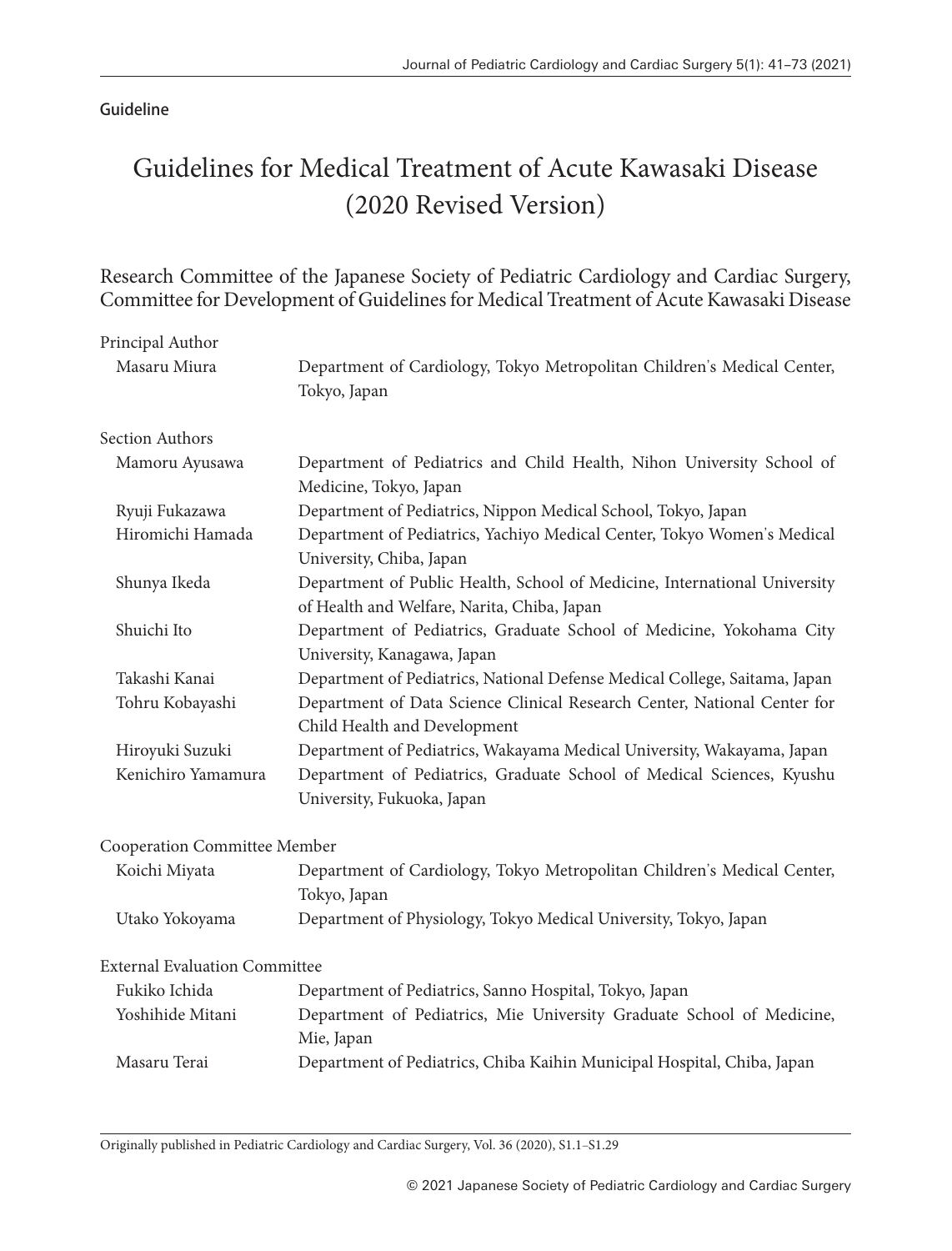Contents

| A. Overview of Acute Treatment …………… 44       |
|-----------------------------------------------|
|                                               |
|                                               |
|                                               |
|                                               |
|                                               |
| B. Methylprednisolone Pulse ·············· 55 |
|                                               |
|                                               |
|                                               |
|                                               |
|                                               |
|                                               |
|                                               |

<u> 1980 - Johann Barbara, martxa alemaniar arg</u>

| VIII. Other Cardiovascular Drugs  65            |
|-------------------------------------------------|
|                                                 |
| B. Thrombolytic Agents ····················· 67 |
| C. Anti-Angina Drugs and Coronary               |
|                                                 |

## Abbreviations

| ADP          | Adenosine diphosphate                 | IL              | Interleukin                            |
|--------------|---------------------------------------|-----------------|----------------------------------------|
| <b>ASA</b>   | Aspirin (acetylsalicylic acid)        | <b>IVIG</b>     | Intravenous immunoglobulin             |
| <b>AST</b>   | Aspartate aminotransferase            | <b>IVMP</b>     | Intravenous methylprednisolone pulse   |
| <b>ATIII</b> | Antithrombin III                      | <b>KD</b>       | Kawasaki disease                       |
| <b>ALT</b>   | Alanine aminotransferase              | <b>KDSS</b>     | Kawasaki disease shock syndrome        |
| <b>CAA</b>   | Coronary artery aneurysms             | <b>MCP</b>      | Monocyte chemoattractant protein       |
| Ca           | Calcium                               | <b>MMP</b>      | Matrix metalloproteinase               |
| CI           | Confidence interval                   | <b>MTX</b>      | Methotrexate                           |
| <b>COX</b>   | Cyclooxygenase                        | <b>NAT</b>      | Nucleic and amplification test         |
| <b>CRP</b>   | C-reactive protein                    | <b>NFAT</b>     | Nuclear factor of activated T cells    |
| CsA          | Cyclosporine A                        | $NF - \kappa B$ | Nuclear factor-kappa B                 |
| <b>CYP</b>   | Cytochrome P450                       | <b>OR</b>       | Odds ratio                             |
| <b>DOAC</b>  | Direct oral anticoagulant             | <b>PA</b>       | Plasminogen activator                  |
| <b>FFP</b>   | Fresh frozen plasma                   | <b>PCI</b>      | Percutaneous coronary intervention     |
| G-CSF        | Granulocyte-colony stimulating factor | PT-INR          | Prothrombin time-international normal- |
| <b>HAV</b>   | Hepatitis A virus                     |                 | ized ratio                             |
| <b>HBV</b>   | Hepatitis B virus                     | PE              | Plasma exchange                        |
| <b>HCV</b>   | Hepatitis C virus                     | <b>PEG</b>      | Polyethylene glycol                    |
| <b>HIV</b>   | Human immunodeficiency virus          | PG              | Prostaglandin                          |
| <b>HTLV</b>  | Human T-cell leukemia virus           | <b>PSL</b>      | Prednisolone                           |
| <b>HIT</b>   | Heparin-induced thrombocytopenia      | <b>SSH</b>      | Sivelestat sodium hydrate              |
| <b>ICAM</b>  | Intercellular adhesion molecule       | <b>TNF</b>      | Tumor necrosis factor                  |
| <b>IFX</b>   | Infliximab                            | <b>TX</b>       | Thromboxane                            |
| IgA          | Immunoglobulin A                      | <b>UTI</b>      | Ulinastatin                            |
|              |                                       |                 |                                        |

J Pediatr Cardiol Card Surg Vol. 5, No. 1 (2021)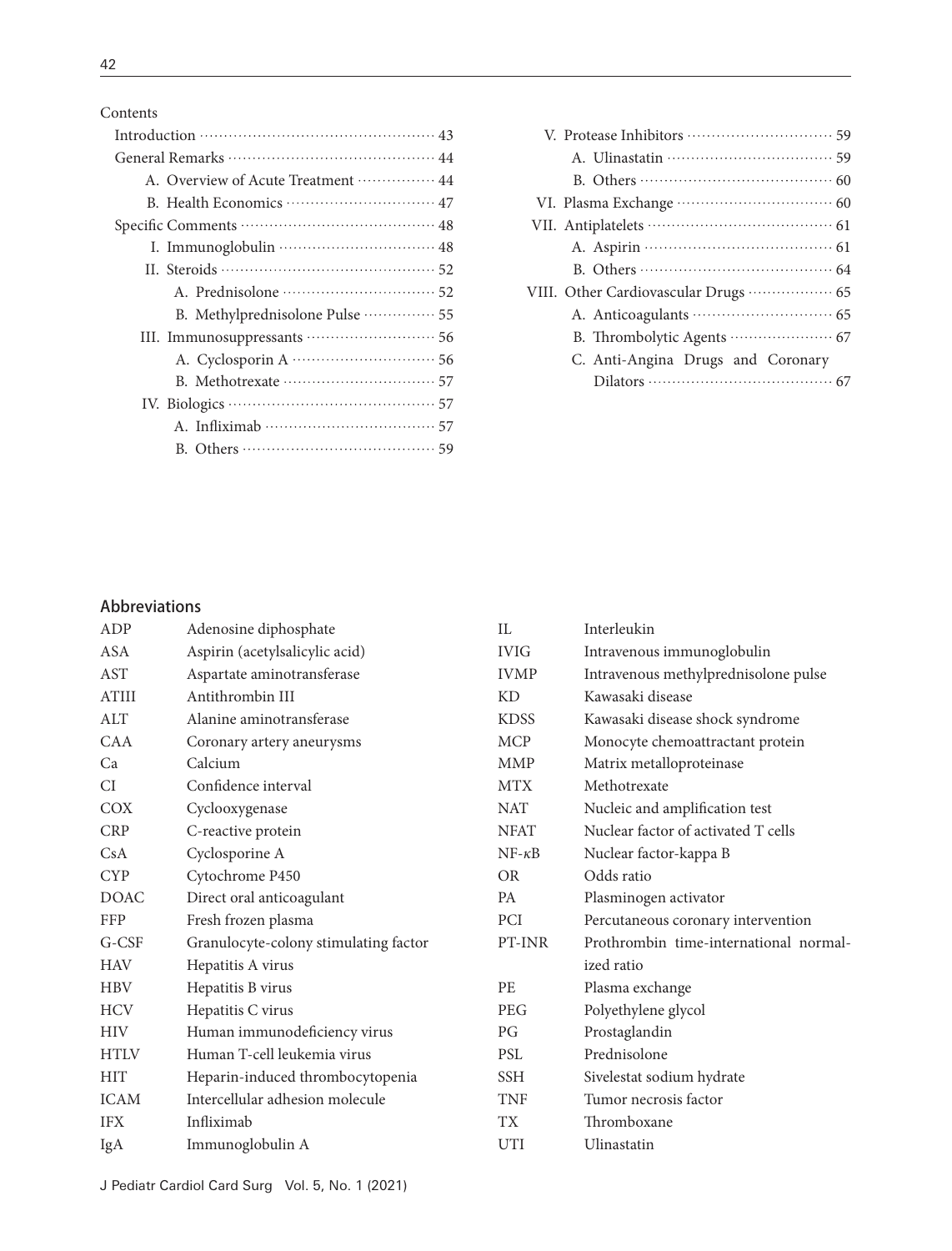## Introduction

Kawasaki disease (KD) is a vasculitis of unknown origin that predominates in infants. KD is the most common cause of acquired cardiac disease in children because it causes cardiac complications such as coronary artery aneurysm (CAA includes dilatation in these guidelines). According to the 25th Nationwide Survey by the Kawasaki Disease Research Center of Japan and the Department of Public Health, Jichi Medical University, $^{1)}$  the number of patients with KD continues to rise, reaching a record high of 17,364 in 2018. Despite the declining pediatric population, the incidence rate has been increasing rapidly, and the number of children with KD aged 0 to 4 years was 359.1 per 100,000 population in 2018. Cardiac complications after 1 month of onset in the study occurred in 845 (2.6%) of the 32,528 patients over 2 years, of whom,  $730$   $(2.2%)$  had CAA. The number of CAA cases has decreased over time, which appears to be due to advancements in acute treatments based on the guidelines.

In 2003, the Scientific Committee of the Japanese Society of Pediatric Cardiology and Cardiac Surgery (JSPCCS), led by Tsutomu Saji et al., published the "Guideline for the Acute Treatment of Kawasaki Disease."<sup>2)</sup> This guideline was developed in cooperation with the Research on Understanding the Problems of Appropriate Use of Drugs in Pediatric Pharmacotherapy by the Ministry of Health and Welfare's Scientific Research Pediatric Drug Research Team from 1998 to 2000, leading to the approval of a single dose of intravenous immunoglobulin (IVIG) through an application based on public knowledge. The previous version,<sup>3)</sup> which was revised in 2012 by the Academic Committee of JSPCCS headed by Tsutomu Saji, was full-scale that evidence levels had impacts on the clinical practice of KD. For example, regulatory approval of prednisolone (PSL) was acquired by public knowledge based on a clinical trial (RAISE study).4)

Over the course of the next eight years, a prospective cohort study (Post RAISE) $5$ ) to verify the results of the RAISE study, systematic reviews of steroids, $6, 7$ ) clinical trials of infliximab  $(IFX)^{8, 9}$  and its systematic review,<sup>10)</sup> a clinical trial of cyclosporine A (CsA; KAICA Trial),<sup>11)</sup> and other studies were reported. These drugs, along with plasma exchange (PE), are now covered by insurance for the treatment of KD. According to the 25th Nationwide Survey,<sup>1)</sup> PSL, intravenous methylprednisolone pulse (IVMP), IFX, CsA, and PE other than IVIG have been used in clinical practice for the treatment of KD. Furthermore, new guidelines for KD treatment were published by the American Heart Association (AHA)<sup>12)</sup> in 2017 and a Single Hub and Access point for Paediatric Rheumatology in Europe (SHARE)<sup>13)</sup> in 2019. In light of these advances, it was deemed necessary to revise the JSPCCS guidelines.

The classification and level of evidence are listed below as per the guidelines of the Japanese Circulation Society. They are presented by each author as an initial draft based on previous published papers and insurance coverage, and the final results have been approved by mutual agreements between group members and peer reviews by external evaluators. Although the level of clinical research in KD has improved in recent years, as mentioned above, it is not yet as advanced as that in other fields of adult and pediatric diseases. The number of clinical trials remains insufficient, and there are only a few level A-equivalent treatments. Although many treatments are equivalent to level C, we attempted to provide the best scientific evidence possible. In addition, although the number of doses is low, expensive drugs such as blood products, IVIG, and biologicals are used for KD treatment and the guidelines therefore include a health economic evaluation. The policies set out in the guidelines are not mandatory, but serve as references regarding the options. Medical practitioners should be given the discretion to provide the best possible care in cooperation with patients and their families. We hope that high-quality evidence will continue to be provided to the world from Japan, where KD was discovered and where an overwhelming number of KD cases continue to arise.

 $\langle$ Classification $\rangle$ 

- Class I: Conditions for which there is evidence for and/or general agreement that the procedure or treatment is useful and effective.
- Class II: Conditions for which there is conflicting evidence and/or a divergence of opinion regarding the usefulness/efficacy of a procedure or treatment.
	- Class IIa: The procedure or treatment is likely to be useful and effective.
	- Class IIb: The procedure or treatment is not very well established.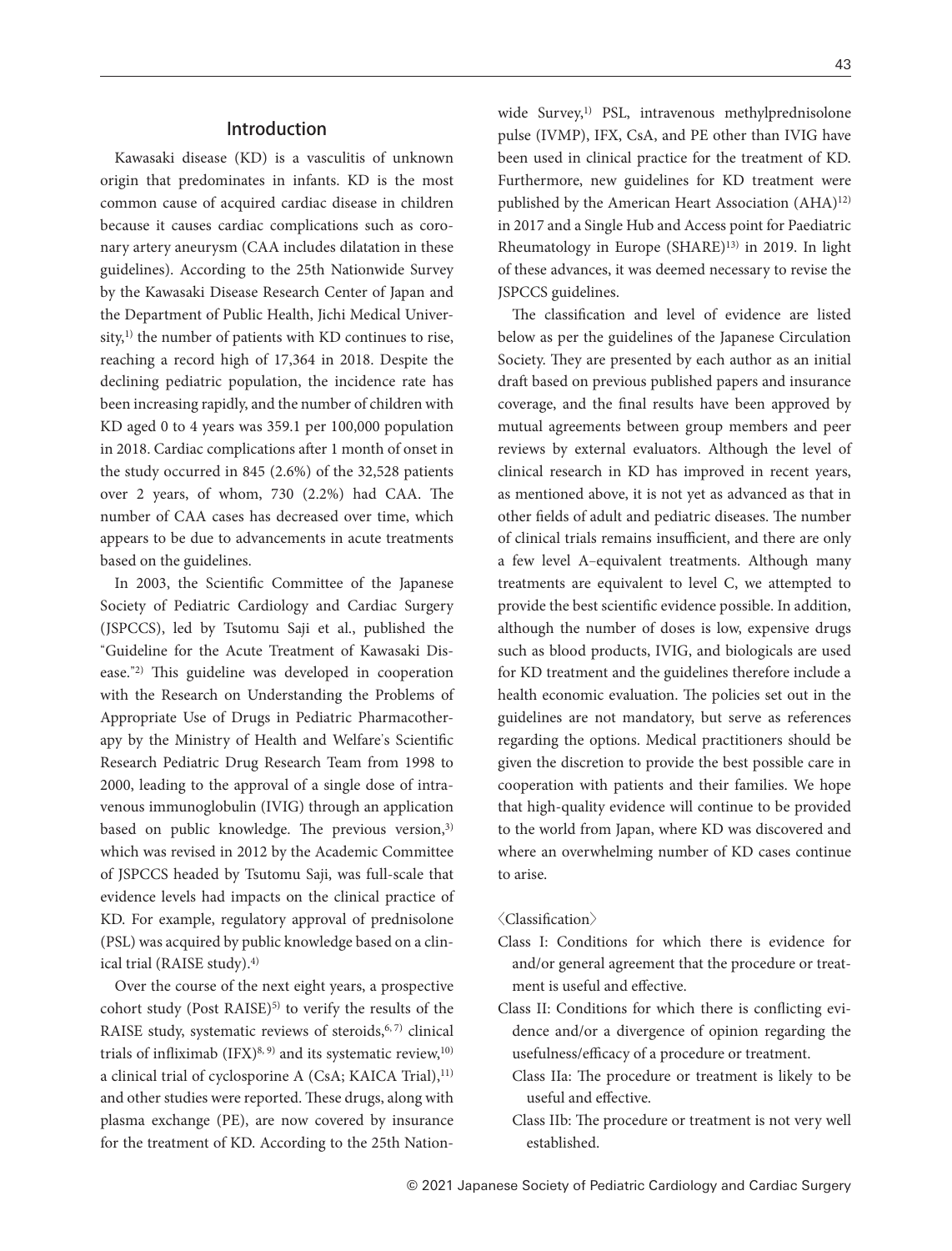Class III: Conditions for which there is evidence and/or general agreement that the procedure or treatment is not useful/effective and may in some cases be harmful.

〈Evidence levels〉

- Level A: Proven by multiple randomized interventions or meta-analyses.
- Level B: Proven in a single randomized clinical trial or a clinical trial that is not a large, randomized intervention.
- Level C: Consensus in an expert or small clinical trial (including retrospective studies and registration).

## General Remarks

## A. Overview of Acute Treatment

## 1. Indications

The diagnosis of KD is based on the diagnostic guidelines for KD (6th revised edition).<sup>14)</sup> KD is diagnosed when five or more of the six principal clinical features are present during the course of the disease. In complete KD with fever, standard treatment including IVIG and aspirin (ASA) is recommended. According to the guideline, patients with four major symptoms who exhibit CAA on echocardiography can be diagnosed with KD, if other diseases are ruled out. If there are four major symptoms without CAA or less than three major symptoms, the diagnosis is incomplete KD, and differential diagnoses are sought. Incomplete KD has been reported to have an equivalent risk of CAA complications as complete KD (higher in the Nationwide Survey).<sup>15)</sup> Standard treatment is recommended in cases of incomplete KD after ruling out other diseases.

#### 2. Targets for Treatment Based on Pathology

Based on the definition of systematic vasculitis syndrome, KD is classified as medium-sized vasculitis.<sup>16)</sup> Inflammation is also found in the aorta and small arteries, but it occurs mainly in the coronary arteries of medium-sized muscular arteries. According to the histopathological study of coronary arteritis,17) on day 6 to 8 of illness, the tunica media is dissected due to edema, and the inflammatory cells, mainly monocytes/macrophages, are confined to the inner and outer membranes. On day 8 to 10 of illness, inflammatory cells infiltrate the tunica media from the intima and adventitia, causing panarteritis involving the entire arterial wall. Cytokines, proteolytic enzymes, and reactive oxygen species, all of which are produced by inflammatory cells, cause rupture

of the internal elasticity plates and injury to the smooth muscle, leading to vulnerability of blood vessels. On day 10 to 12 of illness, blood pressure is increased to the vulnerable vessels, and they expand centrifugally to form CAA, like a balloon inflating.

Since the goal of acute KD treatment is to terminate inflammation and reduce the development of CAA, it is recommended that IVIG be administered no later than the 7th day of illness before the onset of panarteritis. Even if patients are unresponsive to IVIG and have persistent or recurrent fever, treatment should aim for success at up to the 9th day of illness, before coronary artery expansion generally begins.2), 3) Additional treatment after the onset of CAA may fail to inhibit dilation, and hence, early judgement of unresponsiveness to IVIG is encouraged.

#### 3. Policy of Acute Treatment

#### (1) The Therapeutic Algorithm (Fig. 1)

Based on the results of new studies, the algorithm for acute treatment in the previous guidelines<sup>3)</sup> has been revised. For the revision, by referring to the classifications and evidence level of each treatment, as well as regulatory approval and insurance coverage, we placed treatments into three categories: standard treatment, recommended treatment, and treatment to be considered in each time phase (denoted as "line" hereafter). Other than the initial treatment with IVIG and ASA, the superiority of indication, usage, combination, and order has not been well established. It is therefore desirable to select treatments in each institution according to the classifications and the evidence levels in the text for the actual treatment. Although empirical therapies at each institution are not restricted in the guidelines, when performing them, informed consent must be obtained from patients and their families, and approval by the research review committee or the ethics committee is necessary.

## (2) Initial Treatment

## ①Standard Treatment

The first line of initial treatment consists of standard treatment with IVIG, drip infusion of 2 g/kg, and a medium dose of ASA (30-50 mg/kg/day), if fever is present (Class I, Level of evidence A; denoted as "level" hereafter). In the absence of fever, ASA ( $5 \frac{\text{mg}}{\text{kg}}$ day) may be administered orally, but careful course observation is required, and it is advisable to consider the administration of IVIG based on the diagnosis of so-called indolent or smoldering type,<sup>18)</sup> if low-grade fever persists, there is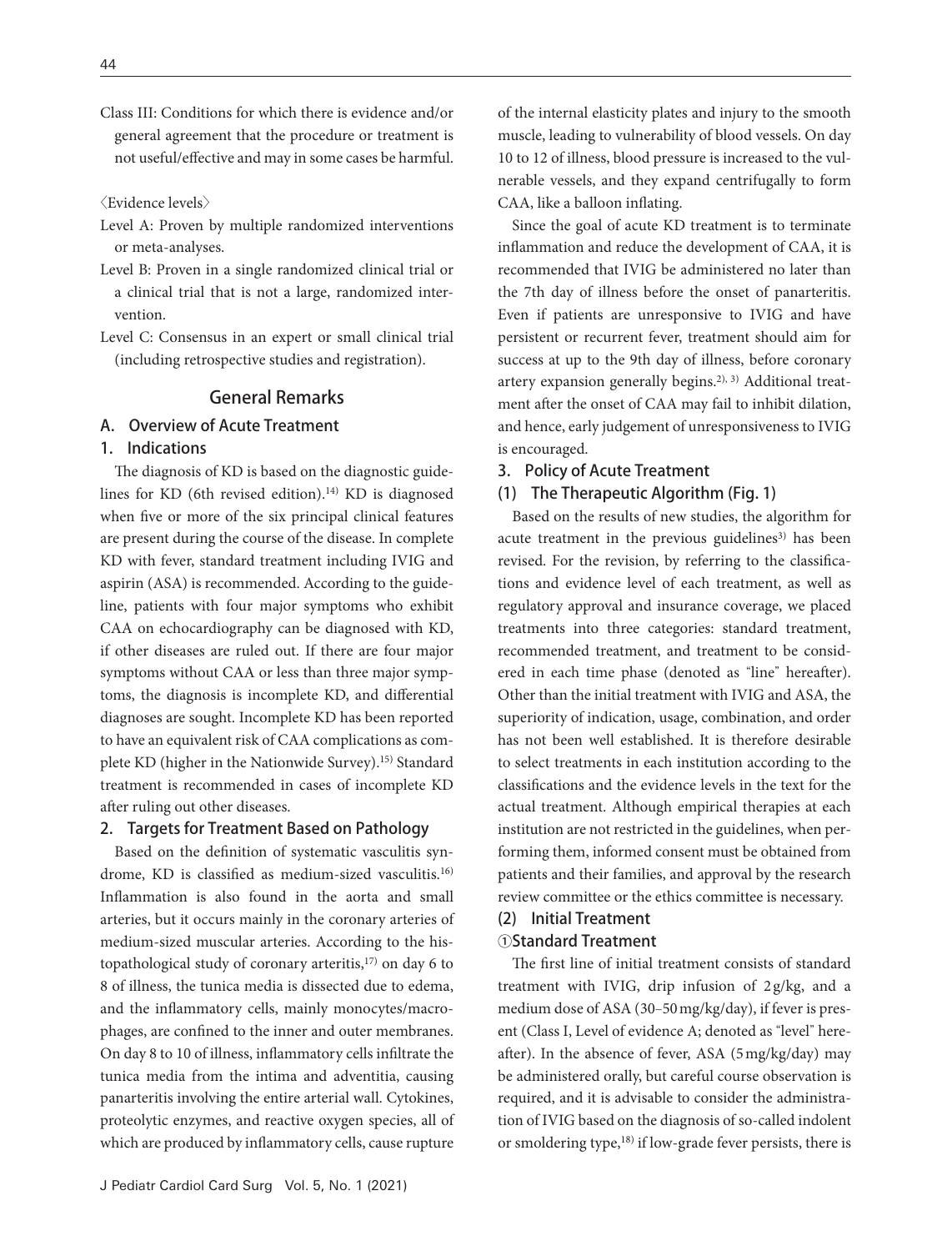

Fig. 1 Therapeutic algorithm for acute Kawasaki disease Standard treatments, recommended treatments, and treatments that can be considered for each phase (line) are given. The classifications and evidence levels for each treatment are described in the text. ASA: aspirin (acetyl salicylic acid), CsA: cyclosporine, IFX: infliximab, IVIG: intravenous immunoglobulin, IVMP: intravenous methylprednisolone, PE: plasma exchange, PSL: prednisolone, UTI: Ulinastatin.

worsening of the inflammatory response on blood tests, or signs of CAA appear on echocardiography.

If patients become afebrile after the initial treatment and do not show recurrent fever, the dose of ASA is reduced to 3 to  $5 \text{ mg/kg/day}$ . At 24 to 36h after completion of IVIG administration, if fever (axillary temperature of 37.5°C or more, or core body temperature of 38.0°C or more) is present, additional second-line treatments are recommended based on the judged unresponsiveness.19) Non-responders to IVIG were judged 24h after completion of IVIG treatment in the previous guidelines; however, in light of the current situation where the administration time differs due to the increase in products, the timing for determining the response is 24 to 36 h after completion of treatment<sup>19)</sup> (basically  $48$  h after the start of treatment) in the present guidelines. It is desirable to determine the necessity of additional treatments by considering symptoms other than fever and blood tests. Even once fever has been relieved, additional second-line or more treatments are advisable for recurrent cases with exacerbation or re-emergence of the principal clinical features similar to unresponsive cases, if other febrile diseases are unlikely.

#### ②Initial Combination Therapy

In Japan, risk scores to predict responsiveness to standard treatment have been proposed before the start of initial IVIG, based on a combination of age, illness day of diagnosis, and blood test results (Table 1).<sup>20-22)</sup> Combined treatments for predicted non-responders to IVIG are the usual dose of PSL (starting at 2 mg/kg/day and tapering off)<sup>4)</sup> or CsA (5 mg/kg/day for 5 days)<sup>10)</sup> for patients with a high-risk Kobayashi score<sup>20)</sup> and IVMP  $(30 \text{ mg/kg/dose}, \text{ once})^{23, 24}$  for those with a high-risk Egami score<sup>21)</sup> or Sano score.<sup>22)</sup> The combination of these two drugs with IVIG reduced the incidences of unresponsive cases and CAA. In spite of a retrospective study, the combination of UTI (5000 units/kg/time, 3–6 times/day) was reported to be similarly effective.<sup>25)</sup>

In the present guidelines, therefore, for predicted non-responders to IVIG, combined use of insurance-covered PSL (class I, level A) or CsA (class IIa, level B) is recommended. Although not covered by insurance, combined use of IVMP (Class IIa, Level B) or UTI (Class IIb, Level C) may be considered. Poor reproducibility of the prediction scores developed in Japan is a problem for foreign countries. In the United States, a method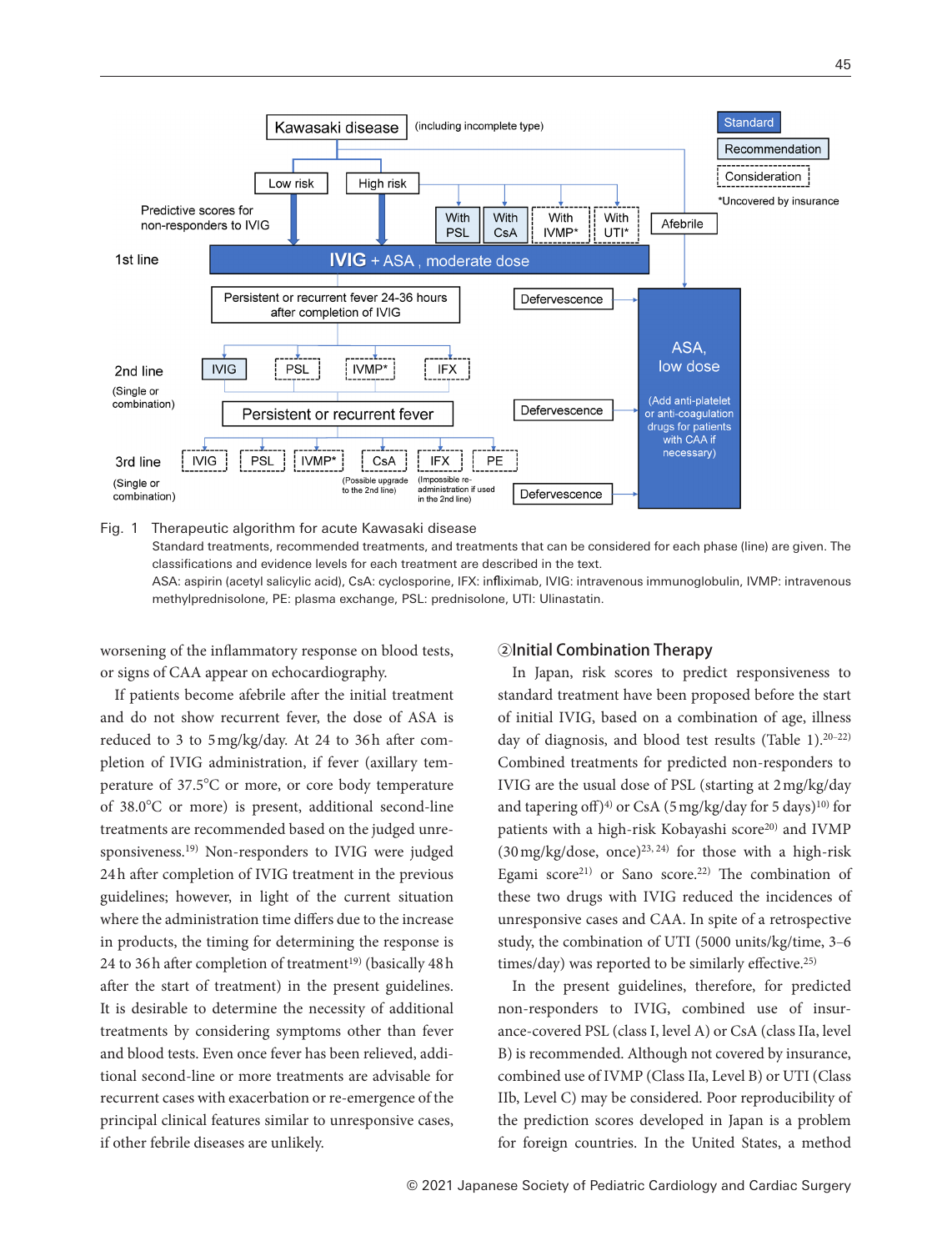| Table 1 Representative scoring systems for predict- |
|-----------------------------------------------------|
| ing non-responders to IVIG                          |

| 1. Kobayashi (Gunma) score <sup>20)</sup> : $\geq$ 5 points; sensitivity 76%, |  |
|-------------------------------------------------------------------------------|--|
| specificity 80%                                                               |  |

| Cut-off point                                   | Points |
|-------------------------------------------------|--------|
| Sodium $\leq$ 133 mEg/L                         | 2      |
| Timing of initial IVIG $\leq$ 4 days of illness | 2      |
| $AST \geq 100$ IU/L                             | 2      |
| Neutrophil ratio $\geq 80\%$                    | 2      |
| $CRP \ge 10$ mg/dL                              | 1      |
| Platelet counts $\leq$ 300,000/mm <sup>3</sup>  |        |
| Age $\leq$ 12 months                            |        |

2. Egami (Kurume) score<sup>21)</sup>:  $\geq$  3 points; sensitivity 78%, specificity 76%

| Cut-off point                                   | Points |
|-------------------------------------------------|--------|
| $AI T \geq 80$ $II J/I$                         | 2      |
| Timing of initial IVIG $\leq$ 4 days of illness | 2      |
| $CRP \geq 8$ mg/dL                              | 2      |
| Platelet counts $\leq$ 300,000/mm <sup>3</sup>  | 2      |
| Age $\leq 6$ months                             |        |
|                                                 |        |

3. Sano (Osaka) score<sup>22)</sup>:  $\geq$  2 points; sensitivity 77%, specificity 86%

| Cut-off point                    | Points |
|----------------------------------|--------|
| $AST \geq 200$ IU/L              |        |
| Total bilirubin $\geq$ 0.9 mg/dL |        |
| $CRP \geq 7$ mg/dL               |        |

AST: Aspartate aminotransferase, ALT: Alanine aminotransferase, CRP: C-reactive protein, IVIG: intravenous immunoglobulin

of predicting CAA 6 weeks after onset was proposed using coronary artery enlargement (Z score of internal diameters, 2.0–2.5 or greater) and other factors before initial treatment,<sup>26)</sup> and combined use of PSL or IFX with standard treatment was reported to be effective for such cases.<sup>27)</sup>

## ③Additional Treatment

Re-administration of IVIG is recommended as an additional second-line treatment (Class I, Level C). PSL (Class IIa, Level C in combination with IVIG), IVMP (Class IIa, Level B), and IFX (5 mg/kg/dose; Class IIa, Level B) alone or with IVIG may be considered. If PSL, CsA, or UTI is used in combination with initial IVIG, other additional treatments are performed during continuation of these drugs in many cases. Although there is insufficient evidence, CsA can be used as an additional second-line treatment (Class IIb, Level C) for patients who did not receive CsA for the initial treatment. If patients become afebrile without recurrent fever after completion of additional second-line treatment, ASA is reduced to a low dose (3‒5 mg/kg/day).

If fever persists or recurs, for additional third-line

treatments, IVIG, PSL, IVMP, CsA, IFX, or plasma exchange (PE; Class IIa, Level C) may be considered. IFX should not be re-administered in the third and subsequent treatment lines for patients who received it as a second-line treatment (Class IIb, Level C). IVIG is an option for additional treatment in any treatment lines, but another drug is worth considering in third-line treatment if it has not yet been used in the first- or second-line treatment. It is advisable to select the treatments presented in the present guidelines, depending on the patient's condition, if they do not respond to third-line treatment.

## ④Complementary Treatment

Appropriate complementary treatments are recommended for cardiovascular complications other than CAA, such as myocarditis, pericarditis, valvular disease, arrhythmia, and shock, depending on the condition. In case of heart failure, edema,<sup>28)</sup> and hyponatremia due to syndrome of inappropriate secretion of antidiuretic hormone secretion (SIADH), $^{29)}$  the fluid infusion volume must be carefully monitored to avoid overloading the body with fluids. In contrast, adequate fluids are necessary if there are signs of dehydration. Symptomatic treatment is also important for systemic organ complications, including paralytic ileus, cholecystitis, pancreatitis, encephalitis/encephalopathy, and hemophagocytic syndrome.

So-called Kawasaki disease shock syndrome (KDSS) is a disease associated with low blood pressure and requiring intensive treatments.30, 31) KDSS is prevalent in older children and females, involves high inflammatory response, thrombocytopenia, and hyponatremia, and is often accompanied by CAA with unresponsive to IVIG. Accordingly, initial reinforcement therapies and strict systemic management with the expectation of additional treatments are necessary. In addition, general treatments for shock, such as infusion of isotonic crystalloid solution, catecholamines, and ventilators, are also performed. Because reported cases are mainly from Europe and the United States, but rarely from Japan, KDSS may be related to racial differences, and its essence and appropriate treatments are a subject for further studies.

## 4. Actual State of Acute Treatments in the Nationwide Survey

According to the 25th Nationwide Survey of KD,<sup>1)</sup> 94.6% of patients were treated with IVIG as initial therapy. The initial combination of steroids was used in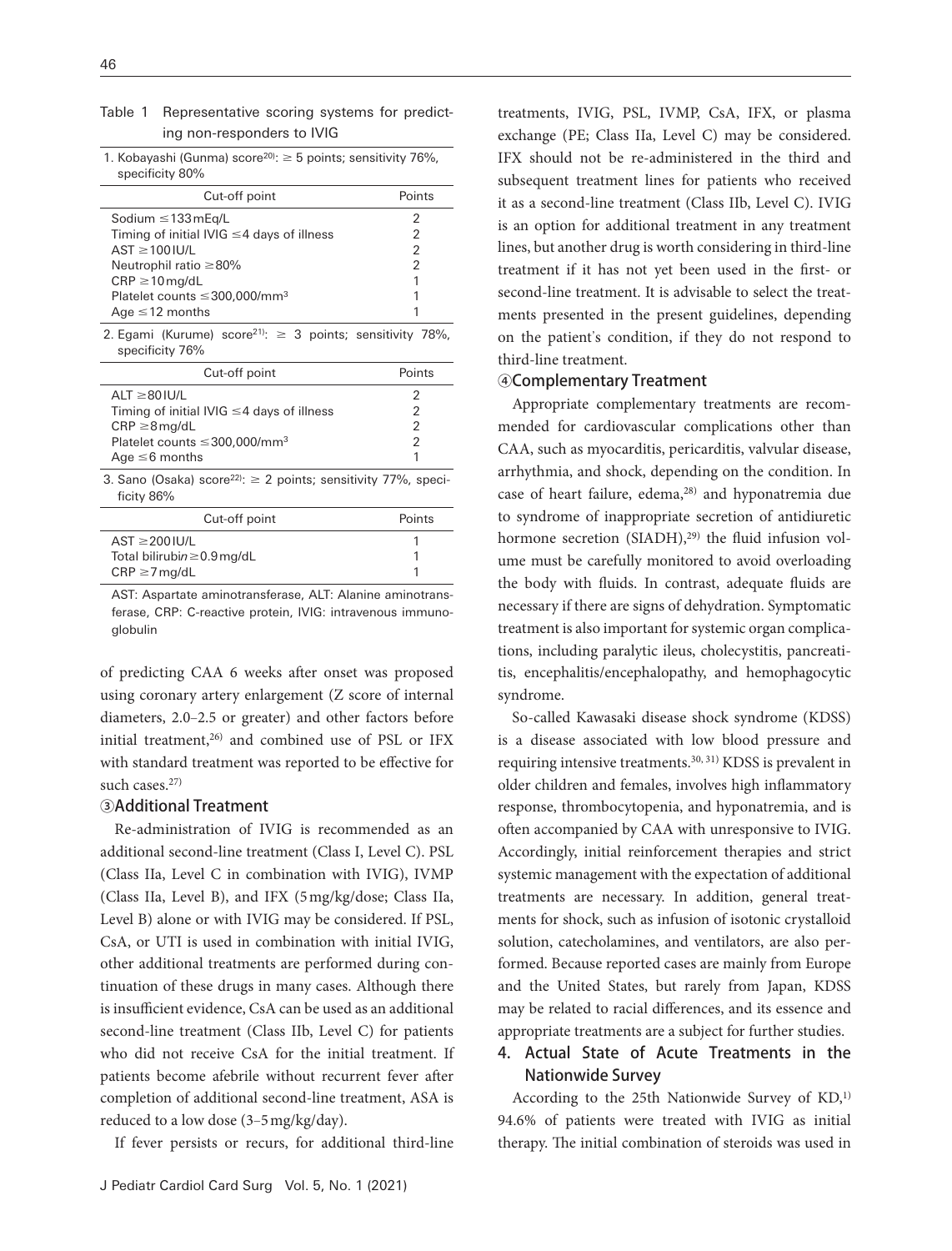13.2% of patients, of which, PSL and IVMP were used in 84.6% and 17.1%, respectively. As additional treatments for non-responders to initial IVIG, 21.6% of patients were treated with IVIG, 6.3% with steroids, 2.6% with IFX, 1.5% with CsA (referred to as immunosuppressive agents), and 0.5% with PE. Cardiac abnormalities in the acute phase less than 1 month after onset were 7.6% CAA with giant aneurysms (0.1%) and enlargement (6.5%), and 8.9% including coronary artery stenosis, myocardial infarction, and valvular lesions. The cardiac sequelae 1 month after onset were CAA, including giant aneurysms (0.1%) and enlargement (1.5%), which accounted for 2.2% of all cases. When coronary artery stenosis, myocardial infarction, and valvular lesions were included, the rate was 2.6%. There were six deaths (0.002%), and the mortality rate was decreased compared to previous data, but it should be noted that a small number of patients still died.

## B. Health Economics

As the treatment of KD often requires expensive treatments, such as IVIG, reports on acute inpatient medical care costs have been published in several countries.

In a study of 7,431 American children under 5 years of age undergoing KD hospitalization between 1997 and 1999, Belay et al. reported a median hospitalization cost of US\$6,169, which was higher than the cost of hospitalization for RS viral bronchiolitis, diarrhea, and rotavirus infection. In a relatively recent report, Ghimire et al. studied the length of stay and cost of inpatient hospitalization in 10,486 cases from 2009 to 2012 in the United States. The length of stay was 4.10 days for weekend hospitalization and 3.72 days for weekday hospitalization, compared to 5.95 days for patients with CAA. It was longer than 3.76 days for cases without CAA. Hospitalization costs averaged US\$31,294 for weekend hospitalization and US\$34,303 for weekday hospitalization. Meanwhile, the hospitalization cost was US\$56,089 for patients with CAA and US\$31,178 for patients without CAA. Differences in hospital length of stay and costs were observed by race and type of health insurance, suggesting challenges inherent in the American health care system.

Studies comparing the medical costs of multiple treatment strategies have also been carried out. Klassen et al. compared three treatment strategies in Canada: ASA only, low-dose IVIG, and high-dose IVIG. They found that high-dose IVIG resulted in the least incidence of CAA formation, and the expected cost of high-dose IVIG values was estimated to be the cheapest. Arj-ong et al. conducted a cost-benefit analysis of IVIG in Thailand and estimated that the IVIG group was more expensive in the acute phase, but less expensive in the long term.

According to a health economic study by Sato et al. in Japan, among 145 KD patients with a Harada score of 4 or higher admitted between 1991 and 1995, 72 patients receiving a single dose of IVIG 2 g/kg had a reduced incidence of CAA compared to the 73 patients receiving 400 mg/kg/day for 5 days, as well as signicantly lower hospital stays and medical costs. Ogata et al. compared 27 patients with KD refractory to IVIG between April 2004 and May 2007, and found no significant difference in the incidence of CAA or the length of additional hospital stay between IVIG additional therapy (14 patients) and IVMP therapy (13 patients). The mean medical costs were reported to be significantly lower in the IVMP therapy group, at JP¥918,300 and JP¥290,610, respectively. In contrast, another study found no significant difference in health care costs due to the need for additional treatment after IVMP.

Recently, Okubo et al. used diagnosis procedure combination (DPC) data from July 2010 to March 2015 for 24,517 inpatients, categorizing hospitals based on early steroid use before and after the introduction of acute care guidelines, and compared trends in medical costs. The 17 hospitals that started the early use of steroids after the introduction of the guidelines showed a decrease in inpatient hospitalization costs from JP¥289,294 to JP¥266,495. Initial combination therapy for patients who are predicted non-responders to IVIG may help reduce health care costs by reducing the rate of additional IVIG administration and CAA complications.

These results indicate that although the acute treatment of KD is expensive, appropriate and efficient treatment based on medical guidelines can reduce medical costs in the acute phase of the disease. Given the limited research on long-term cost-effectiveness, however, future research should not only demonstrate the efficacy of treatment but also its value by studying the impact of reducing the incidence of CAA with appropriate therapeutic interventions for KD on patient quality of life and prognosis as well as the impact on long-term health care costs.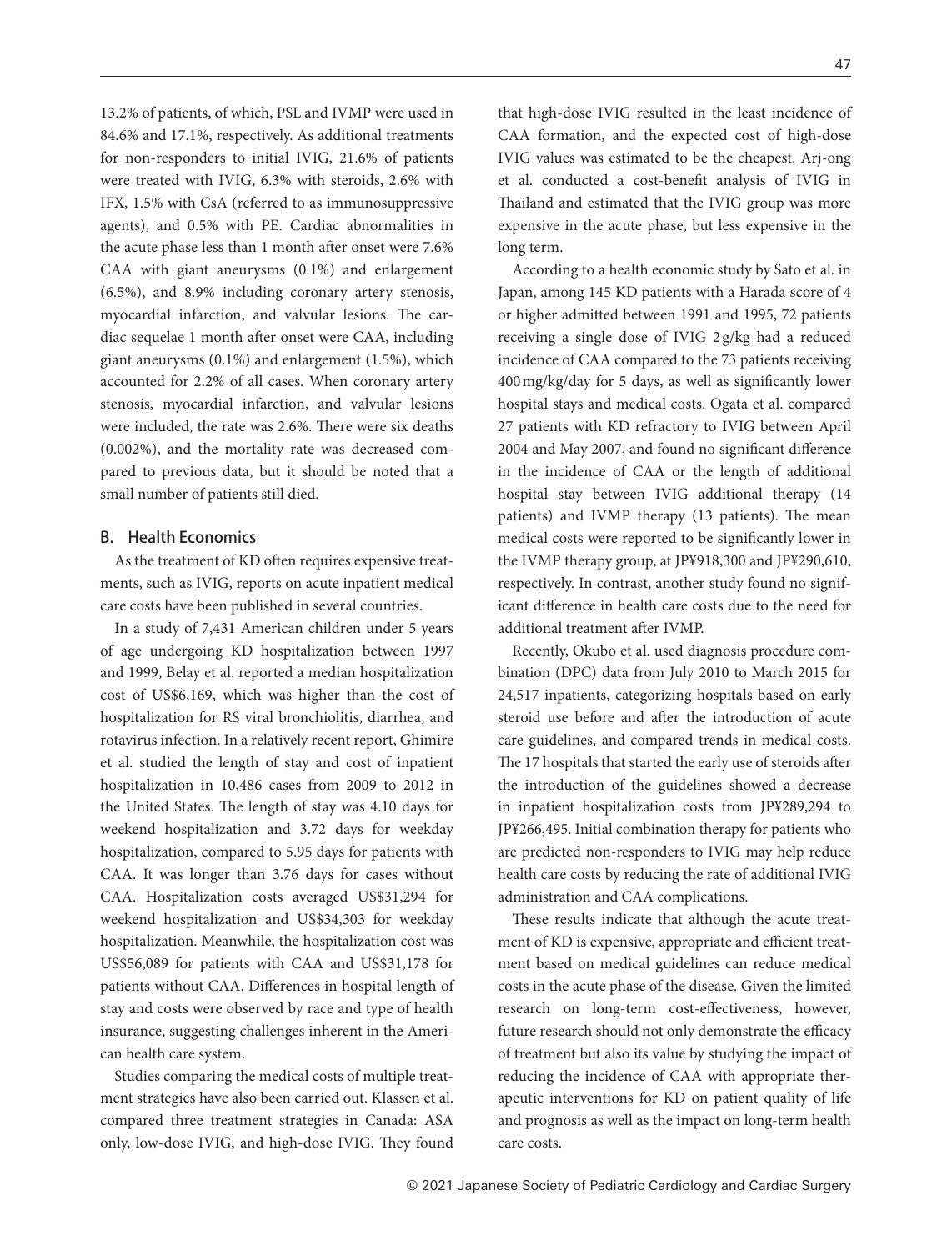## Specific Comments

#### I. Immunoglobulins

## 1. Purpose

Currently, the early initiation of IVIG, namely, the high-dose administration of intact-type immunoglobulin, has been recognized as the most reliable anti-in flammatory treatment in acute KD, and can prevent the complication of CAA.<sup>40-43)</sup>

## Table 2 Immunomodulatory effects of intravenous immunoglobulin<sup>30-33)</sup>

- 1. Anti-inflammatory action with Fc receptor-mediated neutralizing antibody
- ·Reduction of complement-mediated disruptive effects ·Reduction of immune complex‒mediated inflammation
- ·Induction of anti-inflammatory cytokines
- ·Inhibition of vascular endothelial cell activation
- ·Neutralization of bacterial toxins and super antigens
- ·Modulation of matrix metalloproteinase
- 2. Action of immune cells and antibodies
- · Regulation of T cell production of cytokines and chemokines
- ·Neutralization of T cell super-antigen
- ·Inhibition of dendritic cell differentiation and maturation · Regulation of inflammatory cytokine and chemokine production
- · Inhibition of autoantibody production against vascular endothelial cells
- · Enhanced phagocytosis of neutrophils and macrophages (opsonin effect)
- · Suppression of mRNA in inflammation-related genes (S100) expressed on monocytes

## 2. Mechanism of Action

The mechanism is speculative because the cause of the disease is unknown. It is considered to be due to modulation of immune abnormalities by the various pathways shown in Table  $2.44-47$ 

## 3. Indications (Fig. 2)

Almost all febrile acute KD patients with possible risk for the complication of CAA who have typical manifestations fullling the diagnostic guidelines (6th revised edition)14) have IVIG indication. In addition, IVIG is recommended to be initiated as early as possible in patients diagnosed with incomplete KD according to the diagnostic guidelines (those who have four principal symptoms without CAA including dilatation or three or fewer principal symptoms after exclusion of other diseases), because they are sometimes accompanied by CAA.15) As shown in Fig. 2, IVIG has become widespread throughout Japan since the late 1980s, and is currently administered to most KD patients. The proportion of IVIG administration was 94.6% in the results of the 25th Nationwide Survey of KD.1) A few patients with mild symptoms or spontaneous resolution of fever did not, however, receive IVIG in consideration of the severity criteria for each institution.<sup>48)</sup>

## 4. Dosage and Usage

## (1) Timing of Administration

IVIG should be started by the 7th day of illness. It is particularly important that treatment effectively relieves



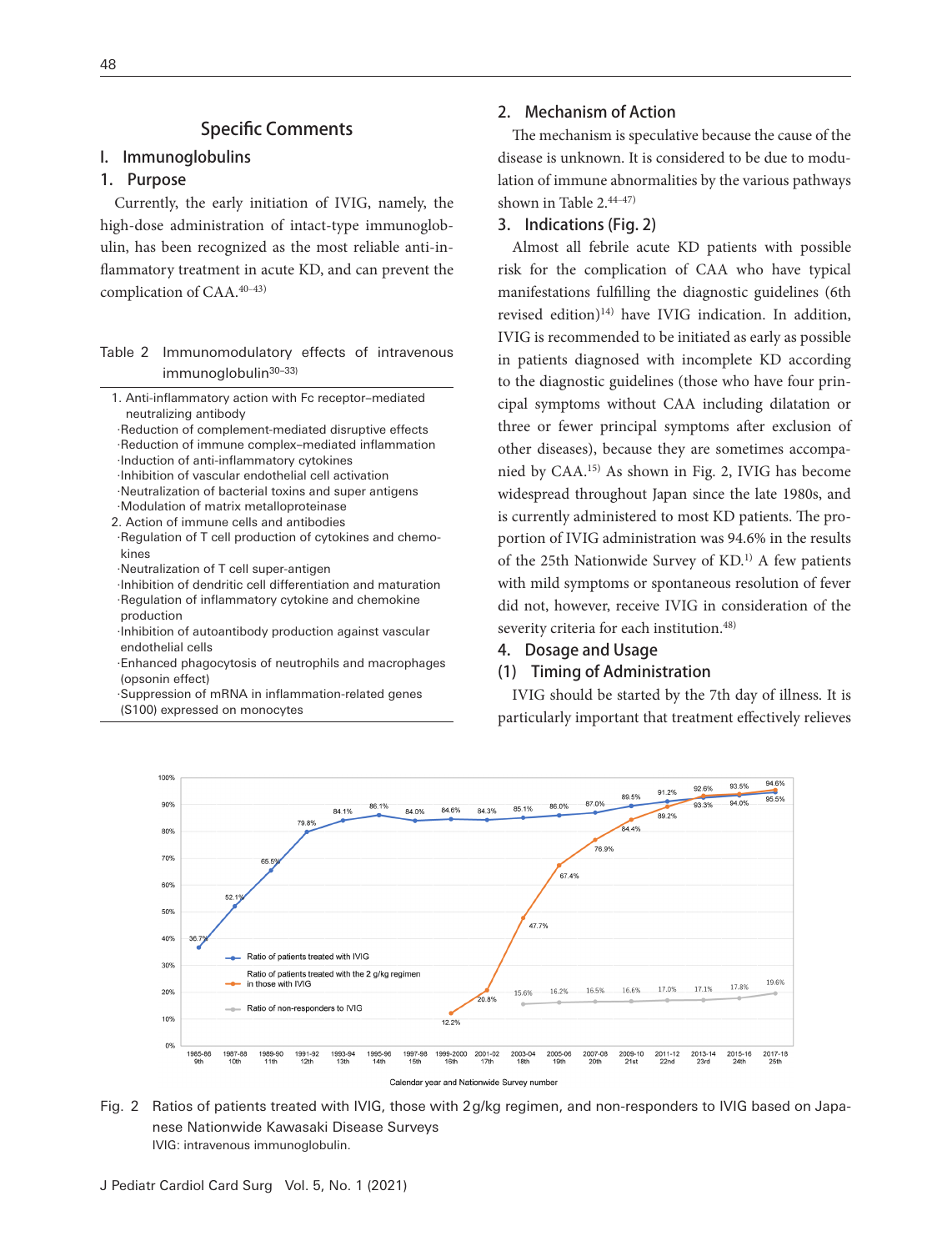fever and inflammation by the 9th day, before the onset of CAA formation. Specifically, the aim is the earlier reduction of fever and inflammatory markers of vasculitis such as C-reactive protein (CRP).

In the diagnostic guidelines for KD (6th revised edition), $14$ ) the criterion of days was removed for determining fever as a principal sign, reflecting the increase in cases diagnosed before 5 days of illness. It was reported that, in the patients who received treatment on and before the 5th day, the time from the start of treatment to fever resolution was slightly longer than that in those who received treatment on the 6th to 9th day, but the overall duration of fever was shorter, the rate of recurrent fever as well as additional IVIG administration and hospitalization days were similar, and the prevalence of CAA complication was lower in the first year after disease onset.49)

The results of the 25th Nationwide Survey of KD<sup>1)</sup> showed that IVIG was initiated on the 5th (34.8%), 4th (25.2%), 6th (16.4%), 3rd (9.1%), 7th (7.3%), 8th (2.9%), 2nd (1.6%), 9th (1.2%), and 1st (0.1%) day of illness in descending order.

## (2) Dosage (Fig. 2)

Acute IVIG doses in the acute phase are usually either of the following in the package inserts.

- i) 2 g/kg/day (single dose regimen)
- ii) 200 to 400 mg/kg/day for 3 to 5 days (divided dose regimen)

The single dose regimen,  $2 g/kg/day$ , has significantly lower incidence of CAA, earlier reduction of inflammatory markers, and higher effect of defervescence in comparison with the divided dose regimen.<sup>42, 43)</sup> As shown in the graph of the IVIG 2 g/kg/day implementation rate in Fig. 2, the single dose regimen has been used in almost 90 to 95% of cases over the past 10 years. The modified single dose regimen,  $1 g/kg/day \times 1 day$  or 2 consecutive days, described in the previous guidelines<sup>3)</sup> was used as a transition phase to a single dose of 2 g/kg/day, but is now exceptional and not listed in the package insert. Although high medical costs have resulted in there being no consensus on the dosage for older and heavier children, they are often treated with a single dose of 2 g/kg/day.

Although the infusion rate varies among preparations, the single dose of IVIG, 2 g/kg, is generally intravenously administered over 12 to 24h in Japan and 10 to 12h in the United States. During IVIG administration, physicians should pay close attention to the development of heart failure and worsening of cardiac function due to rapid volume loading, and should be careful not to administer it too fast. The use of divided doses appears to be rare today.

#### (3) Types and Usage

Currently, there are four types of intact immunoglobulin preparations approved by the pharmaceutical authorities in Japan: 2 polyethylene glycol (PEG)-treated preparations, a sulfonated preparation, and a pH 4 acidtreated preparation. There was no apparent difference in efficacy among these preparations. Table 3 provides details based on the package insert.

The main differences between the preparations are as follows:

- i) The sulfonated formulation is a 5% lyophilized preparation containing a small amount of serum albumin, and the sodium concentration is 154 mEq/L, the same as saline.
- ii) PEG products are available in 5% lyophilized and liquid formulations (5% and 10%). The former has a sodium concentration of 154 mEq/L. Because the latter is kept refrigerated, care should be taken to bring it to room temperature before administration and to ensure that the drug does not leak outside the vessel when administered intravenously.
- iii) The pH 4 acid–treated preparations  $(5\%$  and  $10\%)$ should be brought to room temperature before administration because they are liquefied and stored in a cold place. In addition, because of the addition of maltose in the 5% formulation, caution should be taken not to use blood glucose dehydrogenase assays, which can be affected during post-dose blood glucose monitoring.
- iv) According to a report on the 10% formulation, which is beginning to be used, the dosage volume is halved, the administration time is reduced to half, and the antipyretic effect may be faster than that of the 5% formulation<sup>50)</sup>; the differences between these formulations need to be examined in the future. In the present guidelines, the determination of non-responders to IVIG is made 24 to 36h after the end of IVIG whereas this was previously done 24h after the end of IVIG.19)

Because side effects such as anaphylaxis are likely to occur within the first hour of administration or at a rapid rate of administration, special attention is needed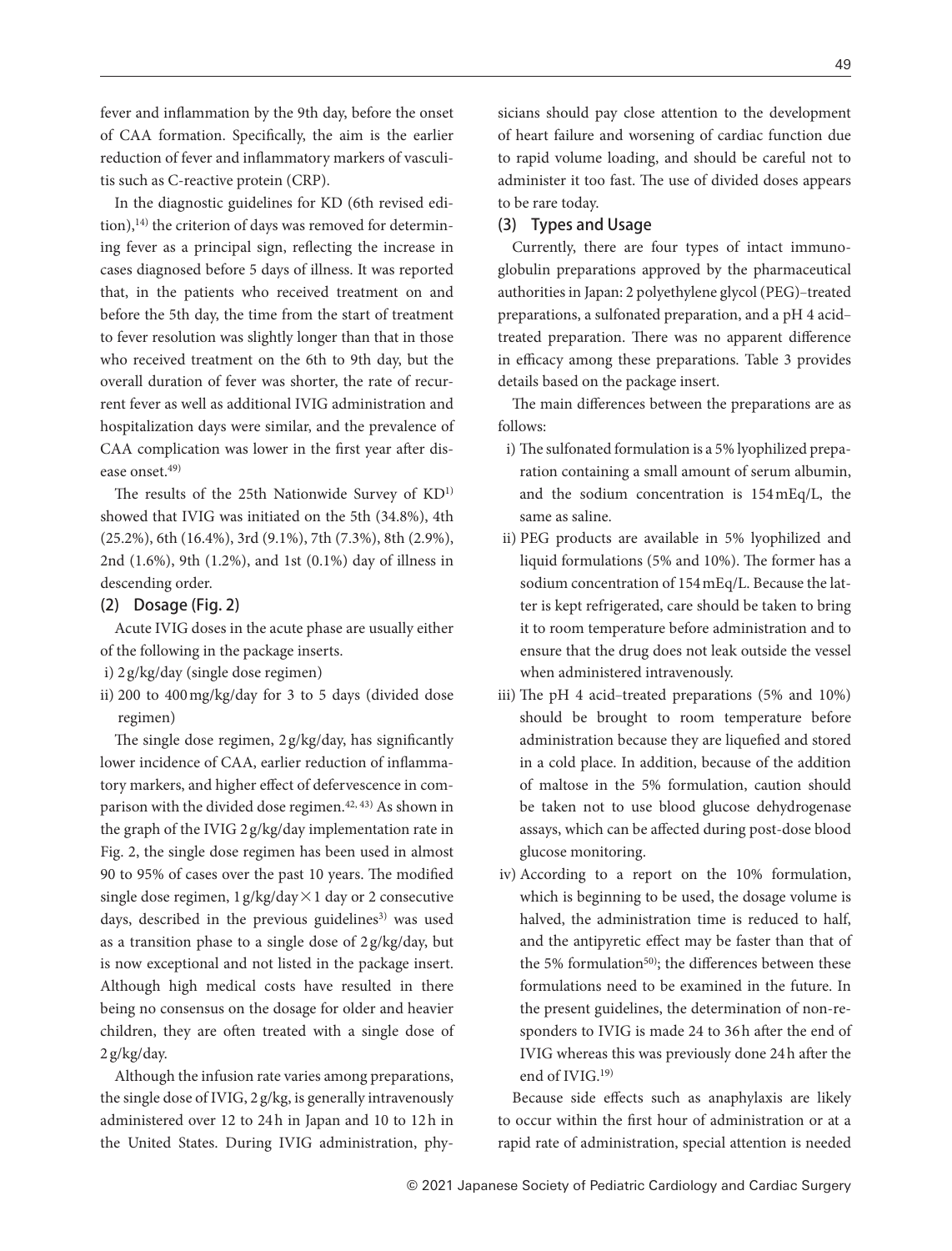| Generic name<br>Company                   | (for intravenous use)                                                                                                                                                                                                                                                                                                                                                                                                                                                                                                                                                                                                 | (for intravenous use)<br>Kenketsu Glovenin-                                                                                                                                                                                                                                                                                                                                                                                                                                                                                                                                                                                                                                                                                                                                                                                                                                                                                                                                      | Kenketsu Venoglobulin IH 5%<br>for intravenous use)                                                                                                                                                                                                                                                                                                                                                                                                                                                                                                                                                                                                                                                                                                                                                                                                                                                                                                                                           | for intravenous use                                                                                                                                                                                                                                                                                                                                                                                                                                                                                                                                                                                                                                                                                                                                                                                                                                                                                                                                                                          | (for intravenous use)                                                                                                                                                                                                                                                                                                                                                                                                                                                                                                                                                                   | Kenketsu Polyglobin N 10%<br>(for intravenous use)                                                                                                                                                                                                                                                                                                                                                                                                                                                                                                                                  |
|-------------------------------------------|-----------------------------------------------------------------------------------------------------------------------------------------------------------------------------------------------------------------------------------------------------------------------------------------------------------------------------------------------------------------------------------------------------------------------------------------------------------------------------------------------------------------------------------------------------------------------------------------------------------------------|----------------------------------------------------------------------------------------------------------------------------------------------------------------------------------------------------------------------------------------------------------------------------------------------------------------------------------------------------------------------------------------------------------------------------------------------------------------------------------------------------------------------------------------------------------------------------------------------------------------------------------------------------------------------------------------------------------------------------------------------------------------------------------------------------------------------------------------------------------------------------------------------------------------------------------------------------------------------------------|-----------------------------------------------------------------------------------------------------------------------------------------------------------------------------------------------------------------------------------------------------------------------------------------------------------------------------------------------------------------------------------------------------------------------------------------------------------------------------------------------------------------------------------------------------------------------------------------------------------------------------------------------------------------------------------------------------------------------------------------------------------------------------------------------------------------------------------------------------------------------------------------------------------------------------------------------------------------------------------------------|----------------------------------------------------------------------------------------------------------------------------------------------------------------------------------------------------------------------------------------------------------------------------------------------------------------------------------------------------------------------------------------------------------------------------------------------------------------------------------------------------------------------------------------------------------------------------------------------------------------------------------------------------------------------------------------------------------------------------------------------------------------------------------------------------------------------------------------------------------------------------------------------------------------------------------------------------------------------------------------------|-----------------------------------------------------------------------------------------------------------------------------------------------------------------------------------------------------------------------------------------------------------------------------------------------------------------------------------------------------------------------------------------------------------------------------------------------------------------------------------------------------------------------------------------------------------------------------------------|-------------------------------------------------------------------------------------------------------------------------------------------------------------------------------------------------------------------------------------------------------------------------------------------------------------------------------------------------------------------------------------------------------------------------------------------------------------------------------------------------------------------------------------------------------------------------------------|
|                                           | Freeze-dried sulfonated human<br>normal immunoglobulin                                                                                                                                                                                                                                                                                                                                                                                                                                                                                                                                                                | glycol-treated human normal<br>Freeze-dried polyethylene<br>immunoglobulin                                                                                                                                                                                                                                                                                                                                                                                                                                                                                                                                                                                                                                                                                                                                                                                                                                                                                                       | human normal immunoglobulin<br>Polyethylene glycol-treated                                                                                                                                                                                                                                                                                                                                                                                                                                                                                                                                                                                                                                                                                                                                                                                                                                                                                                                                    | human normal immunoglobulin<br>Polyethylene glycol-treated                                                                                                                                                                                                                                                                                                                                                                                                                                                                                                                                                                                                                                                                                                                                                                                                                                                                                                                                   | pH 4-treated acidic human normal<br>immunoglobulin                                                                                                                                                                                                                                                                                                                                                                                                                                                                                                                                      | pH 4-treated acidic human normal<br>immunoglobulin                                                                                                                                                                                                                                                                                                                                                                                                                                                                                                                                  |
| (manufacturer/<br>distributor             | K M Biologics—Teijin Pharma<br>Limited                                                                                                                                                                                                                                                                                                                                                                                                                                                                                                                                                                                | Nihon Pharmaceutical-Takeda<br>Pharmaceutical                                                                                                                                                                                                                                                                                                                                                                                                                                                                                                                                                                                                                                                                                                                                                                                                                                                                                                                                    | Japan Blood Products<br>Organaization                                                                                                                                                                                                                                                                                                                                                                                                                                                                                                                                                                                                                                                                                                                                                                                                                                                                                                                                                         | Japan Blood Products<br>Organaization                                                                                                                                                                                                                                                                                                                                                                                                                                                                                                                                                                                                                                                                                                                                                                                                                                                                                                                                                        | Japan Blood Products<br>Organaization                                                                                                                                                                                                                                                                                                                                                                                                                                                                                                                                                   | Japan Blood Products<br>Organaization                                                                                                                                                                                                                                                                                                                                                                                                                                                                                                                                               |
| Form of medication                        | Freeze-dried preparation                                                                                                                                                                                                                                                                                                                                                                                                                                                                                                                                                                                              | Freeze-dried preparation                                                                                                                                                                                                                                                                                                                                                                                                                                                                                                                                                                                                                                                                                                                                                                                                                                                                                                                                                         | Liquid medication                                                                                                                                                                                                                                                                                                                                                                                                                                                                                                                                                                                                                                                                                                                                                                                                                                                                                                                                                                             | Liquid medication                                                                                                                                                                                                                                                                                                                                                                                                                                                                                                                                                                                                                                                                                                                                                                                                                                                                                                                                                                            | Liquid medication                                                                                                                                                                                                                                                                                                                                                                                                                                                                                                                                                                       | Liquid medication                                                                                                                                                                                                                                                                                                                                                                                                                                                                                                                                                                   |
| (in 2.5g of product)<br>Constituents      | Sulfonated human immunoglobu-<br>Human plasma albumin 125mg<br>Sodium chloride 500 mg<br>p-mannitol 450 mg<br>lin G 2,500 mg<br>Glycin 975mg                                                                                                                                                                                                                                                                                                                                                                                                                                                                          | Glycin 225 mgSodium chloride<br>ycol-treated<br>human immunoglobulin G<br>p-mannitol 750mg<br>Polyethylene gl<br>2,500 mg<br>450 mg                                                                                                                                                                                                                                                                                                                                                                                                                                                                                                                                                                                                                                                                                                                                                                                                                                              | Human immunoglobulin G<br>Sodium hydoxide, suitable<br>Hydrochloric acid, suitable<br>D-sorbitol 2,370 mg<br>2,500 mg<br>amount<br>amount                                                                                                                                                                                                                                                                                                                                                                                                                                                                                                                                                                                                                                                                                                                                                                                                                                                     | Hydrochloric acid, suitable<br>Human immunoglobulin G<br>Sodium hydoxide, suitable<br>Glycin 380mg<br>2,500 mg<br>amount<br>amount                                                                                                                                                                                                                                                                                                                                                                                                                                                                                                                                                                                                                                                                                                                                                                                                                                                           | Sodium hydoxide Suitable amount<br>O<br>Hydrochloric acid Suitable<br>Maltose hydrate 5,000 mg<br>Human immunoglobulin<br>2,500 mg<br>amount                                                                                                                                                                                                                                                                                                                                                                                                                                            | Sodium hydoxide Suitable amount<br>Human immunoglobulin G<br>Hydrochloric acid Suitable<br>Glycin 750mg<br>2,500 mg<br>amount                                                                                                                                                                                                                                                                                                                                                                                                                                                       |
| Dosage and usage                          | condition. In the case of one-time<br>direct or drip intravenous infu-<br>2,000 mg (40 mL)/kg bodyweight<br>treatment, the dose may be simi-<br>sulfonated<br>Alternatively, a single dose of<br>$\equiv$<br>ment, this dose may be adjusted<br>to patient age and<br>δ<br>sion, at 200 mg (4 mL)/kg body-<br>addition, in the case of 5 day treat-<br>weight/day over a 5 day period.<br>may be given intravenously.<br>$\circ$<br>human immunoglobulin<br>larly reduced as required.<br>Normally given as<br>according                                                                                              | intravenous infusion, at 200 mg<br>(4 mL)/kg bodyweight/day over a<br>gle dose of 2,000 mg (40 mL)/kg<br>bodyweight may be given intra-<br>venously. In addition,in the case<br>be adjusted according to patient<br>as human immu-<br>by direct or drip<br>Alternatively,a sin-<br>of 5 day treatment, this dose may<br>age and condition. In the case of<br>one-time treatment, the dose may<br>be similarly reduced as required.<br>Normally giver<br>5 day period.<br>noglobulin G                                                                                                                                                                                                                                                                                                                                                                                                                                                                                            | intravenous infusion, at 400 mg<br>gle dose of 2,000mg (40mL)/kg<br>Normally given as human immu-<br>noglobulin G by direct or drip<br>(8mL)/kg bodyweight/day over a<br>5 day period. Alternatively, a sin-<br>nously. The dose may be reduced<br>to patient age and<br>bodyweight may be given intrave-<br>according<br>condition.                                                                                                                                                                                                                                                                                                                                                                                                                                                                                                                                                                                                                                                          | 5 day period. Alternatively, a sin-<br>nously. The dose may be reduced<br>Normally given as human immu-<br>noglobulin G by direct or drip<br>intravenous infusion, at 400 mg<br>(4 mL)/kg bodyweight/day over a<br>gle dose of 2,000 mg (20 mL)/kg<br>bodyweight may be given intrave-<br>to patient age and<br>according<br>condition.                                                                                                                                                                                                                                                                                                                                                                                                                                                                                                                                                                                                                                                      | noglobulin G by direct or drip<br>Normally given as human immu-<br>200 mg<br>(4 mL)/kg bodyweight/day over a<br>gle dose of 2,000 mg (40 mL)/kg<br>venously. In addition, in the case<br>of 5 day treatment, this dose may<br>be adjusted according to patient<br>one-time treatment, the dose may<br>age and condition. In the case of<br>5 day period. Alternatively, a sin-<br>bodyweight may be given intra-<br>be similarly reduced as required.<br>intravenous infusion, at                                                                                                       | venously. In addition, in the case<br>or drip<br>200mg<br>(2 mL)/kg bodyweight/day over a<br>gle dose of 2,000 mg (20 mL)/kg<br>be adjusted according to patient<br>Normally given as human immu-<br>bodyweight may be given intra-<br>of 5 day treatment, this dose may<br>age and condition. In the case of<br>one-time treatment, the dose may<br>5 day period. Alternatively, a sin-<br>be similarly reduced as required.<br>noglobulin G by direct<br>intravenous infusion, at                                                                                                 |
|                                           |                                                                                                                                                                                                                                                                                                                                                                                                                                                                                                                                                                                                                       | A sudden drop in blood pressure may occur if the medication is given too                                                                                                                                                                                                                                                                                                                                                                                                                                                                                                                                                                                                                                                                                                                                                                                                                                                                                                         | rapidly (special care is required when the patient's blood contain little or no endogenous y-globulin).                                                                                                                                                                                                                                                                                                                                                                                                                                                                                                                                                                                                                                                                                                                                                                                                                                                                                       |                                                                                                                                                                                                                                                                                                                                                                                                                                                                                                                                                                                                                                                                                                                                                                                                                                                                                                                                                                                              |                                                                                                                                                                                                                                                                                                                                                                                                                                                                                                                                                                                         |                                                                                                                                                                                                                                                                                                                                                                                                                                                                                                                                                                                     |
| Precautions regarding<br>dosage and usage | Treatment speed: 1) On the 1st<br>at a rate of 0.01 to 0.02 mL/kg/min<br>during the initial 30 min. If no side<br>speed may be gradually increased<br>the 2nd day and later, the dose<br>erated on the previous day.2) In<br>the case of a one-time treatment<br>of 2,000mg (40mL)/kg to KD<br>patients, the administration rate<br>day, the drug should be delivered<br>effects or other abnormalities<br>are observed, the administration<br>to 0.03 to 0.06mL/kg/min. On<br>rate tol-<br>should be basically the same as<br>in 1), and the infusion period is<br>is administered at the<br>generally 12h and over. | Treatment speed: Because there<br>serious side effects during the<br>treatment on the<br>as in 1), and the infusion period is<br>also when the<br>during the initial hour. When the<br>ous day.2) In the case of one-time<br>treatment of 2,000 mg (40 mL)/kg<br>of shock or other<br>be 0.01 mL/kg/min<br>problems has been confirmed, the<br>the administration<br>basically the same<br>sudden increase in<br>the patient must be carefully<br>monitored during these times.1)<br>On the 1st day, the treatment<br>absence of side effects and other<br>However, it should not exceed<br>0.06 mL/kg/min. On the 2nd day<br>treatment speed is increased,<br>speed may be gradually increased<br>and later, the dose is administered<br>at the rate tolerated on the previ-<br>with careful atten-<br>circulatory blood volume.<br>is a possibility<br>initial hour of<br>1st day, and<br>to KD patients,<br>rate should be<br>speed should<br>tion paid to a<br>12h and over, | Treatment speed: Because there<br>other serious side effects during<br>treatment of 2,000 mg (40 mL)/kg<br>to KD patients, the administration<br>on the 1st day, and also when<br>the patient must be carefully<br>speed should be 0.01 mL/kg/min<br>during the initial hour. When the<br>However, it should not exceed<br>0.06 mL/kg/min. On the 2nd day<br>ous day.2) In the cases of one-time<br>rate should be basically the same<br>as in 1), and the infusion period is<br>tion paid to sudden increase in<br>of shock or<br>treatment<br>problems has been confirmed, the<br>and later, the dose is administered<br>is increased,<br>monitored during these times.1)<br>On the 1st day, the treatment<br>absence of side effects and other<br>at the rate tolerated on the previ-<br>rate may be gradually increased<br>12h and over, with careful atten-<br>circulatory blood volume.<br>$\overline{\sigma}$<br>treatment speed<br>initial hour<br>a possibility<br>the<br><u>ی</u> . | Treatment speed: Because there<br>ous day.2) In the case of one-time<br>as in 1), and the infusion period is<br>other serious side effects during<br>treatment<br>on the 1st day, and also when<br>during the inital hour. When the<br>treatment of 2,000 mg (20 mL)/kg<br>rate should be basically the same<br>of shock or<br>On the 1st day, the treatment<br>speed should be 0.01 mL/kg/min<br>absence of side effects and other<br>problems has been confirmed, the<br>However, it should not exceed<br>0.06 mL/kg/min. On the 2nd day<br>to KD patients, the administration<br>6h and over, with careful attention<br>the patient must be carefully<br>monitored during these times.1)<br>and later, the dose is administered<br>at the rate tolerated on the previ-<br>paid to sudden increase in circula-<br>increased<br>rate may be gradually increased.<br>$\sigma$<br>treatment speed is<br>initial hour<br>a possibility<br>tory blood volume.<br>the<br>$\overline{\mathbf{S}}$ | at a rate of 0.01 to 0.02 mL/kg/min<br>ous day.2) In the case of one-time<br>as in 1), and the infusion period is<br>12 hs and over.<br>Treatment speed: 1) On the 1st<br>day, the drug should be delivered<br>during the initial 30 min. If no side<br>effects or other abnormalities<br>gradually increased to 0.03 to<br>0.06mL/kg/min. On the 2nd day<br>and later, the dose is administered<br>at the rate tolerated on the previ-<br>treatment of 2,000 mg (40 mL)/kg<br>to KD patients, the administration<br>rate should be basically the same<br>are observed, the rate may be | ous day.2) In the case of one-time<br>at a rate of 0.01 to 0.02 mL/kg/min<br>during the initial 30min. If no side<br>are observed, the rate may be<br>gradually increased to 0.03 to<br>and later, the dose is administered<br>at the rate tolerated on the previ-<br>treatment of 2,000 mg (20 mL)/kg<br>to KD patients, the administration<br>rate should be basically the same<br>day, the drug should be delivered<br>effects or other abnormalities<br>0.06 mL/kg/min. On the 2nd day<br>as in 1), and the infusion period is<br>Treatment speed:1) On the 1st<br>6h and over. |

| l                                               |  |
|-------------------------------------------------|--|
|                                                 |  |
|                                                 |  |
|                                                 |  |
|                                                 |  |
| ֖֖֖֖֖֧ׅ֪ׅ֖֧֖֚֚֚֚֚֚֚֚֚֚֚֚֚֚֚֚֚֚֚֚֚֚֚֚֚֚֚֡֝֝֓֝֓֞֬ |  |
|                                                 |  |
| <u>:</u>                                        |  |
| j                                               |  |
|                                                 |  |
|                                                 |  |
|                                                 |  |
| ֚֚֚֬                                            |  |
|                                                 |  |
|                                                 |  |
|                                                 |  |
|                                                 |  |
|                                                 |  |
| l                                               |  |
|                                                 |  |
|                                                 |  |
|                                                 |  |
|                                                 |  |
| j                                               |  |
| $\vdots$                                        |  |
|                                                 |  |
| ī                                               |  |
| $\vdots$                                        |  |
|                                                 |  |
|                                                 |  |
|                                                 |  |
|                                                 |  |
|                                                 |  |
|                                                 |  |
|                                                 |  |
|                                                 |  |
|                                                 |  |
|                                                 |  |
|                                                 |  |
| $\frac{1}{2}$                                   |  |
| .<br>.<br>.<br>.                                |  |
|                                                 |  |
|                                                 |  |
|                                                 |  |
|                                                 |  |
|                                                 |  |
|                                                 |  |
|                                                 |  |
|                                                 |  |
|                                                 |  |
| ı                                               |  |
|                                                 |  |
|                                                 |  |
|                                                 |  |
|                                                 |  |
| $\frac{1}{2}$                                   |  |
|                                                 |  |
|                                                 |  |
| E<br>Ó                                          |  |
| ı                                               |  |
|                                                 |  |
| C<br>Ó<br>֠                                     |  |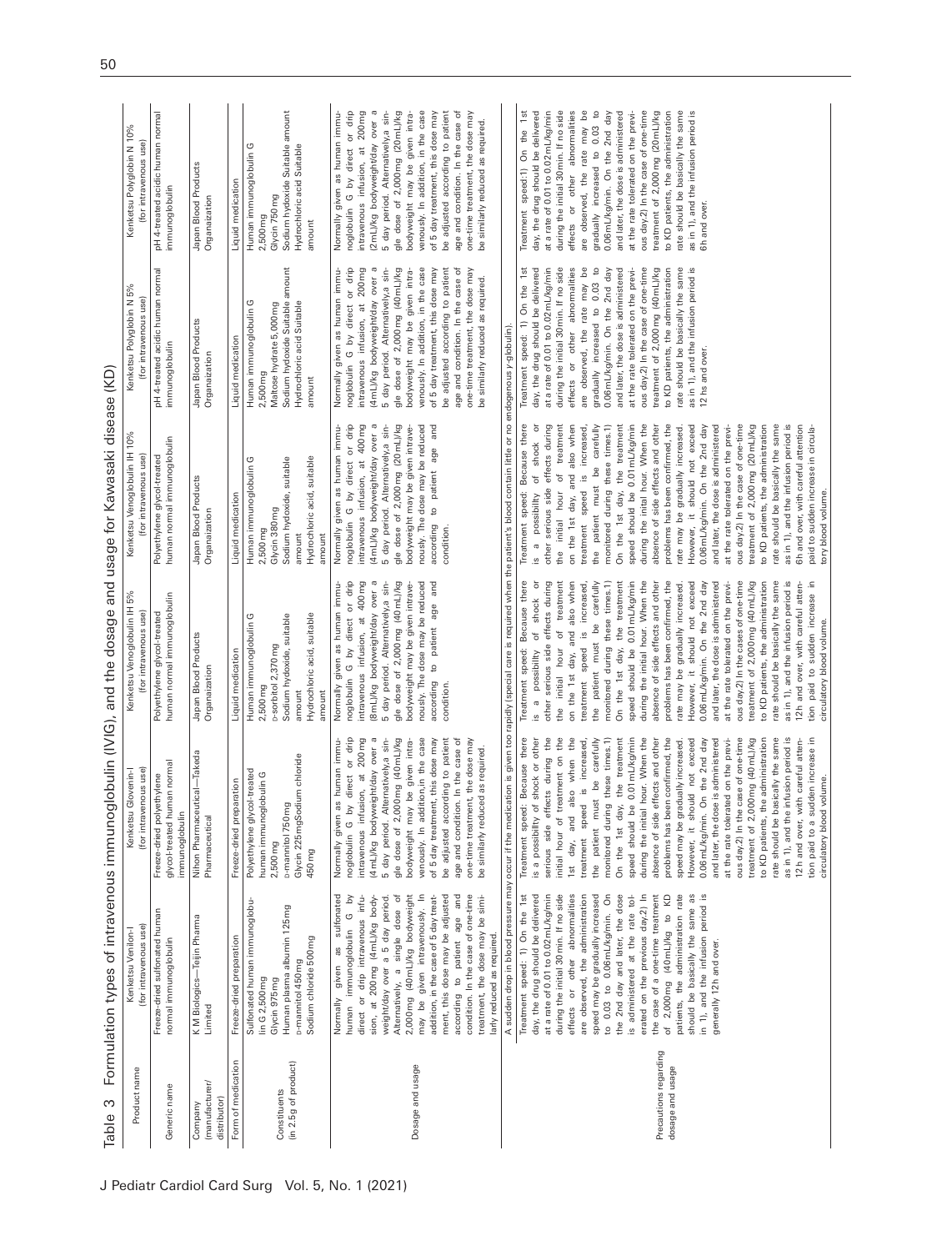during the initial 30 min to 1h following the start of administration. If there are no signs of abnormality, the remaining 2 g/kg of the 5% formulation is administered over 12 to 24 h and the 10% formulation over 6 to 12 h.

## (4) Additional IVIG for Non-responders to IVIG (Fig. 2)

As shown in Fig. 2, after standard treatment with IVIG and ASA, approximately 15 to 20% (19.7% in the 25th Nationwide Survey of KD<sup>1)</sup>) of patients have insufficient antipyretic effect (non-responders to IVIG), and the rate has slightly increased since 15 years ago, when it was in the 15% range. These patients are generally treated with re-administration of IVIG. According to the results of the 25th Nationwide Survey of KD, among additional treatments to 6,061 non-responders to initial IVIG, the majority (91.1%) of them were treated with IVIG again.<sup>1)</sup> Re-administration of IVIG was reported to improve symptoms in approximately half of non-responders.<sup>51)</sup>

## 5. Usefulness (Fig. 3)

IVIG is currently the safest and most reliable treatment, and its efficacy is recognized worldwide and described in many textbooks and guidelines.<sup>40-43)</sup> IVIG was established in two double-blind randomized controlled trials by Newburger et al., $41, 42$ ) following a randomized, open-label, controlled trial by Furusho et al.<sup>40)</sup> According to a systematic review and meta-analysis of the Cochrane Library,<sup>43)</sup> IVIG significantly reduced

the incidence of CAA at 30 days of illness compared with placebo (combined odds ratio [OR] 0.74, 95% confidence interval  $[CI]$  0.61–0.90). In addition, a single 2 g/kg dose was shown to reduce the incidence of CAA (combined OR 4.47, 95% CI 1.55-12.86) compared with divided doses of 400 mg/kg/day for 5 days.

The most important indicator of the benefit of IVIG for KD is the incidence of cardiac complications including CAA, which has decreased with the increase in the number of patients receiving a single dose of 2 g/kg/day, as shown in Fig. 3. In the 25th Nationwide Survey on  $KD<sub>1</sub>$ <sup>1</sup>) the rate of coronary artery lesion in the acute phase within the 30th day of illness was 7.6%, and the percentage of coronary sequelae remaining after the 31st day was 2.3%. In addition to coronary arteries, valvular lesions also occurred in 1 to 2% of patients within the 30th day and in less than 0.5% after the 31st day. The incidence of coronary artery complications was reduced to roughly one-third of that in 1997 to 1998 when a single dose 2 g/kg regimen was rarely used.

## 6. Side Effects (Table 4)<sup>52, 53)</sup>

There have been no reports of viral infections with intact-type immunoglobulins in Japan. Donor blood is screened for HBs antigen, anti-HCV, anti-HIV-1, anti-HIV-2, and anti-HTLV-I antibodies, and for ALT levels. In addition, the pooled plasma is tested for nucleic acid amplication for HAV, HBV, HCV, HIV, and



Nationwide Survey number and the ratio of patients treated with the 2g/kg regimen in those with IVIG

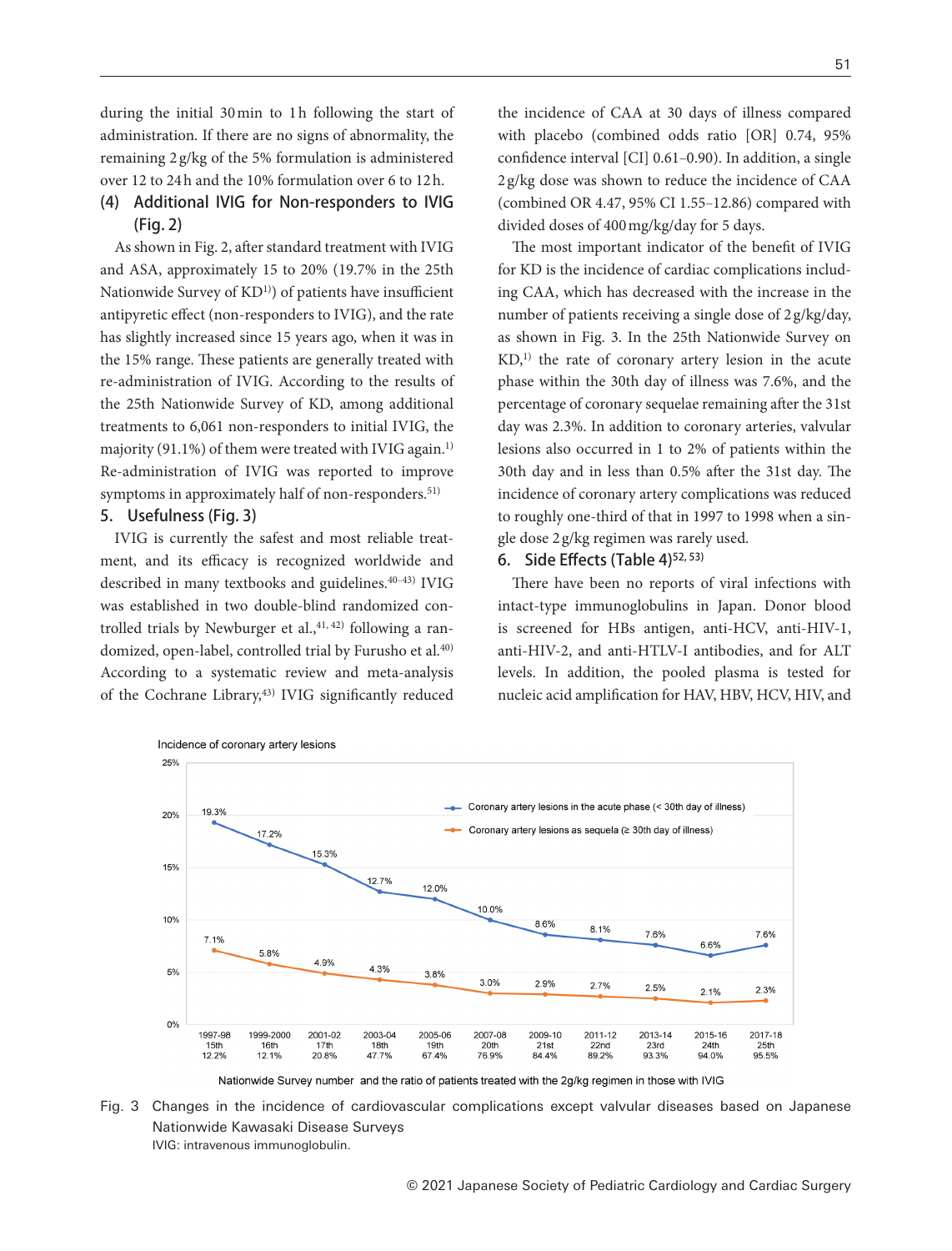| Table 4 Common side effects of IVIG52, 53) |  |
|--------------------------------------------|--|
|--------------------------------------------|--|

|                       | High Incidence                                          | Rare                                                                  |
|-----------------------|---------------------------------------------------------|-----------------------------------------------------------------------|
| General               | Fatique, fever, facial redness, chills                  | Anaphylaxis                                                           |
| Systemic side effects | Anorexia, myalgia, arthralgia, joint swelling           | Common cold symptoms, anaphylaxis, eyelid<br>edema                    |
| Neurological          | Headache, migraine, dizziness                           | Aseptic meningitis, weakness, dysesthesia                             |
| Respiratory           | Shortness of breath, cough, bronchoconstriction         | Pleural effusion, transfusion-related lung injury,<br>pulmonary edema |
| Cardiovascular        | Low blood pressure, high blood pressure, chest<br>pain  | Arrhythmia, myocardial infarction                                     |
| Gastrointestinal      | Anorexia, nausea, vomiting, abdominal pain,<br>diarrhea | Taste impairment                                                      |
| Renal                 |                                                         | Tubular disorders, renal failure                                      |
| Dermatological        | Urticaria, erythema, papules, and pruritus              | Urticaria, erythema multiforme exudative                              |
| Hematological         | Hemolysis                                               | Thromboembolism, hyperviscosity syndrome, leu-<br>kopenia             |

human parvovirus B19, and only compatible plasma is used. The possibility of infection due to contamination with abnormal prions and viruses below the detection limit of the nucleic acid amplification test, such as human parvovirus B19, cannot be ruled out during the current manufacturing process of each formulation, but there have been no reports of post-dose infection.

Although infrequent, the side effects reported to date that require close observation include chills/shivers, shock (cyanosis, hypotension), anaphylactic reactions, aseptic meningitis,<sup>54)</sup> hemolytic anemia,<sup>55)</sup> hepatic dysfunction, jaundice, acute renal failure, thrombocytopenia, and pulmonary edema. It is particularly important to pay attention to chills, shivering, unconsciousness, restlessness, tremor, cyanosis, hypotension, and shock immediately after starting intravenous infusion and increasing the administration rate. Being aware of potential myocardial damage and heart failure in the acute phase, physicians should watch for rapid increases in circulating blood volume and changes in vital signs during the intravenous infusion. Other precautions include careful administration in the following cases:

- i) Patients with IgA deficiency: in patients with anti-IgA antibodies, hypersensitivity reaction may occur.
- ii) Patients with renal impairment: renal function may be worsened.
- iii) Patients with cerebral or cardiovascular disorders or a history of such disorders: the increase in blood viscosity due to large doses may cause thromboembolism, such as cerebral or myocardial infarction.
- iv) Patients at high risk of thromboembolism: thromboembolism may occur due to an increase in blood viscosity caused by large doses.
- v) Patients with hemolytic or exsanguinated anemia, immunodeficiency, or immunosuppression: the possibility of human parvovirus B19 infection cannot be ruled out. Infection can cause severe systemic symptoms with fever and sudden anemia and persistent anemia.
- vi) Patients with impaired cardiac function: Large doses may cause or worsen heart failure.

According to a large-scale post-marketing study for 7,259 KD patients who received IVIG, there were 697 cases in 484 patients of side effects  $(9.6\%)$ , and among these, 78 cases in 68 patients (1.1%) of serious side effects.<sup>56)</sup> Although IVIG is a safe treatment with rare side effects, it is essential to obtain the consent of patients and their families at the time of use because it is a blood product.

Classification and evidence levels

| <b>Treatments</b>                                               | Classification | <b>Fvidence</b><br>levels |
|-----------------------------------------------------------------|----------------|---------------------------|
| Initial treatment with IVIG                                     |                |                           |
| Additional treatment with<br>IVIG for non-responders<br>to IVIG |                | ◠                         |

#### II. Steroids (Table 5)

#### A. Prednisolone (PSL)

#### 1. Purpose

The primary purpose of PSL therapy is to take advantage of its powerful anti-inflammatory effects. PSL can quickly resolve KD vasculitis and suppress the potential risk for the remodeling of coronary arteries.

## 2. Mechanism of Action

PSL is the most widely used synthetic corticosteroid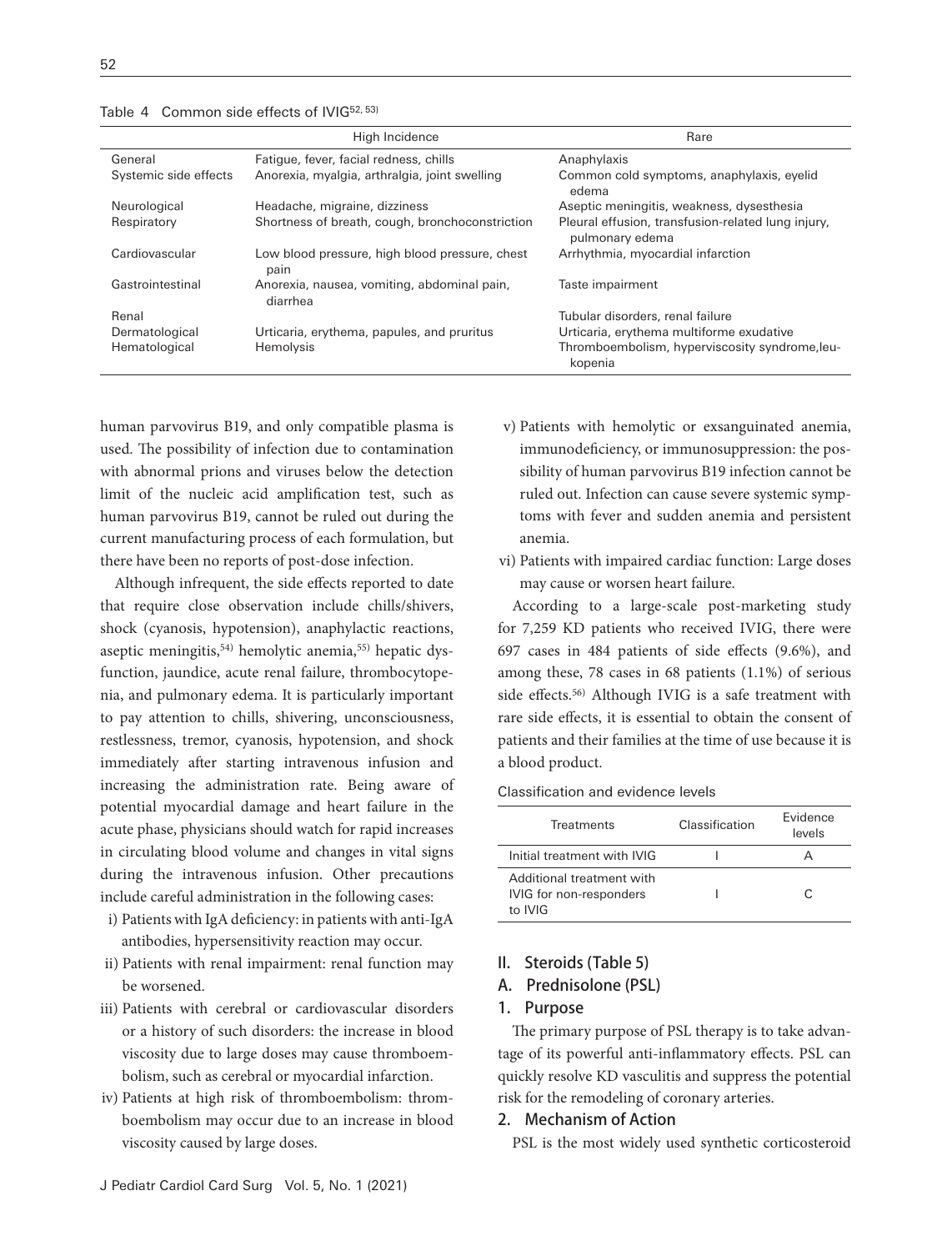|                         |                                                                                                                                                                                                                                                                 | Department of the state of the state of the state of the state of the state of the state of the state of the state of the state of the state of the state of the state of the state of the state of the state of the state of                                                                                                                                                                                                                                                                                                                                     |                                                                                                                                                                                                                                                                                       |                                                                                                                                                                                                                                                                                                                                                                                                  |
|-------------------------|-----------------------------------------------------------------------------------------------------------------------------------------------------------------------------------------------------------------------------------------------------------------|-------------------------------------------------------------------------------------------------------------------------------------------------------------------------------------------------------------------------------------------------------------------------------------------------------------------------------------------------------------------------------------------------------------------------------------------------------------------------------------------------------------------------------------------------------------------|---------------------------------------------------------------------------------------------------------------------------------------------------------------------------------------------------------------------------------------------------------------------------------------|--------------------------------------------------------------------------------------------------------------------------------------------------------------------------------------------------------------------------------------------------------------------------------------------------------------------------------------------------------------------------------------------------|
| General name            | Mechanisms                                                                                                                                                                                                                                                      | Treatment route, dosage, and usage                                                                                                                                                                                                                                                                                                                                                                                                                                                                                                                                | Main side effects                                                                                                                                                                                                                                                                     | Precautions                                                                                                                                                                                                                                                                                                                                                                                      |
| Prednisolone            | inflammatory proteins via cytoplasmic<br>Inhibition of the gene transcription of<br>steroid receptors.                                                                                                                                                          | venously in 3 divided doses. After defervescence<br>the patient was continued for 5 days on the same<br>after CRP normalized. Thereafter, if fever does not<br>per day in two divided doses on the subsequent 5<br>and improvement in the patient's general condi-<br>dosage in three divided doses of 2 mg/kg per day<br>recur, the dosage of PSL is decreased to 1 mg/kg<br>days and then a single dose of 0.5 mg/kg per day<br>In the febrile phase, 2 mg/kg/day is given intra-<br>tion, PSL can be given orally. In the RAISE Study,<br>on the final 5 days. | Viral infection (a few percent), moon face<br>after defervescence (a few percent), posi-<br>in most cases), hypothermia immediately<br>tive fecal occult blood (approximately 1%),<br>hyperlipidemia (a few 10%), and neutro-<br>phil-predominant leukocytosis (almost all<br>cases). | ∾.<br>common periods for relapse are 4 to 5<br>days after the start and after the dose<br>phy should be carefully monitored<br>because it may be difficult to detect<br>suspected, appropriate intervention<br>The most<br>echocardiogra-<br>relapse due to changes in tempera-<br>ture and CRP level. If relapse<br>should be considered.<br>reduction to 1 mg/kg/day.<br>and<br>tests<br>Blood |
| Methylprednis-<br>olone | In addition to the above, the suppression<br>of immune cells and pro-inflammatory<br>cytokines by non-genomic effects such<br>as changes in cell membrane function.                                                                                             | Some reports suggest additional prednisolone<br>A dose of 30 mg/kg, once a day, for 1 to 3 days.<br>after ending methylprednisolone.                                                                                                                                                                                                                                                                                                                                                                                                                              | Sinus bradycardia (6-82%), hypertension<br>ulcers, mental disorders, femoral head<br>thermia (6-9%), etc. In rare cases, patients<br>(10-91%), hyperglycemia (6-55%), hypo-<br>may develop infections, gastrointestinal<br>necrosis, and suppressed adrenal function.                 | gram, body temperature, and blood<br>electrocardio-<br>should be continuously<br>Vital signs including<br>monitored.<br>pressure                                                                                                                                                                                                                                                                 |
| Cyclosporine A          | cytokine production<br>such as IL-2 by inhibiting nuclear factor<br>of activated T cells.<br>đ<br>Suppression                                                                                                                                                   | Start on 2 divided oral doses of 5 mg/kg/day<br>(before meals in the morning and evening). Adjust-<br>ment for target trough level, 60-200 ng/mL                                                                                                                                                                                                                                                                                                                                                                                                                  | General adverse reactions include increased<br>blood pressure, nausea and vomiting,<br>hyperuricemia,<br>shivering, hyperglycemia,<br>hyperlipidemia (1 - 5%) etc.                                                                                                                    | adverse events such as arrhythmias<br>In addition, there have been some<br>reports of hypomagnesemia, but no<br>Subclinical hyperkalemia (with lower<br>serum).<br>values in plasma than in<br>have been observed to date.                                                                                                                                                                       |
| Infliximab              | $\overline{c}$ ell<br>TNF- $\alpha$<br>cal activity, damaging membrane-bound<br>TNF-a-expressing cells with comple-<br>Neutralization of soluble TNF-a biologi-<br>ment- and antibody-dependent<br>†<br>and dissociation<br>bound to TNF-areceptors.<br>damage, | Intravenous drip infusion of 5 mg/kg (may only be<br>given once).                                                                                                                                                                                                                                                                                                                                                                                                                                                                                                 | Eruption (2.7%), viral/bacterial infection<br>$(2.1\%)$ , infusion reaction $(1.4\%)$ , neutro-<br>penia (0.3%), liver dysfunction (0.3%), etc.                                                                                                                                       | tion. After administration, vital signs<br>Imaging and laboratory tests to rule<br>are<br>should be monitored carefully with<br>recommended prior to administra-<br>out tuberculosis and hepatitis<br>ambulatory electrocardiogram.                                                                                                                                                              |
| Ulinastatin             | phils and platelets, rendering it inactive<br>Inhibits elastase release from neutro-<br>after release.                                                                                                                                                          | Intravenous drip of 5,000 units/kg, 3 - 6 times a<br>day, for several days, not over 300,000 units/day.                                                                                                                                                                                                                                                                                                                                                                                                                                                           | function (0.5%), leukopenia (0.2%), allergic<br>symptoms such as exanthema and pruritus<br>transient elevation of AST and ALT, eosin-<br>(0.1%), diarrhea (0.1%), angiodynia (0.1%),<br>Anaphylaxis (incidence unknown), liver dys-<br>ophilia, vascular pain at injection site etc.  | Avoid mixing with IVIG in the treat-<br>ment route                                                                                                                                                                                                                                                                                                                                               |
| Plasma exchange         | Mechanical removal of inflammatory<br>cytokines.                                                                                                                                                                                                                | Displacing solution set at 5% albumin; 1 -1.5<br>times as the patient's circulating plasma volume<br>is exchanged, usually given for 3 continuous days<br>(upper limit: 6 days)                                                                                                                                                                                                                                                                                                                                                                                   | ulopathies, thrombosis and damage at time<br>phylactoid reactions, hypocalcemia, fever/<br>coldness/shivering, nausea/vomiting, coag-<br>Hypotension, hypovolemia, shock, ana-<br>of catheter insertion etc.                                                                          |                                                                                                                                                                                                                                                                                                                                                                                                  |

Table 5 Treatments other than intavenous immunodiobulin (IVIG) for acute Kawasaki disease Table 5 Treatments other than intavenous immunoglobulin (IVIG) for acute Kawasaki disease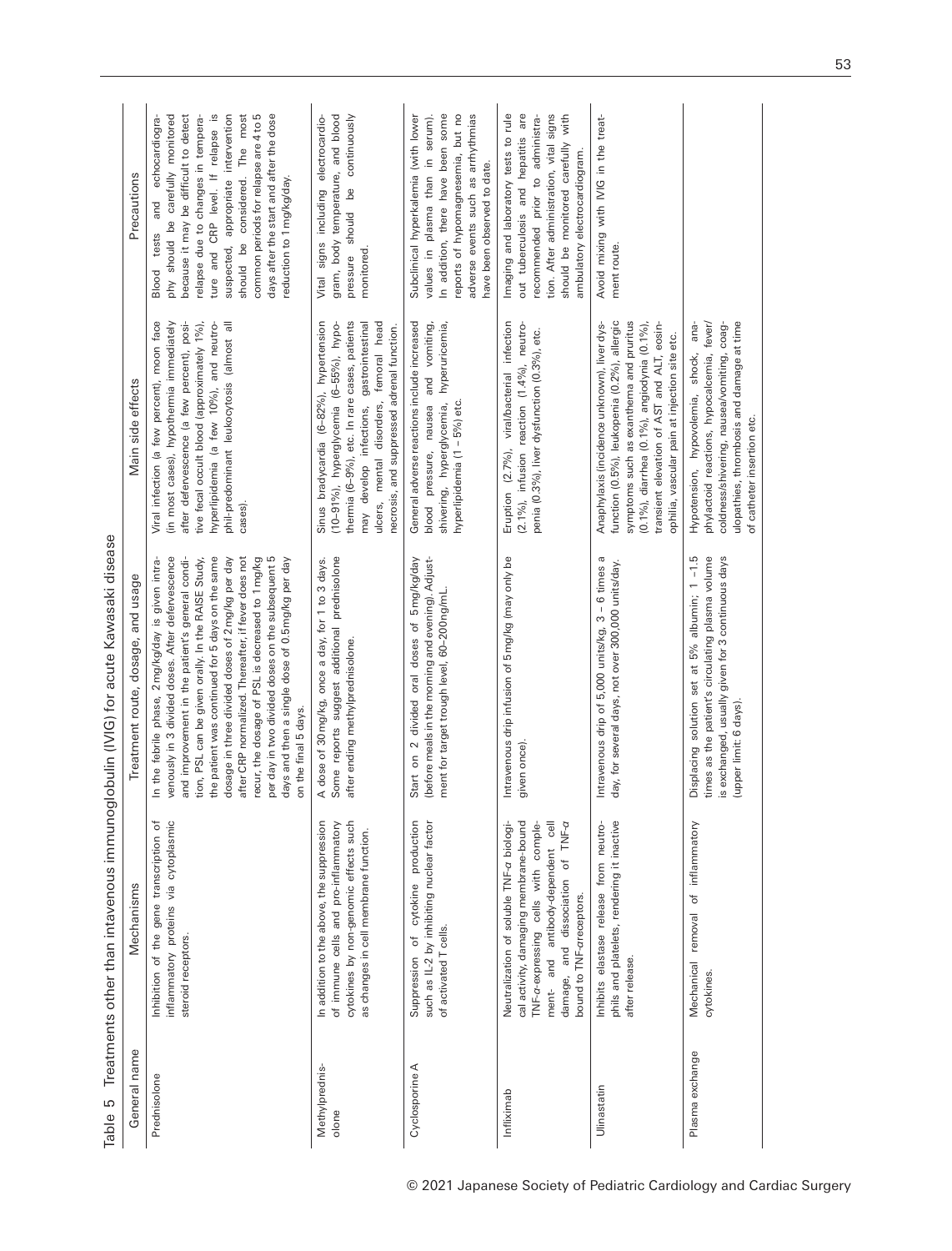hormone, and its glucocorticoid action is stronger than that of cortisol. Through cytoplasmic steroid receptors, PSL inhibits the gene transcription of inflammatory proteins, promotes the gene transcription of anti-inflammatory proteins, and thereby has strong anti-inflammatory effects. PSL also suppresses vasculitis by inhibiting the production of inflammatory cytokines (e.g., tumor necrosis factor [TNF]-*α*, interleukin [IL]-6, IL-8, IL-8, G-CSF), chemokines, and cell adhesion molecules) and promoting anti-inflammatory proteins such as lipocortin.57)

## 3. Indications

PSL has insurance coverage in the acute phase of KD (in severe cases at risk of coronary artery lesions). Many institutions use PSL in severe KD patients whose Kobayashi score predicting IVIG non-response is 5 points or more in combination with a single dose of IVIG 2 g/kg with a medium dose of ASA based on the protocol of the RAISE study.4, 20)

## 4. Dosage and Usage

When PSL is used in combination with IVIG as the initial treatment, the dosage and usage are generally in accordance with the RAISE study.<sup>4)</sup> For non-responders to initial IVIG, the regimen for second-line PSL should, in principle, involve the same method as specified for first-line PSL therapy. In the febrile phase, PSL 2 mg/kg/day is given intravenously in three divided doses. After defervescence and improvement in the patient's general condition, PSL can be given orally. In the RAISE study, the same dosage is continued for 5 days in three divided doses after CRP normalizes. Thereafter, if fever does not recur, the dosage of PSL is decreased to 1 mg/kg/day in two divided doses on the subsequent 5 days, and then to a single dose of 0.5 mg/kg/day on the final 5 days. If fever recurs after dose reduction, additional treatment should be considered, including an increase in PSL dose, IVIG retreatment, or other treatments.

During the administration of PSL, it may be difficult to determine relapse by changes in inflammatory markers such as temperature and CRP level. Therefore, more frequent blood tests and echocardiograms should be done during PSL treatment, and appropriate interventions should be implemented if relapse is suspected. The most common periods for relapse are 4 to 5 days after the start of PSL and after the dose reduction to 1 mg/kg/day.

## 5. Usefulness

In the old days, PSL was widely used in KD patients. A case-control study showed that fatal cases were more frequently treated with PSL, however.<sup>58)</sup> In addition, a retrospective study found that PSL had a detrimental effect on the incidence of CAA when used as mono-therapy.59) Finally, a prospective randomized controlled trial of three groups (receiving either aspirin, flurbiprofen, or PSL plus dipyridamole) did not confirm the efficacy of PSL.<sup>60)</sup> These results led to PSL being contraindicated for KD in several decades.

In 2006, a randomized controlled trial<sup>61)</sup> was carried out to assess the efficacy of initial treatment with IVIG plus PSL versus IVIG mono-treatment in preventing CAA in all KD patients. Although the trial did not reach the target patient number due to a low entry rate, they found that initial treatment with IVIG plus PSL significantly reduced the incidence of CAA. PSL was assumed to be more effective in inhibiting CAA formation in patients with severe KD defined by using the Kobayashi score.62) As such, a randomized controlled trial to assess immunoglobulin plus steroid efficacy for KD (RAISE study) $4$ ) was carried out. The RAISE study showed that, among severe KD patients with a Kobayashi score  $\geq 5$ points, initial treatment with IVIG plus PSL significantly decreased the incidence of CAA and additional treatment-necessary cases compared with IVIG. A systematic review and meta-analysis of the Cochrane Library7) indicated that initial treatment with IVIG plus PSL has moderate evidence to reduce the risk of CAA (combined OR 0.13, 95% CI 0.05-0.32) compared with IVIG. The large prospective cohort study (Post RAISE)<sup>5)</sup> reported that the initial treatment outcomes with IVIG plus PSL were similar to those of IVIG plus PSL in the RAISE study.

Because no well-designed randomized controlled trials have been conducted, the causal effect of PSL in patients who are non-responders to initial IVIG remains unclear. A retrospective observational study<sup>63)</sup> suggested that an additional treatment with IVIG plus PSL combination therapy results in a lower risk of CAA formation and a lower need for additional treatment than IVIG or PSL mono-therapy. It should be noted, however, that PSL may not reduce the risk of CAA formation if PSL is administered in the late phase of KD.<sup>63, 64)</sup>

## 6. Side Effects

The side effects of PSL in acute KD patients include viral infections (a few %), full moon-like face (majority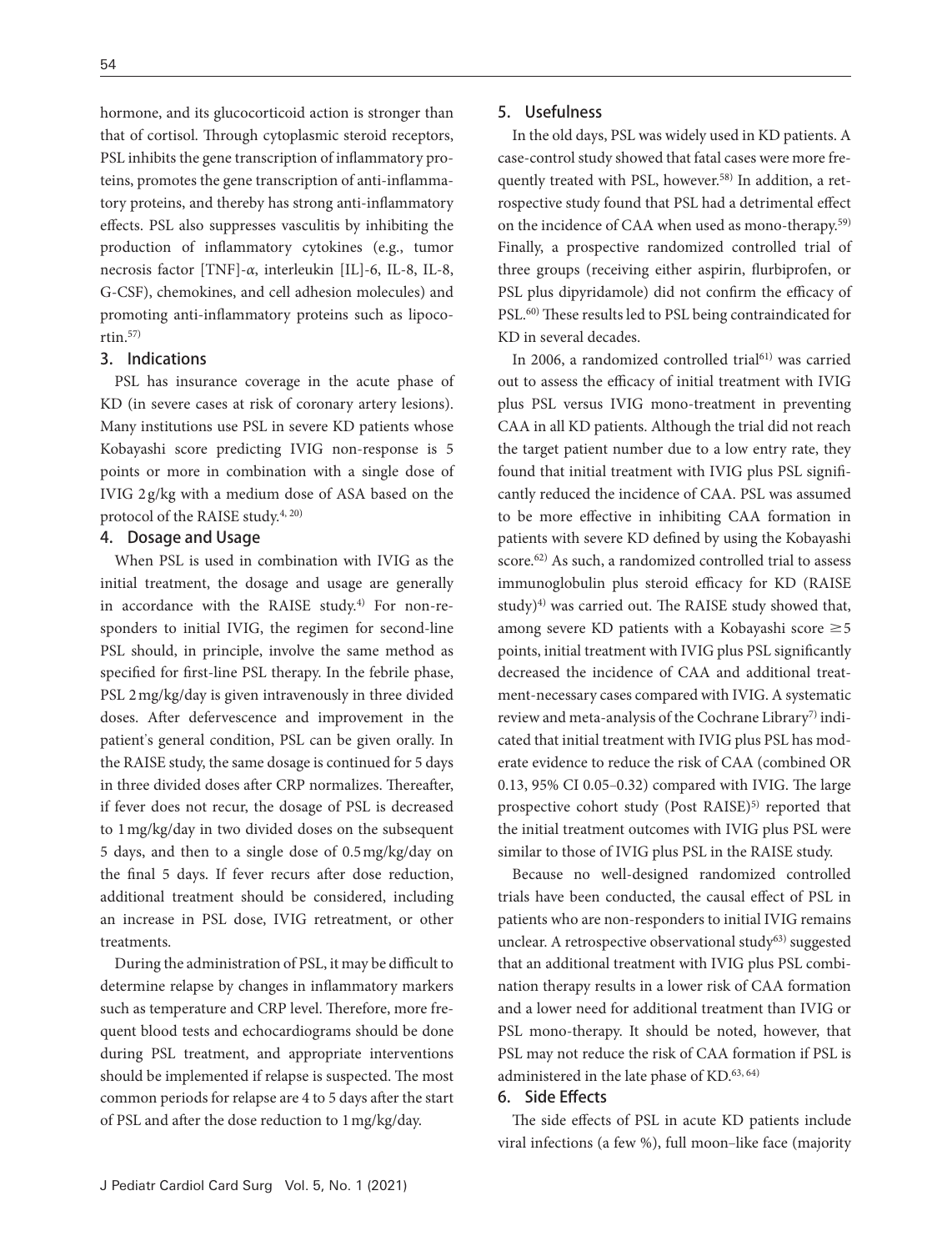of cases), hypothermia immediately after defervescence (a few %), positive stool latent blood test (around 1%), hyperlipidemia (dozens of %), and neutrophil-dominant leucocytosis (almost all cases). Generally, these cases improve with appropriate treatment or observation. Bacterial infections such as urinary tract infections and sepsis (less than 1%) require caution, and appropriate antimicrobials should be administered after differentiating them from KD relapse. Although no serious adverse effects have been reported, clinicians must monitor for sinus bradycardia<sup>65)</sup> and adrenal insufficiency<sup>66)</sup> caused by PSL administration.

Classification and evidence levels

| Treatments                                                                 | Classification | <b>Fvidence</b><br>levels |
|----------------------------------------------------------------------------|----------------|---------------------------|
| Initial IVIG plus PSL for<br>predicted non-responders<br>to IVIG           |                | д                         |
| Additional treatment with<br>IVIG plus PSL for non-re-<br>sponders to IVIG | llа            | C                         |

## B. Methylprednisolone Pulse (IVMP)

## 1. Purpose

IVMP treatment, the high-dose intravenous infusion of methylprednisolone, is administered to rapidly suppress vasculitis based on its powerful and rapid immunosuppressive effect. Among available steroids, methylprednisolone is less likely to disrupt the electrolyte balance. IVMP is widely used in treating severe pediatric illnesses such as rheumatic diseases and kidney diseases. In KD, IVMP is used in treating non-responders to IVIG as an additional rescue therapy or in predicted non-responders to IVIG as an initial adjunctive therapy with IVIG.

### 2. Mechanism of Action

Steroids bind with glucocorticoid receptors in the cytoplasm and regulate the nuclear expression of proteins such as NF-*κ*B, which produces an anti-in flammatory effect referred to as genomic action. $57$ ) When high-dose methylprednisolone is given, the saturation point of these glucocorticoid receptors is greatly exceeded. Thus, mechanisms other than genomic action are thought to contribute to its efficacy. These mechanisms may involve acting through proteins that dissociate from complexes with cytosolic glucocorticoid receptors, membrane-bound glucocorticoid receptors, and functional modification of membrane-bound protein after inter-location of the cell membrane. These non-genomic mechanisms precede genomic action.57, 67)

When IVMP is used in KD patients, the effects are rapid. This suggests that non-genomic mechanisms stimulate immune-cytological activity and suppress inflammatory cytokines. In confirmed or predicted non-responders to IVIG, IVMP reportedly reduced the production of cytokines,<sup>68)</sup> and transcription at the genetic levels<sup>69)</sup> is involved in inflammation and CAA development.

#### 3. Indications

IVMP is used as a combined therapy with initial IVIG for predicted non-responders to IVIG or as an additional rescue therapy for non-responders to IVIG, but it is not covered by insurance for KD.

#### 4. Dosage and Usage

In patients with kidney diseases or connective-tissue diseases, the standard dose of methylprednisolone is 20 to 30 mg/kg, infused intravenously once a day over 2 to 3h for 3 consecutive days.<sup>67)</sup> The IVMP regimens for KD patients reported in previous studies are as follows: a single dose of 30 mg/kg in combination with initial IVIG for first-line treatment<sup>23, 24, 70</sup> or the same dose given once a day for 1 to 3 consecutive days as an additional rescue treatment for non-responders to IVIG.<sup>37, 68, 69, 71-73)</sup>

## 5. Usefulness

In a double-blind randomized controlled trial comparing IVIG plus IVMP with IVIG plus placebo, no significant differences were found in terms of duration of fever, incidence of additional treatment, and incidence of CAA.70) A post hoc subgroup analysis of patients who required additional treatment, however, found that the incidence of CAA was significantly lower among those who had received IVIG plus IVMP. Some studies have reported that predicted non-responders to IVIG on the basis of Sano score (historical control study)<sup>23)</sup> or Egami score (unblinded randomized controlled trial)<sup>24)</sup> who received IVIG plus IVMP as the first-line treatment had earlier defervescence and a significantly lower incidence of CAA than those who received IVIG alone. In a prospective cohort study of predicted non-responders to IVIG defined by Egami score,<sup>74)</sup> a treatment protocol of initial IVIG plus IVMP for the first-line treatment, additional IVIG for the second line, and IFX or PE for the third line was effective in preventing CAA. A meta-analysis showed that a combination of steroid including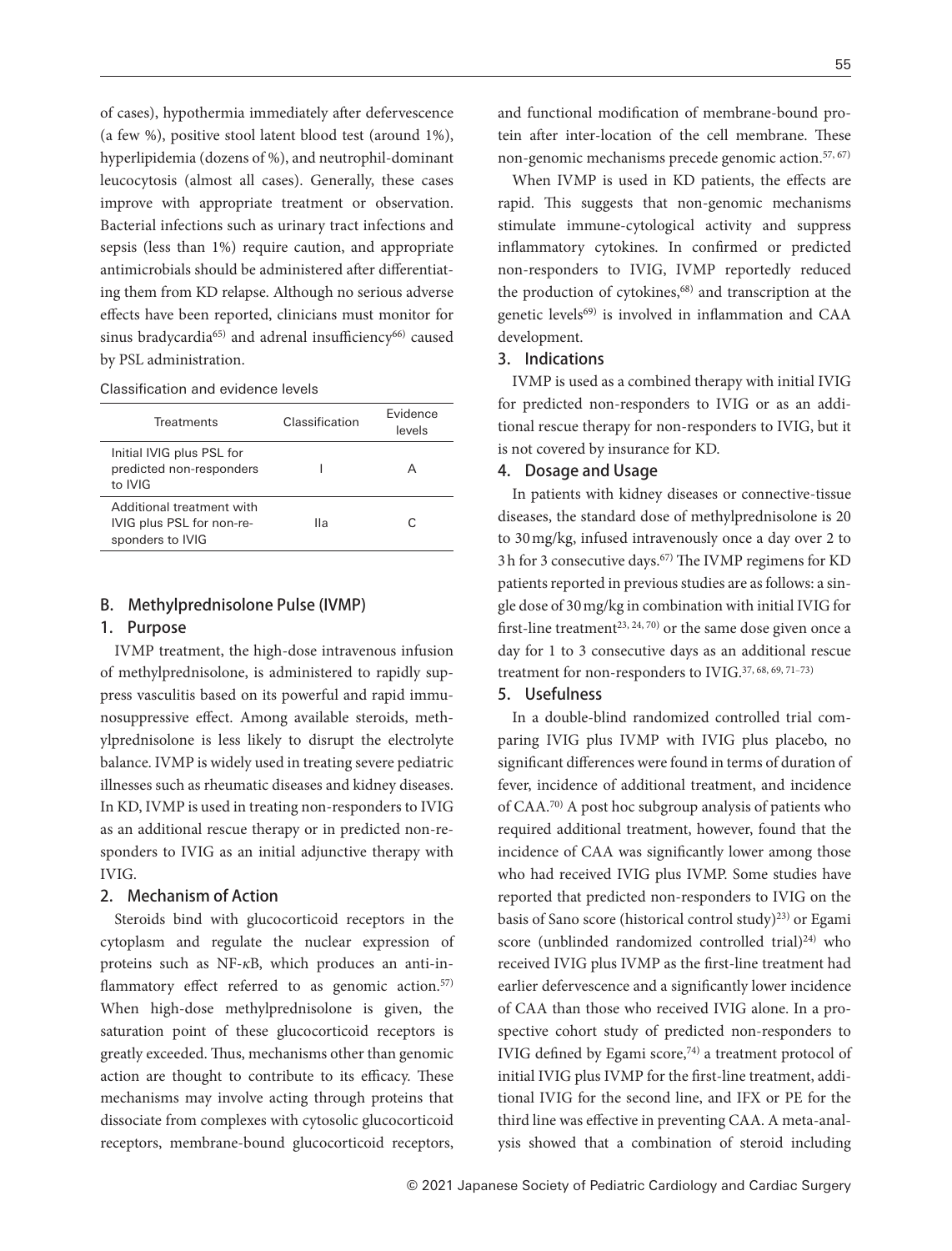PSL or IVMP with IVIG as an initial treatment significantly reduced the incidence rate of CAA compared to IVIG alone.<sup>6, 7)</sup> According to a systematic review and a meta-analysis by the Cochrane Library, $7$  the efficacy of IVMP (one-off steroid use) in preventing CAA development had no statistical significance in sensitivity analysis (combined OR 0.56, 95% CI 0.29-1.08).

Several studies reported that the incidence of CAA was similar between non-responders to IVIG treated with IVMP as an additional rescue therapy and patients who received an additional IVIG treatment.<sup>37, 38, 68, 71)</sup> Since the half-life of IVMP is only  $3h,67$  the IVMP regimen followed by additional PSL (1‒2 mg/kg/day at the starting dose, tapered gradually over 1-3 weeks) was used in some studies.72, 73)

## 6. Side Effects

The reported side effects of IVMP treatment for KD patients include sinus bradycardia (6-82%), hypertension (10–91%), hyperglycemia (6–55%), and hypothermia (6‒9%).72, 75) As such, vital signs must be carefully monitored during IVMP, including monitoring of electrocardiogram and blood pressure. To avoid the development of gastrointestinal ulcer, patients can be given H<sub>2</sub> blockers and/or other antacid agents, and additional heparin can also be given as prophylaxis for thrombosis.<sup>72, 73)</sup> The necessity of these medications has not been proven, however. Steroids may lead to other side effects, such as infection, abnormal mental function, osteonecrosis of the femoral head, secondary adrenocortical insufficiency, etc. Since IVMP involves a short-term administration, however, these side effects are less likely to occur.

| Classification and evidence levels |  |  |  |  |
|------------------------------------|--|--|--|--|
|------------------------------------|--|--|--|--|

| <b>Treatments</b>                                                           | Classification | <b>Fvidence</b><br>levels |
|-----------------------------------------------------------------------------|----------------|---------------------------|
| Initial IVIG plus IVMP for<br>predicted non-responders<br>to IVIG           | Шa             | B                         |
| IVMP as an additional res-<br>cue treatment for non-re-<br>sponders to IVIG | Шa             | R                         |

### III. Immunosuppressants (Table 5)

#### A. Cyclosporin A (CsA)

## 1. Purpose

Since 2008, it has been reported that multiple genes associated with the nuclear factor of the activated T cells

(Ca2<sup>+</sup>/NFAT) pathway in immunocytes, including T cells, contribute to KD susceptibility and CAA development.<sup>76-78)</sup> This suggests that activation of the Ca<sup>2+</sup>/ NFAT pathway plays an important role in KD vasculitis. CsA is a drug that inhibits the  $Ca^{2+}/NFAT$  pathway, thereby inhibiting the vasculitis and vessel wall destruction that characterizes KD.

#### 2. Mechanism of Action

CsA binds to calcineurin, which plays an important role in signal transduction during the activation of immunocytes, including T cells, and inhibits nuclear transport through dephosphorylation of the transcription factor NFAT. In this way, production of inflammatory cytokines such as IL-2 is inhibited.79)

## 3. Indications

CsA is indicated for KD patients in the acute phase who are seriously ill and at risk of CAA, and is used in combination with initial IVIG for predicted non-responders to IVIG or as additional treatment for non-responders to IVIG. Health insurance approval for CsA as an oral solution was obtained in February 2020, for KD, but the capsule and intravenous preparations remain off-label.

#### 4. Dosage and Usage

CsA combined with IVIG is used as an initial intensified therapy for patients whose risk scores predict that they will be non-responders to IVIG. CsA in liquid form is usually administered at 5 mg/kg/day orally, divided into two doses, before meals in the morning and evening and, in principle, for 5 days.<sup>11)</sup> Plasma trough levels before dosing on the 3rd day are measured, and if confirmed to be outside the optimal range of 60 to 200 ng/mL, the CsA dose can be changed. Administration before meals is recommended to ensure stability of absorption.

For additional treatment of non-responders to IVIG, CsA is administered orally in liquid form at 5 mg/kg/day divided into two daily doses.<sup>80, 81)</sup> If an effect becomes evident within 5 days after the start of CsA, the dose can be reduced or stopped if CRP negative conversion is observed, or otherwise within 10 to 14 days.<sup>80, 81)</sup> Several reports have documented the intravenous use of CsA, for example, infusion at 3 to 4 mg/kg/day divided into two daily doses, or continuous infusion at 3 mg/kg/day, followed by a switch to oral CsA.<sup>81, 82)</sup>

#### 5. Usefulness

A randomized controlled trial (KAICA Trial) of ini-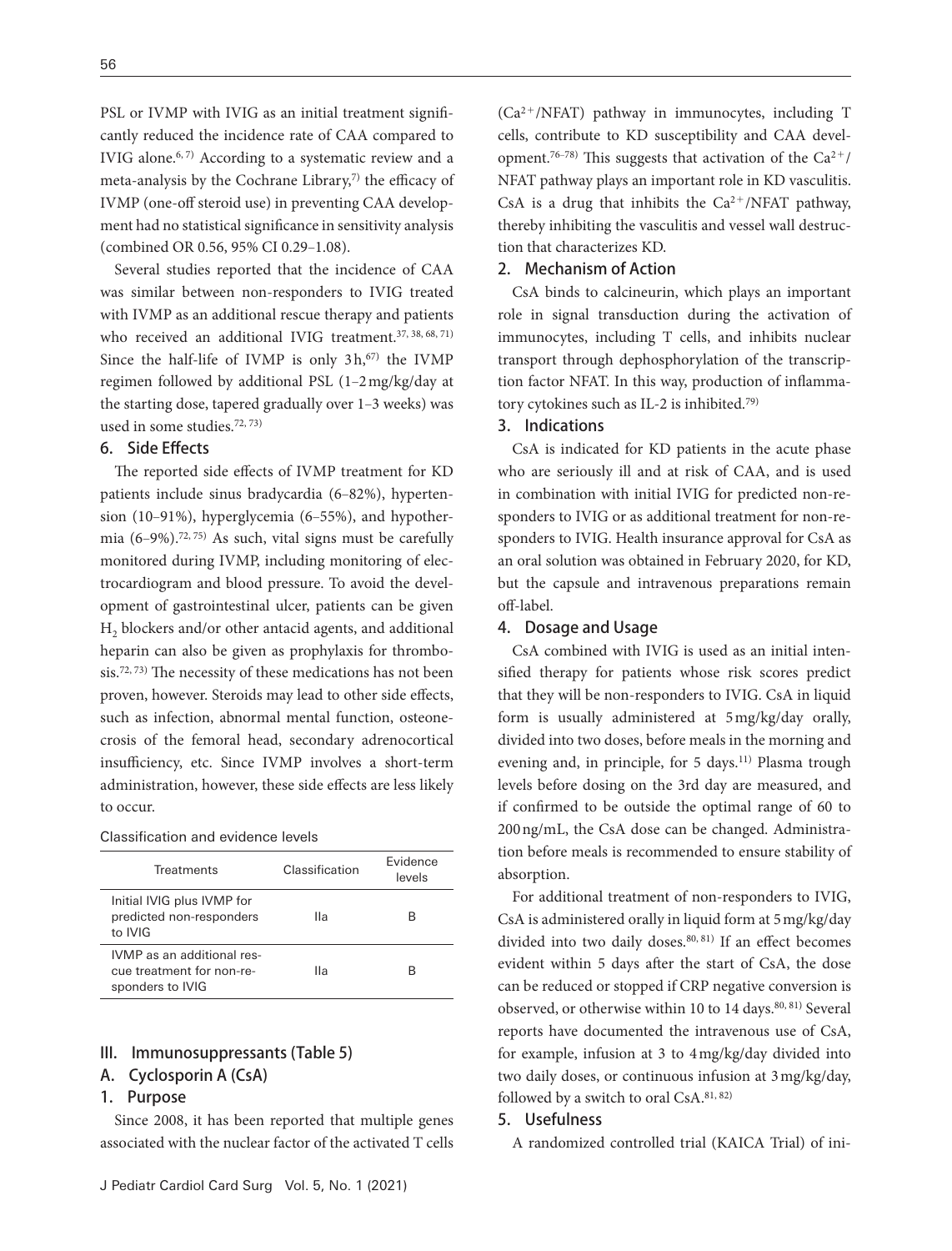tial treatment for predicted non-responders to IVIG examined whether one group treated with CsA added to IVIG plus ASA had a lower risk of CAA formation than a group receiving standard therapy with IVIG plus ASA. They showed that the risk of CAA formation was significantly lower in the CsA added to standard treatment group (risk ratio 0.46, 95% CI 0.25-0.86).<sup>11)</sup>

Observational studies of CsA as a third-line therapy for non-responders to IVIG in Japan and other countries reported that defervescence was obtained within 5 days after the start of CsA treatment and that inflammatory findings such as the CRP level were improved in many cases.80, 81) Non-responders to CsA were present, however, and a third IVIG course was often effective in such patients.<sup>80)</sup> There has been limited experience of CsA treatment in patients less than 4 months old.<sup>83)</sup>

#### 6. Side Effects

Although there have been no reports of serious side effects related to CsA use in KD to date, careful attention is needed because rare cases may have gone undetected. Asymptomatic hyperkalemia is detected in serum specimens in approximately 40% of patients. As plasma specimens do not exhibit it, pseudo-hyperkalemia may be present.<sup>80)</sup> Although hypomagnesemia was reported,<sup>81)</sup> there have been no reports of arrhythmia due to electrolyte abnormality. In addition, hypertrichosis (with long-term use) has been reported as a side effect with a frequency of 5% or more, and elevated blood pressure, nausea, vomiting, and tremor have been reported in between 1% and 5% of patients. Attention needs to be paid to the combined use of macrolide-based antibiotics that are metabolized with CYP3A4, because CsA is also metabolized by CYP3A4, leading to a possible increase in the CsA blood level. It has been reported that CsA prolongs the disappearance of statins from blood when administered in combination.

When CsA is used for the treatment of KD, there is no clear evidence regarding the safety period after live vaccine inoculation. Physicians need to pay attention to the occurrence of infection and administer CsA after careful consideration of individual risks and benefits.

#### B. Methotrexate (MTX)

Some reports from other countries indicated that low-dose methotrexate (MTX) was effective for inhibiting vasculitis in non-responders to IVIG.<sup>84, 85)</sup> The suspected mechanisms of action are as follows: i) suppression of an enzyme relating to purine metabolism, ii) suppression of T-cell activation, iii) selective B-cell suppression, and iv) suppression of methyltransferase activity. Details are lacking, however, and MTX is used off-label for KD in Japan. MTX is administered orally at 10 mg/m2 (up to 16 mg) once a week until defervescence is observed. To date, there have been no randomized controlled trials, and all conventional studies have been retrospective. In most cases, fever subsided significantly within 24h after low-dose MTX administration, and CRP levels decreased significantly in 1 week.<sup>85)</sup> Although side effects (leukopenia, liver dysfunction, ulcerative stomatitis, etc.) associated with the standard dose of MTX are rare with low-dose administration, nausea and vomiting may sometimes become a problem.

|--|

| Treatments                                                                      | Classification | <b>Fvidence</b><br>levels |
|---------------------------------------------------------------------------------|----------------|---------------------------|
| Initial treatment with IVIG<br>plus CsA for predicted<br>non-responders to IVIG | lla            | R                         |
| Additional treatment for<br>non-responders to IVIG                              | Ilb            | C                         |

#### IV. Biologics (Table 5)

#### A. Infliximab (IFX)

#### 1. Purpose

IFX inhibits the inflammatory pathways and suppresses vasculitis by specifically blocking the action of TNF-*α*, mainly in non-responders to IVIG and severe cases.

#### 2. Mechanism of Action<sup>86)</sup>

IFX is an anti-TNF-*α* monoclonal antibody that contains approximately 25% mouse protein per molecule. As such, anti-chimeric antibodies (neutralizing antibodies) appear in approximately 40% of cases, and chronic administration may result in reduced efficacy and allergic reactions. The mechanism of action is the binding and neutralization of soluble TNF-*α*, the dissociation of TNF-*α* from its receptor, and the suppression of TNF-*α* by damaging TNF-*α*-producing cells.

#### 3. Indications

IFX is covered by insurance for KD patients in the acute phase who are refractory to standard treatments, and is mainly used as an additional therapy for non-responders to IVIG.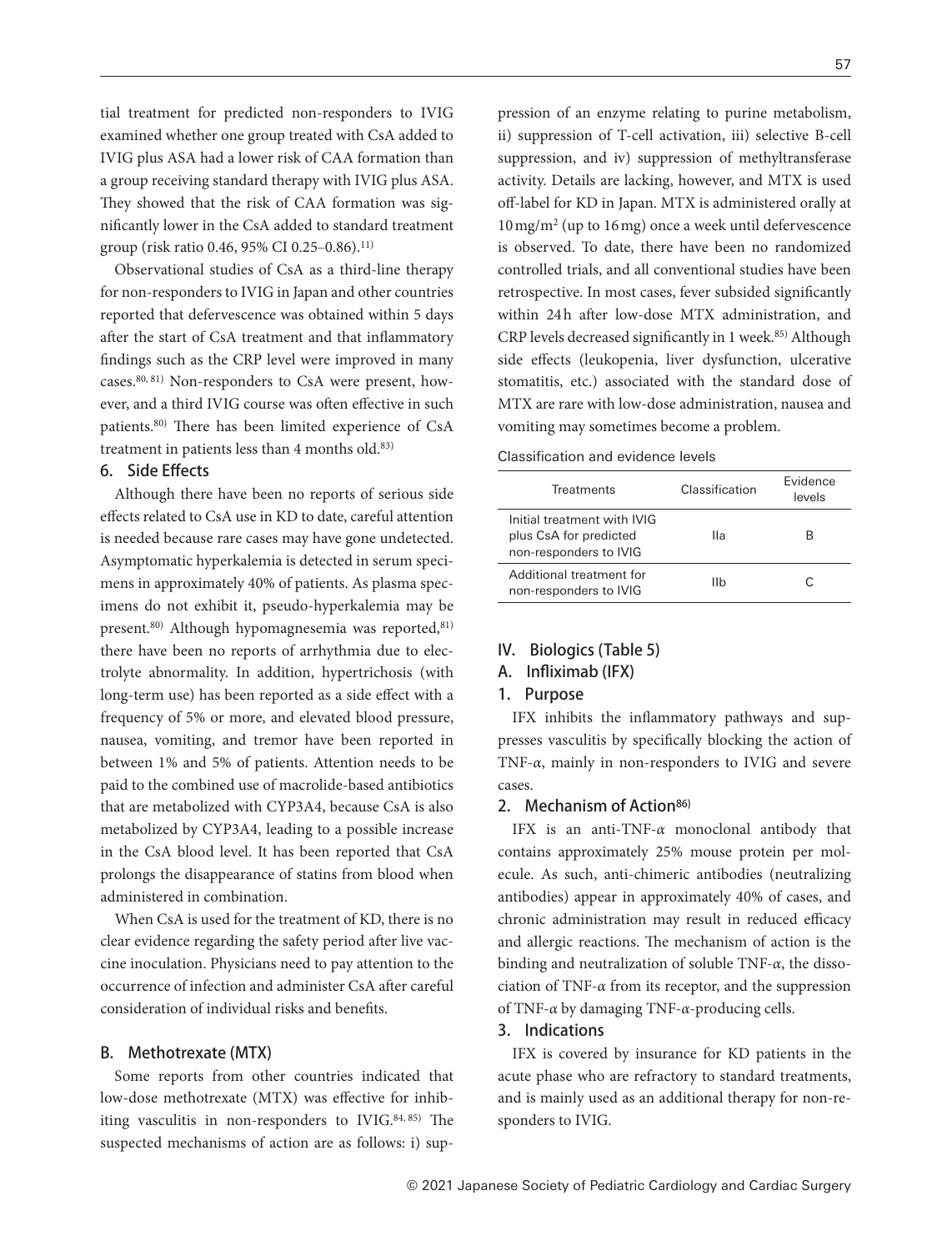## 4. Dosage and Usage

Usually, 5 mg/kg of IFX is intravenously infused after being diluted in 50 to 250 mL of normal saline over 2 h to non-responders to IVIG. The blood concentration reaches its peak 2h after the end of administration and the half-life is as long as 8 to 10 days. Basically, a single dose of IFX should be principally administered for KD, which is an acute disease, to avoid the side effects associated with frequent administrations. In the United States, a randomized controlled trial of a single 10 mg/kg dose of IFX plus IVIG as the second-line treatment (KID-CARE trial) is underway.87)

## 5. Usefulness

In Japan, IFX is mainly used as the third-line or later treatment for non-responders to additional IVIG. The incidence of CAA complications is lower if IFX is administered before the 10th day of illness,<sup>2)</sup> and administration within the 9th day is thus recommended. Approximately 20% of patients do not respond to IFX, and they need to receive prompt additional treatments. IFX as a second-line therapy may also be effective but requires future validation, and should be performed in a professional facility proficient in the use of third-line therapy. The rate of use as a second-line therapy was 2.8% in 434 cases in nationwide surveys conducted between 2005 and 2014, $2$ ) and 11.3% in 291 cases in post-marketing surveillance (SAKURA Study) after insurance approval in  $2015$ .<sup>88)</sup> The mean time to resolution of fever after IFX administration was as short as 16.6h, and the resolution rate at 48h after IFX administration ranged from 77.4 to 83.6%.88, 89) In retrospective studies, patients treated with IFX had a higher rate of response to subsequent PE90) and earlier regression of  $CAA<sup>91</sup>$  than those without IFX treatment. The incidence of long-term CAA complications in patients mainly treated with third-line IFX and fourth-line PE has been reported to be low in several retrospective studies.<sup>74, 92)</sup>

Randomized trials comparing the second-line treatment with IFX with IVIG for non-responders to the first-line treatment with IVIG reported a higher rate of fever resolution in the IFX group, but no signicant difference in the incidence of  $CAA$ .<sup>8, 93, 94)</sup> A systematic review and meta-analysis of TNF-*α* inhibitors by the Cochrane Library in 201910) found a low level of evidence that the second-line treatment in non-responders to IVIG lowered the risk of unresponsiveness (combined risk ratio 0.46, 95% CI 0.28-0.76) compared with additional IVIG. At present, the risk of CAA complications was not statistically significant (combined risk ratio 0.48, 95% CI 0.11-2.06).

Initial treatment intensification with IVIG plus IFX as the first-line treatment has been reported in a randomized controlled trial,<sup>9)</sup> but there have been no reports showing a significant reduction in the rate of CAA complications, and thus there is no evidence to recommend its use in all KD cases.

## 6. Side Effects

The most common side effects of IFX are listed below. Board-certified pediatricians who have learned about IFX through e-learning provided by the pharmaceutical company are required to prescribe IFX to patients with KD.

## (1) Infusion Reaction

Since IFX is administered as a single dose in KD, the use of premedication such as antihistamine differs among institutions. Careful observation of the patients and frequent checks of the vital signs are essential after the start of administration. In the SAKURA Study, infusion reactions were observed in 4 of 294 patients (1.4%). In another report of 55 patients at a single center,  $95$ infusion reactions were observed in 1.8% of patients with premedication, one of which was a second-line IFX administration at 7-month intervals due to the recurrence of KD. Particular attention should be paid when IFX is re-administered due to relapse or other reasons.

## (2) Exacerbation of Infectious Diseases (Tuberculosis and Viral Hepatitis)

A careful medical interview and chest X-ray are recommended before the administration of IFX to rule out tuberculosis. CT scan of the chest is also an option if necessary. The interferon-gamma release test or tuberculin reaction takes a couple of days to obtain results, and should be performed prior to the anticipated IFX administration. Performing tests for HBs antigen and HBs and HCV antibodies is recommended prior to IFX administration. Because positive conversion of antibodies is possible after IVIG administration, it is desirable for antibody tests to be performed on blood samples before treatment with IVIG.

## (3) Exacerbation of Heart Failure

In adults, IFX is contraindicated for cardiac function in New York Heart Association (NYHA) Class III and IV, because worsening of heart failure or death has been reported. In KD patients with heart failure, IFX should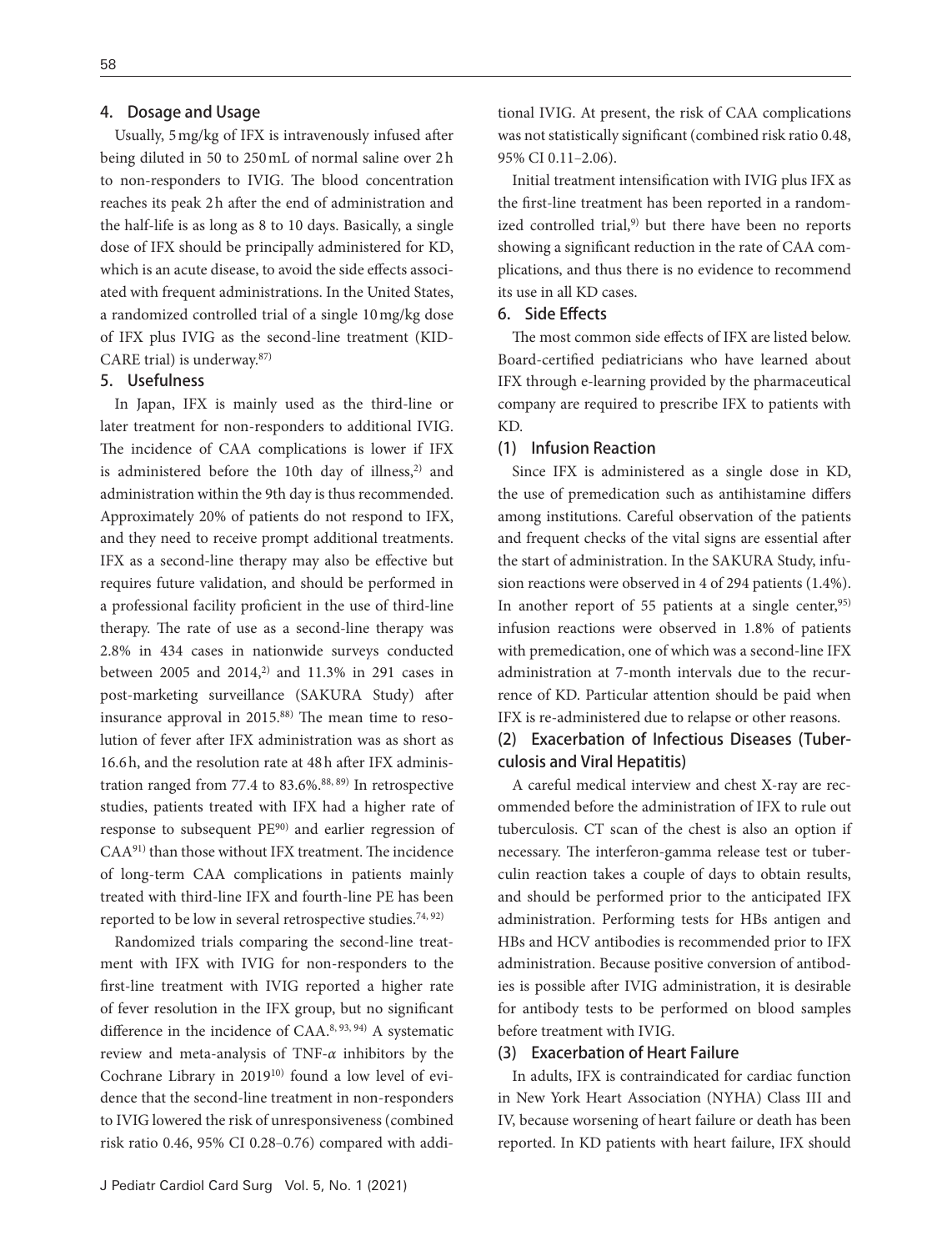be avoided and other treatments should be considered.

## (4) Administration to Children under 1 Year of Age, and the Interval between IFX Administration and Live Vaccines

According to the package insert, caution is necessary for the use of IFX in infants under 1 year of age because no domestic clinical trials have been conducted. In addition, the "Guide on Regulatory Approval and Specifications for Infliximab for the Treatment of Acute Kawasaki Disease Refractory to Other Existing Treatment"96) published by the Kawasaki Disease Society of Japan, the Japanese Society of Pediatric Cardiology and Cardiac Surgery, and the Japanese Society of Pediatric Rheumatology recommends that infliximab be withheld for at least 6 months after BCG vaccination and at least 3 months after other live vaccinations.

#### (5) Others

The development of malignancy and impaired myelination have been reported with long-term IFX treatment in other diseases, but there have been no reports of these side effects in KD patients with a single dose of IFX. Brain magnetic resonance imaging (MRI) for 14 KD patients in the long term, a median 23 months after disease onset, did not show myelination impairment.<sup>97)</sup>

## B. Others

Although there is no insurance coverage and the evidence of its use in KD is insufficient, soluble TNF-*α* receptor antagonists (etanercept), anti-IL-6 receptor antibody (tocilizumab), and IL-1 receptor antagonist (anakinra) have been reported as biological agents. Etanercept is characterized by its short half-life and low risk of side effects of infection. It is expected to be an effective treatment option in the future because the time of vaccination is at a favorable age of KD onset. In a double-blind, randomized, controlled trial comparing IVIG alone with IVIG plus etanercept subcutaneous injection as the first-line therapy in  $2019,^{98}$  the change in coronary artery diameter was significantly lower in the IVIG plus etanercept group, although there was no significant difference in the rate of fever resolution. Tocilizumab was used in four KD cases of non-responders to IVIG, and although fever resolution was achieved in all cases, two were reported to develop giant CAA.99) The effectiveness of anakinra in non-responders to IVIG was reported in a case series.100) A Phase I/IIa study of the safety and efficacy of anakinra (ANAKID Trial) is

underway in the United States.101)

Classification and evidence levels

| <b>Treatments</b>                                                     | Classification | <b>Fvidence</b><br>levels |
|-----------------------------------------------------------------------|----------------|---------------------------|
| Additional treatment with<br>IFX for non-responders to<br><b>IVIG</b> | lla            | R                         |

#### V. Protease Inhibitors (Table 5)

## A. Ulinastatin (UTI)

#### 1. Purpose

The principal action of UTI is to reduce damage to vascular endothelial cells by inhibiting the activity of proteolytic enzymes and inflammatory cytokines released from neutrophils.

## 2. Mechanism of Action

UTI is a human urinary trypsin inhibitor, highly purified from human urine, and a polyvalent enzyme inhibitor (a serine protease inhibitor). It has a molecular weight of 67,000 and blocks various protein-degrading pancreatic enzymes, including trypsin. It is thought to be derived from inter-*α*-trypsin inhibitors in the blood. UTI is produced by many organs, including the liver, kidney, pancreas, lungs, heart, adrenal glands, stomach, large intestine, brain, and testes.

## (1) Suppression of TNF- $\alpha$

UTI suppresses the production and secretion of inflammatory cytokines, for example, TNF-*α*, IL-6, and IL-8, from neutrophils or TNF-*α* from monocytes.102) It also inhibits the expression of ICAM (intercellular adhesion molecule)-1 on the surface of vascular endothelial cells activated by TNF-*α*, thereby playing a protective role for endothelial cells.

#### (2) Inhibition of Neutrophil Elastase

Neutrophils release elastase and other proteolytic enzymes. UTI suppresses the secretion of various proteases from neutrophils via stabilization of the lysosome membrane, and inhibits the activity of released neutrophil elastase, resulting in the removal of free radicals (antioxidant effect) and the decrease in the activity of cytokines and adhesion molecules. It also blocks the release of myocardial inhibitory factors containing TNF- $\alpha$  and hypercoagulopathy.<sup>103)</sup>

## 3. Indications

The use of UTI to treat KD or other diseases in children is not covered by insurance. Its use may be considered in combination with IVIG as an initial treatment or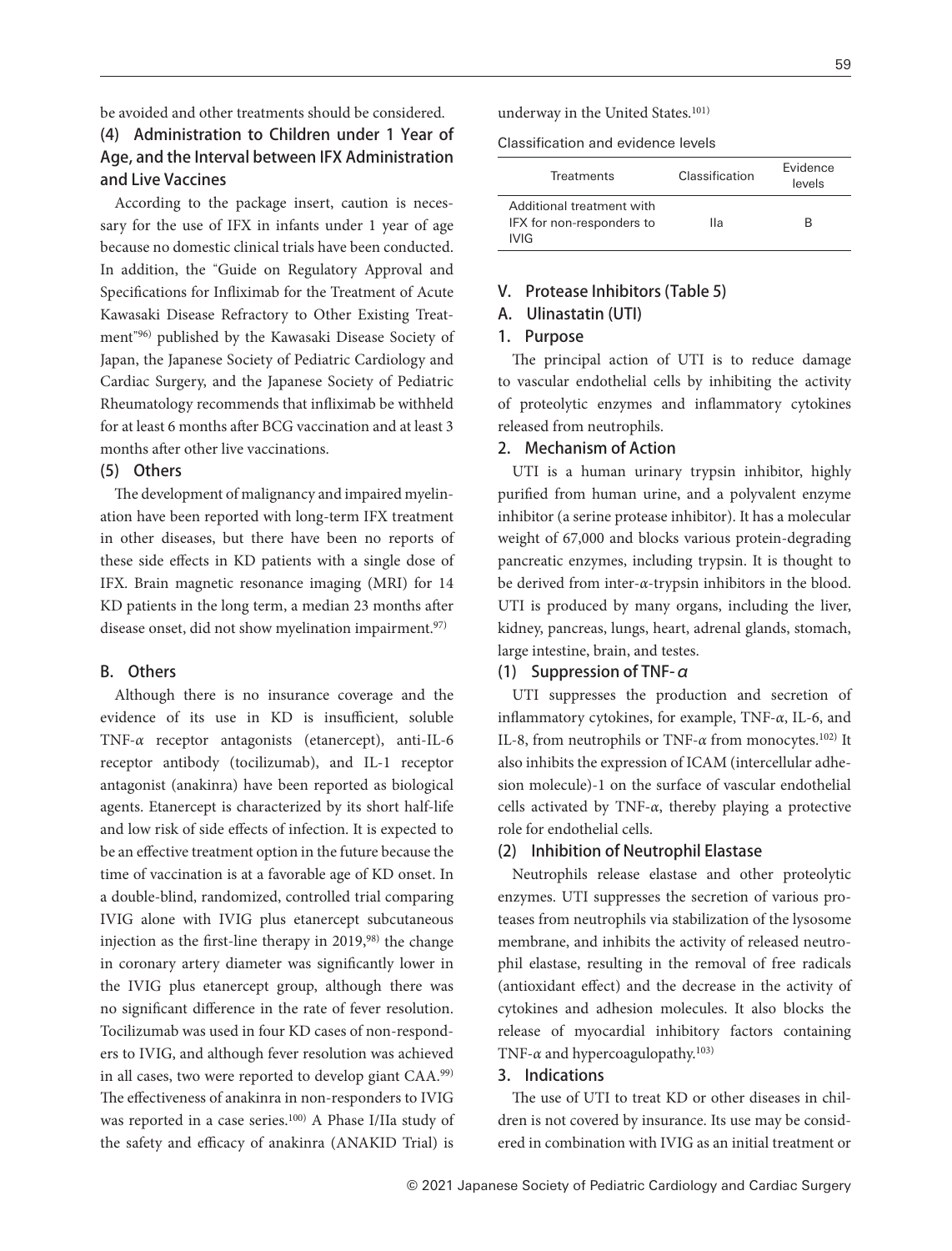as an additional treatment for non-responders to IVIG.

## 4. Dosage and Usage

The optimal dosage for pediatric patients has not been established. Several reports show that a dose of 5,000 U/kg given 3 to 6 times/day, not exceeding 300,000 units/day, is suitable for KD patients. The half-life is 40 min, with an intravenous infusion of 300,000 units/10 mL.

## 5. Usefulness

In acute KD, UTI inhibits the mRNA transcription of prostaglandin  $H_2$  and thromboxane  $A_2$  in neutrophils,104) and also prevents neutrophil-induced damage to endothelial cells.<sup>105)</sup> After the first report of its use in 1993,<sup>106)</sup> several case series studies reported the following: (i) its effect as a single agent in mild cases, (ii) its reduction effect in combination use with IVIG, and (iii) its effect as additional treatment in non-responders or recurrent cases.107) Although these studies had a small number of patients and there have been no prospective clinical trials, UTI has been historically developed as an additional option for treating non-responders to IVIG.<sup>3)</sup>

Subsequently, the initial treatment with a combination of UTI and IVIG was reported to reduce the frequency of additional treatment for non-responders to IVIG (adjusted OR  $0.30$ ,  $95\%$  CI  $0.20-0.44$ ) and the incidence of CAA (adjusted OR 0.32, 95% CI 0.17-0.60) in a retrospective study.<sup>25)</sup> In the subgroup analysis, this effect was higher in high-risk patients with 7 points of Kobayashi score or more (adjusted OR for CAA 0.21, 95% CI 0.08–0.57). As an additional treatment for non-responders to IVIG, a case series study reported that no CAA was observed in 7 patients who received additional IVIG with UTI.108)

## 6. Side Effects

Patients with i) drug hypersensitivity or a history of drug hypersensitivity, ii) a predisposition to hypersensitivity, and iii) a history of UTI use are listed in the package insert as eligible for cautious administration. The side effects of UTI include anaphylactic shock (incidence unknown), hepatic dysfunction (0.5%), leukopenia (0.2%), hypersensitivity such as rash and pruritus (0.1%), diarrhea (0.1%), angialgia (0.1%), transient elevation of AST and ALT, eosinophilia, and vascular pain at the injection site. Because mixing UTI with IVIG causes turbidity, multiple intravenous routes should be used, or IVIG administration should be stopped temporarily and the IVIG route flushed with saline before and after UTI administration on the same route.

#### B. Others

Sivelestat sodium hydrate (SSH), a more potent and selective inhibitor of neutrophil elastase, is another protease inhibitor like UTI. SSH is indicated for the treatment of acute lung injury associated with systemic inflammatory response syndromes and has an off-label use for KD. In some reports, SSH was used in combination with IVIG for initial treatment or as an additional treatment for non-responders to IVIG.109, 110) Although the optimal dosage for pediatric patients has not been established, several reports show continuous intravenous infusion of  $0.2 \frac{mg}{kg/h}$  in KD. There is no established evidence regarding the indication, dosage, or duration of administration at this time.

| <b>Treatments</b>                                                          | Classification | <b>Fvidence</b><br>levels |
|----------------------------------------------------------------------------|----------------|---------------------------|
| Initial treatment with IVIG<br>plus UTI                                    | Ilh            | C                         |
| Additional treatment with<br>IVIG plus UTI for non-re-<br>sponders to IVIG | Ilh            | C                         |

## VI. Plasma Exchange (PE) (Table 5)

#### 1. Purpose

PE can correct hypercytokinemia through the direct removal of the inflammatory cytokines and chemokines that are involved in the pathogenesis of KD.

## 2. Mechanism of Actions

Inflammatory cytokines such as TNF-*α* and IL-1*β* play a major role in the inflammation of KD, as shown by the efficacy of biological agents and animal models. PE can remove TNF-*α*, IL-1*β*, IL-6, IL-17, and GCS-F, calming down systemic inflammation.<sup>111)</sup> Additionally, the suppression of activated monocytes and an increase in regulatory T cells have also been reported.112)

## 3. Indications

PE is principally indicated in IVIG non-responders. PE is an invasive therapy which requirs deep sedation and often ventilator or intensive care unit management. Therefore, it is mainly considered in the following cases: i) patients who are resistant to or cannot receive the standard treatment for IVIG non-responders, including infliximab or steroids, ii) those who have complications including severe infections or KDSS.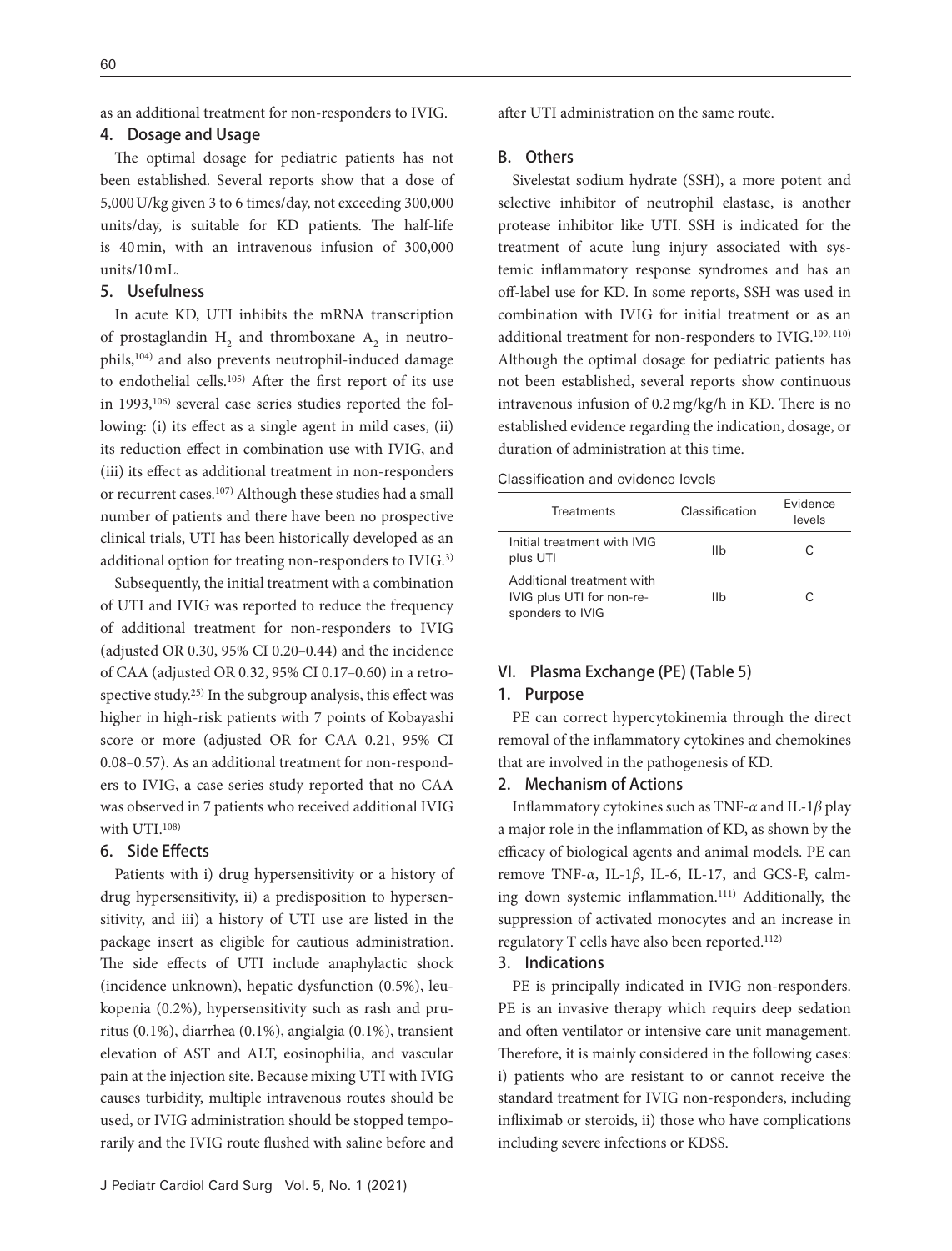## 4. Dosage and Usage

Using 5% of albumin or fresh-frozen plasma (FFP) for replacement fluid, the amount of replacement in each treatment is approximately 1 to 1.5 times the total circulating plasma volume. Total circulating plasma volume (mL) is calculated by the following formula; [body weight  $(kg)/13\times(1-$  hematocrit  $(\%)/100)\times1,000$ . A double-lumen catheter is placed in the external jugular vein, femoral vein, or subclavian vein. Treatment time is approximately 2h. For patients with KDSS, the time of the initial treatment should be extended to prevent sudden changes in circulation status. As anticoagulation therapy, administer one shot of sodium heparin (15‒30 U/kg) intravenously at the start of PE, followed by 10‒30 U/kg/h, maintaining an ACT (activated clotting time) of around 200 s. If hypotension is a concern, especially in children less than 10 kg, start PE after filling the circuit with a mixture of packed red blood cells and 5% albumin in equal proportions.113) When FFP is mainly used for replacement, it can cause hypocalcemia (numbness of the lips and fingers, nausea, vomiting, convulsions, and unconsciousness) because it contains sodium citrate. Ionized Ca should be monitored periodically during PE, and should be corrected with gluconate Ca if necessary. PE can be performed up to 6 consecutive days until fever resolution.

## 5. Usefulness

PE has a long history, dating back to the pre-IVIG era.<sup>114)</sup> According to the Nationwide Survey,<sup>1)</sup> 60 to 80 KD patients receive PE every year, even as IFX has been actively introduced. PE is often attempted as the last resort when other treatment options fail. As PE is generally limited to severe patients, there have been no prospective clinical trials to validate its efficacy. Several retrospective cohort studies are all that have been reported.115, 116)

One study examined 125 non-responders to IVIG treated with PE. Of the 105 patients without CAA at the start of PE, 21 patients developed CAA during the acute phase, but none had CAA 1 year later. Of the 14 patients who already had dilatation at the start of PE, 3 patients developed aneurysm (1 with giant aneurysm) and 11 patients developed dilatation during the acute phase; however, only 2 patients had aneurysms (1 with giant aneurysm) 1 year later. In contrast, in the 6 patients who had already formed aneurysms at the start of PE, CAA had disappeared in 2 patients but giant aneurysms remained in 4 patients 1 year later. The median number of days of PE was 3 days (range 1-6 days).<sup>116)</sup> PE requires several days until fever resolution. Because there is a risk that CAA will appear or progress during PE, it is preferable to start before the appearance of CAA, similar to other treatments. The efficacy of PE has also been described for IVIG-refractory KDSS, for which no treatment has ever been established.117)

## 6. Side Effects

Possible side effects of PE are hypotension/shock, hemorrhage, anemia, and hypothermia associated with extracorporeal circulation, coagulation disorders associated with albumin replacement, allergic reactions, hypocalcemia, and infection caused by FFP, thrombosis, or vascular injury in catheterized vessels, and complications associated with deep sedation.

#### Classification and evidence levels

| <b>Treatments</b>                                              | Classification | <b>Fvidence</b><br>levels |
|----------------------------------------------------------------|----------------|---------------------------|
| Additional treatment with<br>PE for non-responders to<br>IVIG. | lla            | C                         |

## VII. Antiplatelets (Table 6)

## A. Aspirin (ASA)

#### 1. Purpose

Use a moderate dose of ASA for its anti-inflammatory effect until several days after the fever resolves. Next, reduce to a low dose for its antiplatelet effect, and continue use for 2 to 3 months after the onset of KD. ASA should be continued in patients with CAA, as it plays an important role in antithrombotic therapy in the remote period.

## 2. Mechanism of Action

ASA inhibits cyclooxygenase and suppresses thromboxane  $A_2$  (TXA<sub>2</sub>) and prostaglandin  $E_2$  (PGE<sub>2</sub>). ASA acetylates cyclooxygenase, which prevents it from binding to its original substrate (arachidonic acid), thus suppressing the production of TXA<sub>2</sub>. Even at low doses, ASA suppresses the strong platelet aggregation effect of  $TXA<sub>2</sub>$ . Low-dose ASA does not suppress PGE<sub>2</sub> production.

## 3. Indications

All dosage forms of ASA are covered by insurance for KD, including cardiovascular sequelae caused by KD.

## 4. Dosage and Usage

In Japan, a moderate dose of ASA (30-50 mg/kg/day,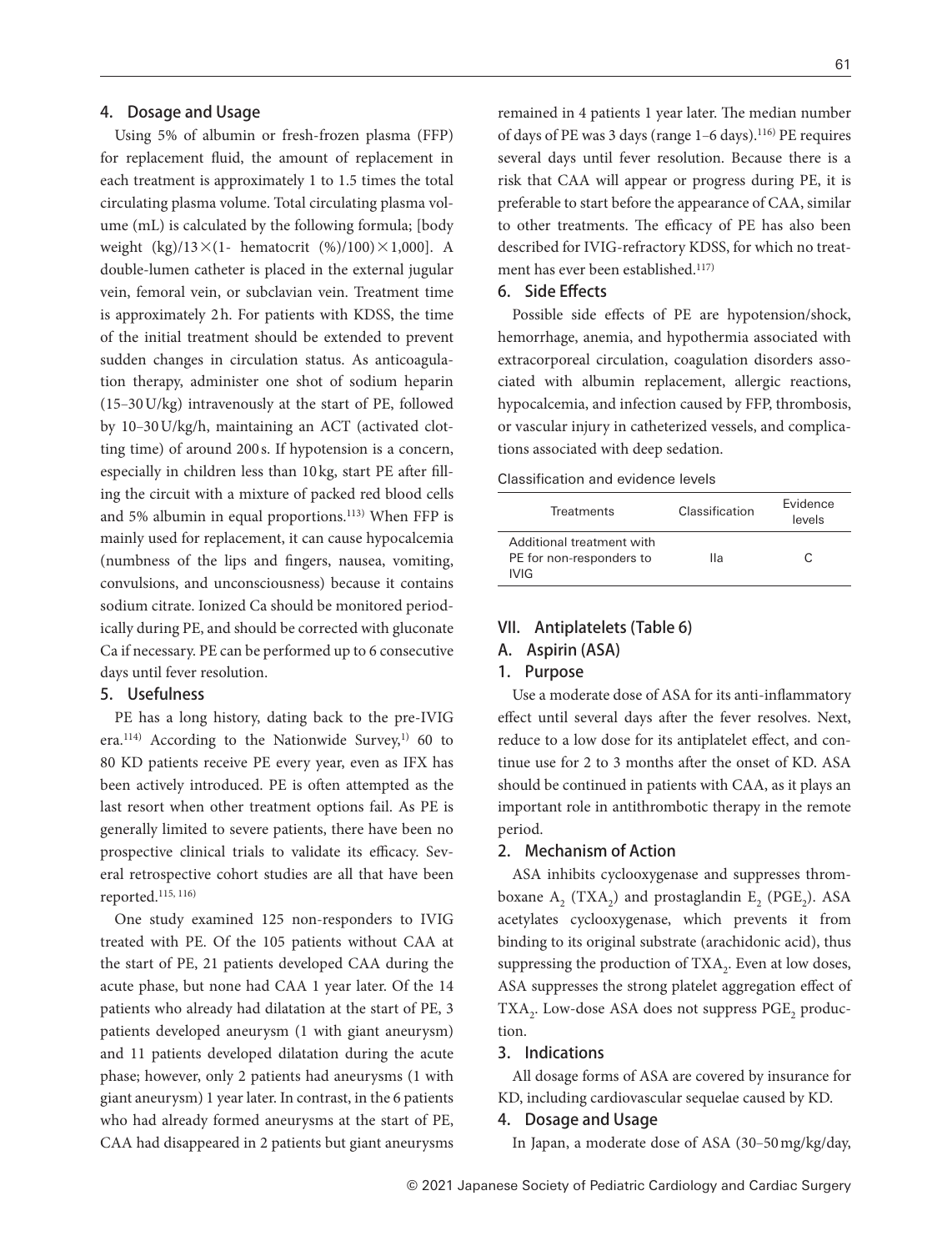| General name                                       | Mechanisms                                                                                                                                           | Treatment route, dosage, and usage                                                                                                                                                                                                           | Main side effects                                                                                                                                                                                                                                                                                                                           | Precautions                                                                                                                                                                                                                                             |
|----------------------------------------------------|------------------------------------------------------------------------------------------------------------------------------------------------------|----------------------------------------------------------------------------------------------------------------------------------------------------------------------------------------------------------------------------------------------|---------------------------------------------------------------------------------------------------------------------------------------------------------------------------------------------------------------------------------------------------------------------------------------------------------------------------------------------|---------------------------------------------------------------------------------------------------------------------------------------------------------------------------------------------------------------------------------------------------------|
| Aspirin                                            | Cyclooxygenase inhibition.                                                                                                                           | divided doses, and the dose should be<br>reduced to 3 to 5mg/kg once daily after<br>defervescence without recurrent fever for<br>S<br>30 to 50 mg/kg/day, in<br>Oral dose of<br>48 to 72 h.                                                  | anaphy-<br>laxis, toxic epidermal necrolysis/cutaneous<br>dysfunction, intracranial/gastroin-<br>mucous membrane eye syndrome, gastro-<br>shock,<br>intestinal ulcer/symptoms, etc.<br>testinal/nasal bleeding,<br>Liver                                                                                                                    |                                                                                                                                                                                                                                                         |
| Dipyridamole                                       | ion<br>Platelet aggregation inhibition by inhibiti<br>of phosphodiesterase.                                                                          | 2-5 mg/kg/day, in 3 divided doses.                                                                                                                                                                                                           | 0.6%), and severe side effects including<br>Headache (0.9-4.4%), palpitations (0.4-<br>worsening of angina symptoms $(< 0.1\%$ )<br>tendency to bleed (incidence unknown)<br>etc.                                                                                                                                                           | No insurance coverage for children, but<br>reimbursement is available.                                                                                                                                                                                  |
| Ticlopidine                                        | Platelet aggregation inhibition by increased<br>platelet adenylate cyclase activity via ADP<br>receptor inhibition                                   | 2-5 mg/kg/day, in 3 divided doses.                                                                                                                                                                                                           | TTP, agranulocytosis, severe liver damage<br>(incidence unknown), etc.                                                                                                                                                                                                                                                                      | every 2 weeks during initial treatment. No<br>fully examined. Blood tests are required<br>Indications for treatment should be care-<br>insurance coverage for children.                                                                                 |
| Clopidogrel                                        | Platelet aggregation inhibition by increased<br>platelet adenylate cyclase activity via ADP<br>receptor inhibition.                                  | 0.2-1 mg/kg/day, once daily                                                                                                                                                                                                                  | interstitial pneumonia, pancytopenia, toxic<br>trointestinal bleeding $\leq 1\%$ , and inci-<br>mucous<br>dence of others unknown), gastroduode-<br>Bleeding (intracranial bleeding $\leq$ 1%, gas-<br>nal ulcers, thrombotic thrombocytopenia,<br>eye syndrome, rhabdomyoly-<br>necrolysis/cutaneous<br>membrane<br>epidermal<br>sis, etc. | Fewer side effects of liver dysfunction and<br>agranulocytosis compared to ticlopidine.<br>No insurance coverage for children.                                                                                                                          |
| Unfractionated heparin                             | Displays anticoagulant effect by activating<br>đ<br>coagulation factors II, VII, IX, X, XI, and XII.<br>AT-III, a factor in physiological inhibition | Continuous intravenous infusion with<br>10-20 units/kg/h with or without anteced-<br>ent single dose of 50 units/kg.                                                                                                                         | (incidence unknown), HIT (incidence<br>Hemorrhage as the principal side effect<br>unknown), liver dysfunction (0.1 to $<$ 5%),<br>rash (incidence unknown), hair loss/vitiligo<br>(incidence unknown), etc.                                                                                                                                 | APTT should be controlled within 46-70s<br>(1.5-2.5 times as controls). No insurance<br>coverage for children.                                                                                                                                          |
| weight heparin (Dalte-<br>Low-molecular-<br>parin) | Σ<br>Displays anticoagulant effect mainly<br>inhibiting factor Xa through AT-III.                                                                    | Continuous intravenous infusion with 75<br>units/kg/day over 24h for DIC, and intra-<br>venous dose of 15-20 units/kg at the start,<br>followed by 7.5-10 units/kg/h of continu-<br>ous intarvenously or subcutaneously for<br>hemodialysis. | Lower incidence of hemorrhage than<br>unfractionated heparin. Subcutaneous<br>bleeding (3.8%), HIT (0.4%), headache/<br>vertigo (1-<10%), constipation/diarrhea<br>$(1 - 10\%)$ , liver dysfunction $(1 - 10\%)$<br>etc.                                                                                                                    | Same as above. No insurance coverage<br>for children.                                                                                                                                                                                                   |
| Warfarin                                           | Achieves anticoagulant effect by inhibiting<br>biosynthesis of vitamin K-dependent coag-<br>ulation factors II, VII, IX, and X.                      | $0.04 - 0.10$ mg/kg day for $\geq 1$ yr and $\lt 15$ yr<br>0.16 mg/kg/day for $<$ 12 mo of age, and<br>of age in a single dose.                                                                                                              | Hemorrhage (incidence unknown), allergic<br>reactions (incidence unknown), liver dys-<br>function/jaundice (incidence unknown),<br>etc.                                                                                                                                                                                                     | togenic, it is contraindicated for pregnant<br>thrombotest to 10-25%. Because warfarin<br>passes through the placenta and is tera-<br>women in their first trimester. Covered by<br>PT-INR should be adjusted to 2.0-2.5 and<br>insurance for children. |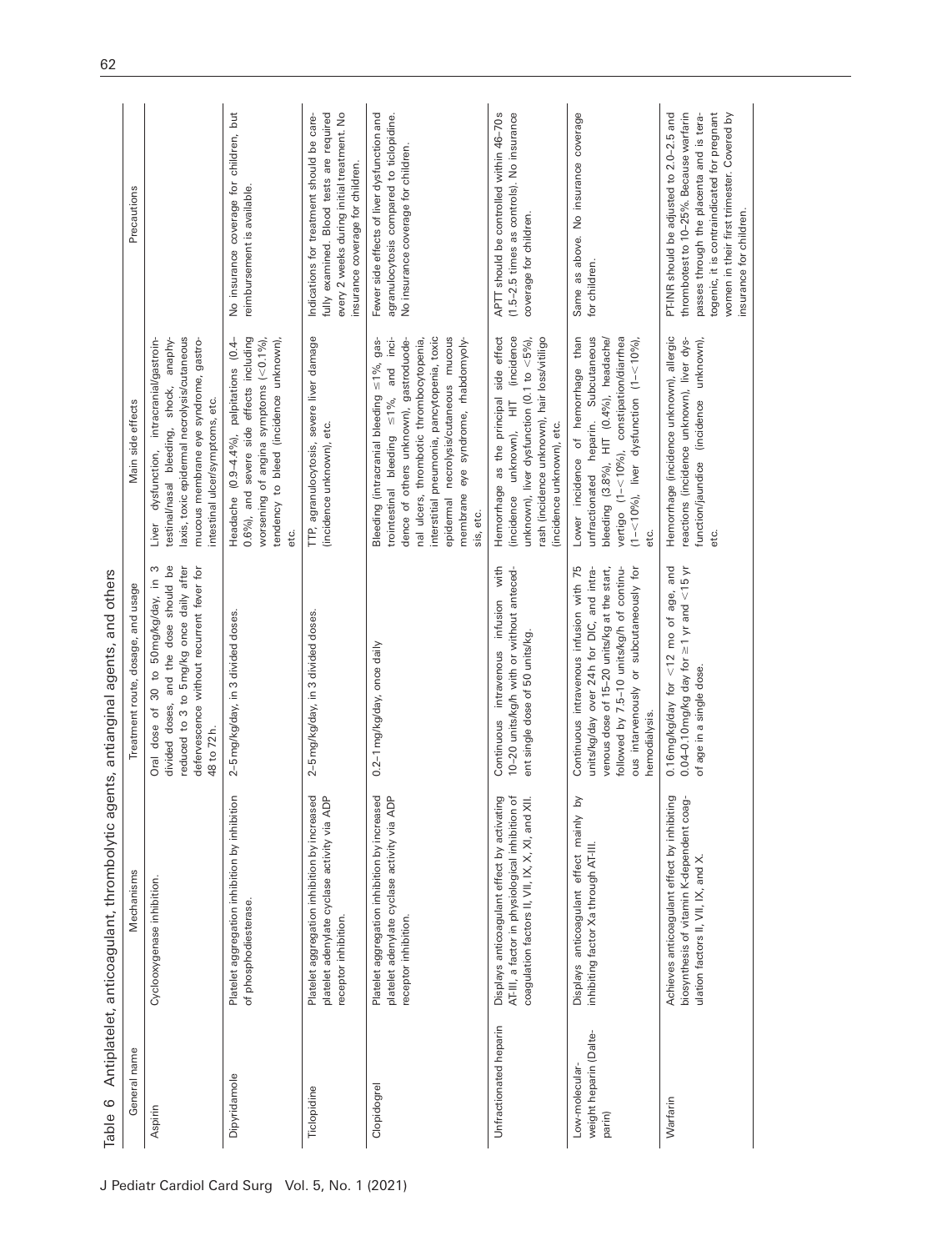| Continued<br>$\circ$<br>Table |                                                                                                                                                                                                                                                                                                                                                                      |                                                                                                                                                                                                           |                                                                                                                                                                                                                                                                                                                                                                                                                                                                              |                                                                                                                                                                                                                                                                                                              |
|-------------------------------|----------------------------------------------------------------------------------------------------------------------------------------------------------------------------------------------------------------------------------------------------------------------------------------------------------------------------------------------------------------------|-----------------------------------------------------------------------------------------------------------------------------------------------------------------------------------------------------------|------------------------------------------------------------------------------------------------------------------------------------------------------------------------------------------------------------------------------------------------------------------------------------------------------------------------------------------------------------------------------------------------------------------------------------------------------------------------------|--------------------------------------------------------------------------------------------------------------------------------------------------------------------------------------------------------------------------------------------------------------------------------------------------------------|
| General name                  | Mechanisms                                                                                                                                                                                                                                                                                                                                                           | Treatment route, dosage, and usage                                                                                                                                                                        | Main side effects                                                                                                                                                                                                                                                                                                                                                                                                                                                            | Precautions                                                                                                                                                                                                                                                                                                  |
| Urokinase                     | Degrades fibrin by activation of plasmin.                                                                                                                                                                                                                                                                                                                            | 10,000-16,000<br>units/kg (max 960,000 units), intravenously<br>30-60 min. Intracoronary<br>thrombolysis 4,000 units/kg over 10 min,<br>treatment<br>over<br>max 4 times.<br>Systemic<br>infused          | Hemorrhagic cerebral infarction (0.1 to<br>gastrointestinal hemorrhage (<0.1%), liver<br>dysfunction (<0.1%), rash and other aller-<br>$<$ 0.5%), cerebral hemorrhage $(<$ 0.1%),<br>gic reactions $(<$ 0.1%) etc.                                                                                                                                                                                                                                                           | given with aprotinin medications, the<br>ble increased risk of hemorrhage. When<br>Additive effect with heparin, warfarin,<br>dipyridamole, ticlopidine, and<br>other t-PA medications, leading to possi-<br>capacity for fibrinolysis may be weak-<br>ened. No insurance coverage for children.<br>aspirin, |
| Alteplase                     | Same as above                                                                                                                                                                                                                                                                                                                                                        | 0.75 mg/kg); first administer 10% of the<br>total volume of medication intravenously<br>for 1-2 min, and the remaining volume by<br>$(0.5 -$<br>units/kg<br>drip infusion over 60 min.<br>290,000-435,000 | hemorrhage (0.4%), gastrointestinal hem-<br>orrhage (0.6%), pulmonary hemorrhage<br>(0.08%), severe arrhythmias such as ven-<br>tricular fibrillation (0.08%), shock/anaphy-<br>lactic symptoms (0.1%), liver dysfunction<br>cerebral<br>Tendency to bleed, including<br>$(0.1 to < 1.0\% )$ etc.                                                                                                                                                                            | antiplatelet medications etc. No insurance<br>Increased risk of hemorrhage when given<br>with other thrombolytics, anticoagulants,<br>coverage for children.                                                                                                                                                 |
| Monteplase                    | gen activator activity are greater than those<br>lino-<br>Its half-life, affinity for fibrin, and plasm<br>of alteplase.                                                                                                                                                                                                                                             | 27,500 units/kg, given intravenously over<br>$2-3$ min.                                                                                                                                                   | reperfusion, shock/anaphylactic symptoms<br>arrhythmias such as premature ventricular<br>contraction, ventricular tachycardia, and<br>ventricular fibrillation (0.1-<0.5%) after<br>(incidence unknown), liver dysfunction<br>Tendency to bleed including cerebral/<br>and pulmonary hemorrhage (incidence<br>unknown), cardiac rupture/perforation<br>$(0.1 - < 5\%)$<br>of intraventricular septum $(0.1 - <5\%)$<br>gastrointestinal hemorrhage<br>$(0.1 - 0.5\%)$ , etc. | Same as above. No insurance coverage<br>for children.                                                                                                                                                                                                                                                        |
| Propranorol                   | $\beta$ -receptor $\langle \beta_{1,\; 2}$ non-selective) competitive<br>blockade                                                                                                                                                                                                                                                                                    | divided into 3-4 doses. If the effect is<br>inadequate, the dose can be increased to<br>Start at a low dose of 0.5-2.0 mg/kg/day,<br>4.0 mg/kg/day (max 90 mg/day).                                       | thrombocytopenia, purpura (< 0.1%), bron-<br>chospasm (<0.1-5%), dyspnea, wheezing<br>Congestive heart failure (or worse), bra-<br>dycardia, peripheral ischemia (e.g., Ray-<br>atrioventricular<br>block (<0.1-5%), orthostatic hypotension<br>with fainting (<0.1%), agranulocytosis,<br>naud's-like symptoms),<br>$(<$ 0.1%), etc.                                                                                                                                        | dial infarction, and heart failure, but not<br>tion. Covered by insurance for children<br>with coronary artery stenosis associated<br>with myocardial ischemia, post-myocar-<br>Rapid onset with short duration of action.<br>Strong inhibitory effect on renin secre-<br>angina.                            |
| Carvedilol                    | Same as above.                                                                                                                                                                                                                                                                                                                                                       | twice a day. Do not exceed the maximum<br>Start with 0.05mg/kg/dose, twice a day,<br>and slowly increase to 0.1-0.5 mg/kg/dose,<br>dose for adults (20 mg).                                               | diabetes mellitus (2.3%), generalized leth-<br>Vertigo (8.9%), worsening of heart failure<br>(9.4%), palpitations (2.7%), bradycardia<br>(2.7%), hypotension (1.9%), worsening of<br>argy (1.9%), etc.                                                                                                                                                                                                                                                                       | $\alpha$ 1 receptor blocking effect and mild $\beta$<br>blocking effect. Reimbursement is avail-<br>able for children with chronic heart failure.                                                                                                                                                            |
| Metoprolol                    | $\beta$ -receptor $\beta_1$ selective) competitive block-<br>ade.                                                                                                                                                                                                                                                                                                    | 0.5-1.0 mg/kg/dose, twice a day.                                                                                                                                                                          | Cardiogenic shock, congestive heart fail-<br>sinus dysfunction, liver dysfunction, etc<br>ure, atrioventricular block, bradycardia,<br>(incidence unknown).                                                                                                                                                                                                                                                                                                                  | No insurance coverage for children.                                                                                                                                                                                                                                                                          |
|                               | ADP, adenosine diphosphate; APTT, activated partial thromboplastin time; AT-III, anti-thrombin III; DIC, disseminated intravascular coagulation; HIT, heparin-induced thrombocytopenia; IVIG, intravenous immuno-<br>globulin; PT-INR, prothrombin time international normalized ratio; t-PA, tissue plasminogen activator; TTP, thrombotic thrombocytopenic purpura |                                                                                                                                                                                                           |                                                                                                                                                                                                                                                                                                                                                                                                                                                                              |                                                                                                                                                                                                                                                                                                              |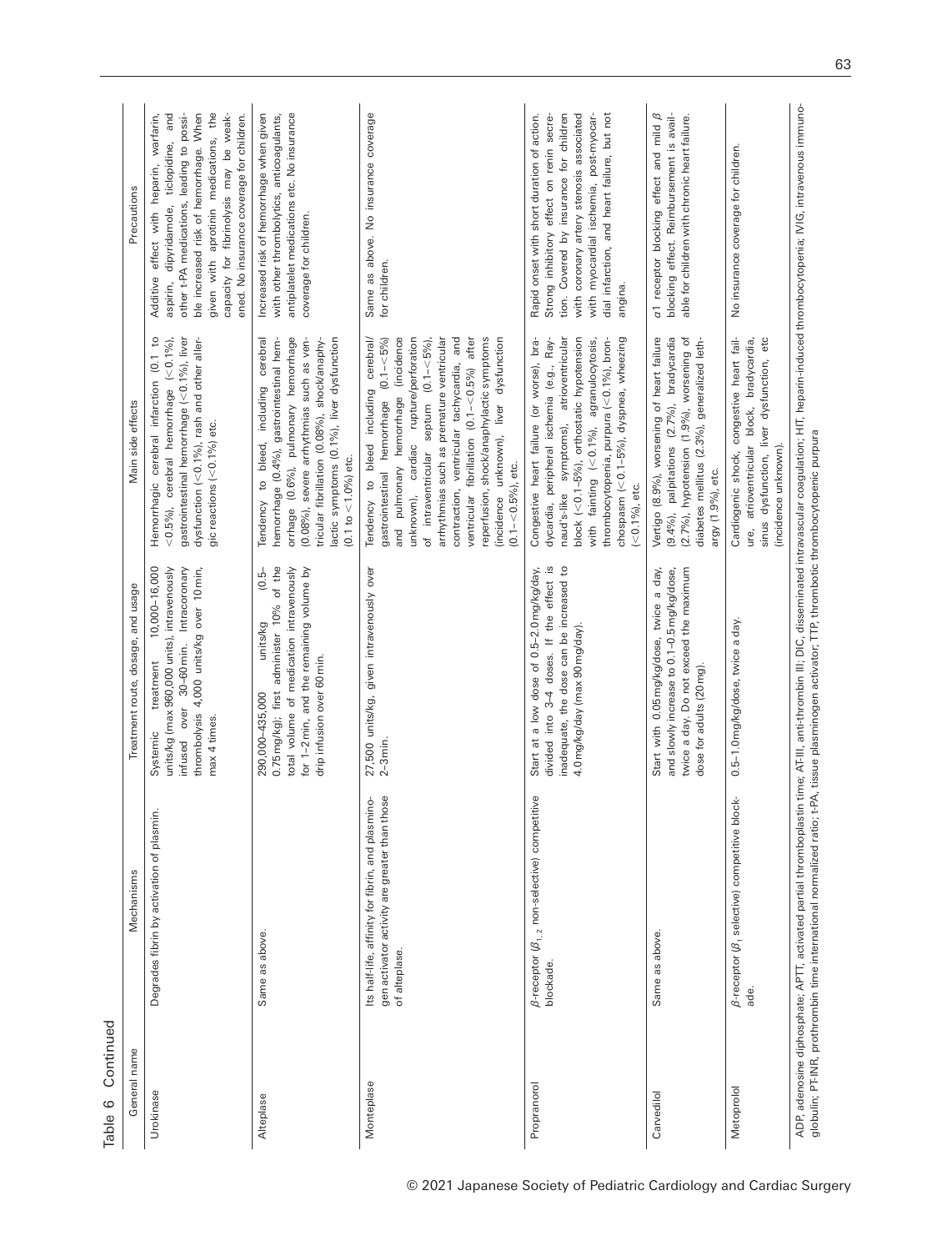in divided doses 3 times a day) is recommended in the acute phase, and this dosage and administration is covered by insurance. A low dose is sufficient to achieve the antiplatelet effect, but a moderate dose is required for the anti-inflammatory effect. The high dose of 80 to 100 mg/kg/day recommended in the United States is not recommended in Japan because Japanese people develop liver dysfunction more frequently. It has been reported that the absorption of ASA is poor in the acute phase and that the blood concentration is insufficient for anti-inflammatory activity, but if ASA is not used, increased platelet aggregation is seen 2 to 4 disease weeks later. Platelet aggregation is suppressed with the administration of 30 to 50 mg/kg/day.118) Usually, if 48 to 72 h have passed since the fever resolves and normal body temperature is maintained, then the dose should be reduced to a low dose  $(3-5 \text{ mg/kg/day})$ , once daily). After dose reduction, use as an antiplatelet drug for 2 to 3 months.

#### 5. Usefulness

Mortality has improved since ASA became widely used for KD in the 1970s.<sup>119)</sup> A prospective study in the early 1980s<sup>120)</sup> established the superiority of ASA for improving CAA from the acute to remote stages. Flurbiprofen, an anti-inflammatory drug with the same COX-1 inhibitory effect, was less effective in that study. Since the late 1980s when IVIG therapy was established, ASA has always been used in clinical trials.<sup>40-42)</sup> Although ASA alone has not been proven to suppress CAA in the acute phase, it has been shown to be useful for suppressing and improving CAA in the remote phase when used in combination with IVIG.

In recent years, the CAA inhibitory effect in the acute phase has been shown to be highly specific to  $IVIG<sub>1</sub><sup>121</sup>$ and there are some reports that low-dose ASA may be used from the early stage.<sup>122-125)</sup> According to two recent meta-analyses, fever duration (mean difference 0.30, 95% CI 0.02-0.58)<sup>126)</sup> and incidence of additional treatment (combined risk ratio 1.39, 95% CI 1.00-1.93)<sup>127)</sup> tend to increase with low doses compared with medium and high doses, but the incidence of CAA does not increase (risk ratio 1.15, 95% CI 0.93‒1.43126); risk ratio 0.85, 95% CI 0.63-1.14).<sup>127)</sup> The results of future prospective studies may lead to reconsideration of the initial treatment dose.

## 6. Side Effects

If liver enzymes are elevated before treatment, the

cause is bile stasis due to biliary edema in KD and there is no problem if ASA is used. If an increase in liver enzymes is observed during the recovery period or subacute period, appropriate measures should be taken, such as dose reduction and discontinuation of ASA.

Other side effects include bleeding and peptic ulcer, which are observed as frequent epistaxis and black stools. Although the frequency is unknown, these side effects may occur in children, requiring dose reduction or discontinuation of ASA. Although the incidence of Reye's syndrome has decreased, caution is still needed in patients with varicella or influenza. If KD develops in a patient with influenza or varicella, or during the convalescent period, treat with IVIG alone or with anti-inflammatory or antiplatelet drugs other than ASA. Although low-dose ASA is not associated with onset of Reye's syndrome,<sup>11)</sup> we recommend prophylactic vaccination against influenza for children taking low-dose ASA.

## B. Others

Antiplatelet drugs with different mechanisms of action include dipyridamole (inhibition of phosphodiesterase  $\rightarrow$  increased cAMP concentration in platelets), ticlopidine, and clopidogrel (both: inhibition of ADP receptors → increased platelet adenylate cyclase activity  $\rightarrow$  increased cAMP concentration in platelets). There is little evidence for the use of these drugs for KD treatment, and they are not covered by insurance (in the case of dipyridamole, insurance is reimbursed). There are no reports with high levels of evidence on whether to use another antiplatelet drug in addition to ASA or anticoagulant therapy in patients with CAA, and there are no clear criteria or risk-benefit profiles available.

Refer to Table 6 for doses and instructions for use. Dipyridamole has been used for a long time and headache is a frequent side effect. Ticlopidine should be used with caution because it may have side effects such as thrombotic thrombocytopenic purpura, agranulocytosis, and severe liver damage within 2 months of administration. Evidence has accumulated for the use of clopidogrel in combination with ASA to prevent thrombosis in adult coronary artery disease, and there are reports of dose setting in children.<sup>128)</sup> The mechanism of action is similar to that of ticlopidine but there is less liver damage. In adults, the combined use of clopidogrel with ASA was effective in preventing myocardial infarction,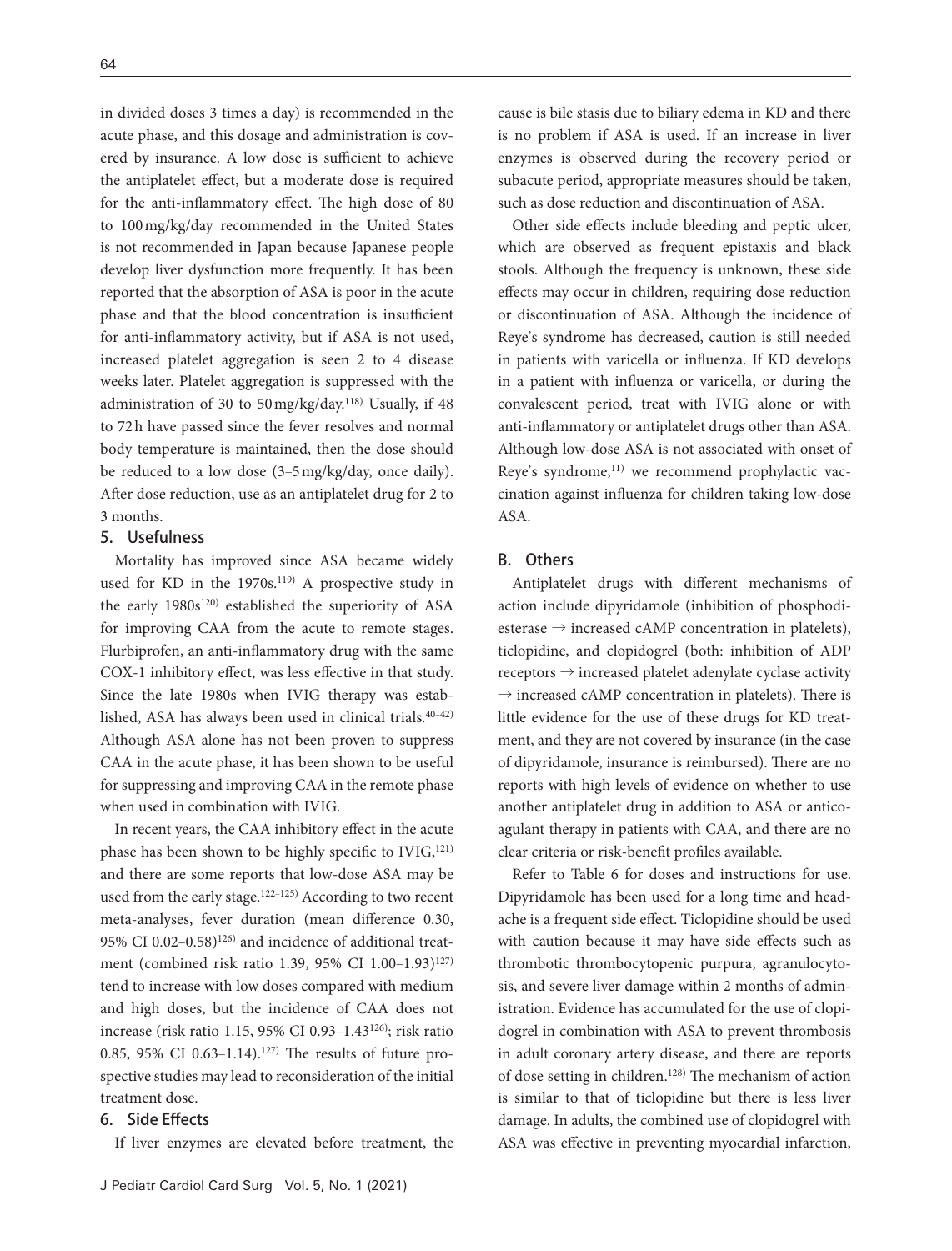but cardiovascular mortality did not improve because of increased bleeding events.129)

| Treatments                                   | Classification | <b>Fvidence</b><br>levels |
|----------------------------------------------|----------------|---------------------------|
| Initial treatment with IVIG<br>plus ASA      |                |                           |
| ASA for CAA                                  |                |                           |
| Antiplatelet drugs other<br>than ASA for CAA | llh            |                           |

## VIII. Other Cardiovascular Drugs (Table 6) A. Anticoagulants

In acute KD, platelet hyperplasia and activation of the coagulation brinolytic system are observed. As a rule, patients without CAA do not need anticoagulants. Especially in cases of giant aneurysms ( $Z$ -score  $\geq$  10 or aneurysm diameter  $\geq$ 8 mm), however, anticoagulants are recommended in addition to antiplatelet drugs.<sup>130-132)</sup> Most infarcts have been reported to occur within 2 years of the onset of KD,<sup>133)</sup> and anticoagulant treatment during this period should thus be performed with caution. The most used anticoagulant in KD is warfarin, and heparin is used when warfarin is not available. Newer anticoagulants such as direct oral coagulants (DOACs) that inhibit clotting factors independently of vitamin K have emerged and are used in adults with atrial fibrillation, but no evidence has been reported on them and they are used off-label in KD.

## A-1. Warfarin

## 1. Purpose

Prevention of thrombus formation in CAA.

#### 2. Mechanism of Action

Warfarin exerts an anticoagulant effect by inhibiting the synthesis of factors II, VII, IX, and X, which are vitamin K-dependent coagulation factors.

## 3. Indications

Giant CAA, previous myocardial infarction, and thrombus formation in aneurysm are indications. For thromboembolism, such as myocardial infarction and pulmonary vein thrombosis, children are covered by insurance.

## 4. Dosage and Usage

Administer 0.16 mg/kg/day for children younger than 12 months, and 0.04 to 0.10 mg/kg/day for children older than 1 year and younger than 15 years, once daily. The effects of warfarin vary greatly among individuals,

and genetic polymorphisms in *CYP2C9* and *VKORC1* have been reported to have a significant effect on warfarin dosage.134) Periodically adjust the dose using the international standardization ratio of prothrombin time (PT-INR) because the effect is variable in the same individual. The Japanese Society of Cardiology Guidelines<sup>135)</sup> suggest a target level of PT-INR as 2.0 to 2.5.

Warfarin is difficult to control during the acute inflammatory response, and its effect takes several days to develop and stabilize. If CAA is identified in the acute phase and requires immediate anticoagulation, it has been reported that continuous intravenous heparin followed by warfarin may be safer.<sup>136)</sup>

The effect of warfarin is easily influenced by diet, and is attenuated by vitamin K-rich fermented soybeans, green juice, chlorella, and vitamin K-enriched milk, and enhanced by breastfeeding and poor diet. Drugs that potentiate action include ST mixture, acetaminophen, antimicrobials (e.g., erythromycin), antifungals (e.g., fluconazole), anabolic steroids, amiodarone, and statins. Drugs that attenuate the effects include phenobarbital, carbamazepine, and rifampicin. We recommend that readers refer to Warfarin Appropriate Use Information. $137)$ 

## 5. Usefulness

No large clinical trials have been reported on the efficacy of warfarin in the acute phase of KD. In giant CAA, the combination of ASA and warfarin has been reported to be effective in avoiding cardiac events in the distant phase, although these reports were retrospective studies. $130-132$ ) The use of warfarin in small aneurysms is not recommended, but its use in medium aneurysms may be considered depending on the status of the aneurysm.12, 135) If giant CAA regresses to a moderate aneurysm or less, the discontinuation of warfarin may be considered.12, 135) Because of the limitations of warfarin in preventing myocardial infarction,<sup>133, 138)</sup> however, and because of the problems of bleeding and thrombosis,<sup>139)</sup> treatment should be decided regarding long-term indications based on risk-benefit considerations.

## 6. Side Effects

The biggest side effect is bleeding. Nasal and gingival hemorrhages are common, and hypermenorrhea can be present in women. Careful attention must be paid to possible intracranial and intraperitoneal hemorrhage. Warfarin is also known to be teratogenic, causing abnormalities in bone formation, chondrogenesis, and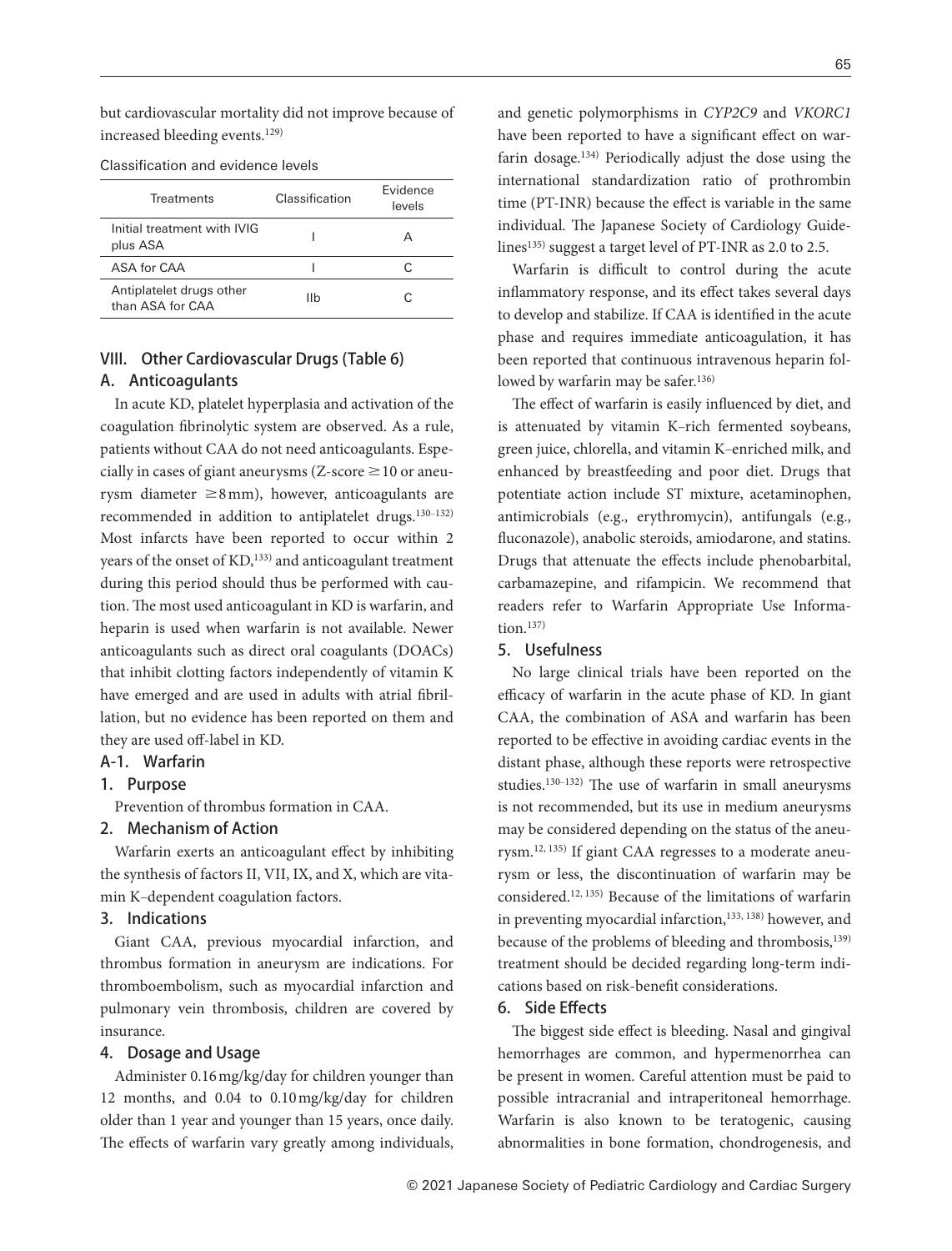microencephaly when taken during the first 6 to 9 weeks of pregnancy. $140$ ) The frequency of occurrence is approximately 5%, however, and the risk is reported to be low at doses of 5 mg or less per day.<sup>141)</sup>

## A-2. Heparin

#### 1. Purpose

Thromboprophylaxis in CAA: if there is a risk for a complication of CAA and early thrombus formation, start with a continuous intravenous heparin infusion that is switched to oral warfarin after the inflammation subsides. Some reports have suggested that it was safer to use heparin than to start with warfarin.136)

## 2. Mechanism of Action

Unfractionated heparin was extracted from the small intestinal mucosa, liver, and lungs of healthy food-producing animals. Binding to thrombin (IIa) and antithrombin III (ATIII) activates ATIII, and blocks factors IIa, IXa‒XIIa, and kallikrein, thereby inhibiting blood clotting. Low-molecular-weight heparin, like unfractionated heparin, binds to ATIII but cannot bind to IIa and exerts its anticoagulant effect by inhibiting factor Xa through ATIII.

## 3. Indications

The indications include giant CAA, myocardial infarction, and thrombus formation in CAA. The package insert states that the safety and efficacy of the drug in children have not been established.

#### 4. Dosage and Usage

Unfractionated heparin: 10 to 20 units/kg/h by continuous infusion (a single dose of 50 units/kg may be given initially).142) It is recommended that activated partial thromboplastin time (APPT) or activated coagulation time (ACT) be 1.5 to 2.5 times higher than the control value.

Low-molecular-weight heparin: No pediatric dosage has been established. The adult dosage of dalteparin is 75 units/kg/day for continuous intravenous infusion over 24 h for disseminated intravascular coagulopathy (DIC) and 15 to 20 units/kg at the beginning of hemodialysis followed by 7.5 to 10 units/kg/h for continuous intravenous infusion during hemodialysis.

## 5. Usefulness

Patients with CAA of moderate or giant size who were initially treated with warfarin were reported to have more common severe bleeding compared with those who were treated with heparin at the start followed by switching to warfarin.136)

## 6. Side Effects

Clinicians should monitor for heparin-induced thrombocytopenia (HIT), bleeding, liver dysfunction, alopecia, rash, and diarrhea. Low-molecular-weight heparin is associated with less HIT and bleeding than unfractionated heparin.

## A-3. Direct Oral Anticoagulant (DOAC)

#### 1. Purpose

Prevention of thrombus formation in atrial fibrillation and venous thrombosis.

#### 2. Mechanism of Action

Independent of vitamin K, DOAC exerts an anticoagulant effect by directly inhibiting thrombin and factor Xa. There are two types of drugs: dabigatran (a thrombin inhibitor) and factor Xa inhibitors, such as rivaroxaban, apixaban, and edoxaban.

### 3. Indications

In adults, it is indicated for the prevention of ischemic stroke and systemic embolism in patients with non-valvular atrial fibrillation, and for the treatment and prevention of recurrent deep vein thrombosis and pulmonary embolism. Currently, there is no insurance coverage for KD. In the future, it may be an alternative to warfarin and heparin.

#### 4. Dosage and Usage

The adult dose is 150 mg of dabigatran twice daily, 15 mg of rivaroxaban once daily, 5 mg of apixaban twice daily, and 60 mg of edoxaban (30 mg if the patient weighs less than 60 kg) once daily. The dosage for children has not been established.

#### 5. Usefulness

In non-valvular atrial fibrillation and venous embolism, DOAC is generally superior to warfarin in terms of efficacy and safety.<sup>143, 144)</sup> DOAC has been reported to be inferior to warfarin for both thrombosis and bleeding after valve replacement surgery.<sup>145)</sup> Unlike warfarin, the advantage is that DOAC is less affected by diet and does not require monitoring, but the disadvantages are that monitoring its effect is difficult, its half-life is shorter than that of warfarin, its effect is weakened if a dose is forgotten, and there is no neutralizing agent for emergencies.146)

### 6. Side Effects

Bleeding (gastrointestinal and intracranial hemorrhage), interstitial pneumonia, anaphylaxis, acute liver failure, etc.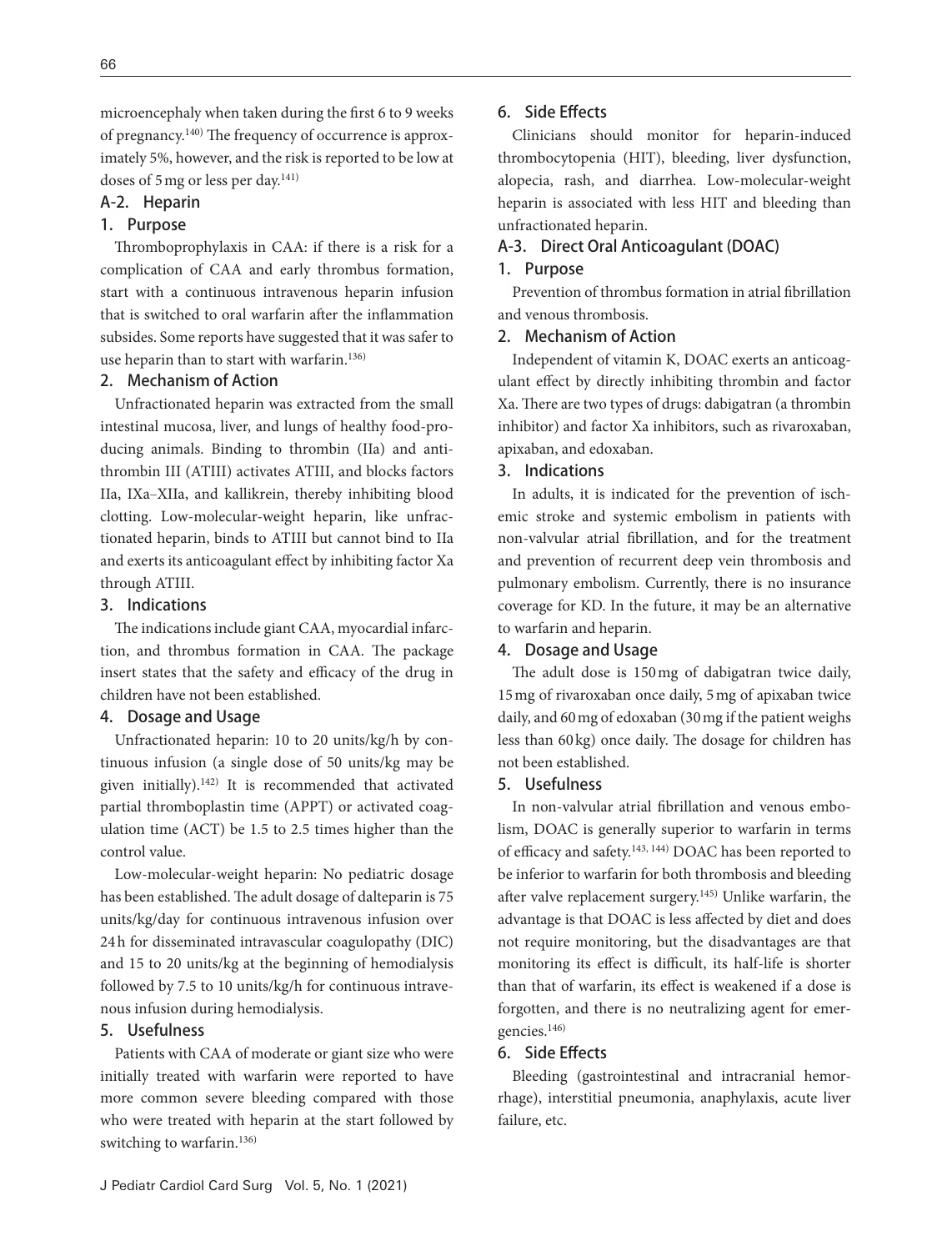## B. Thrombolytics

#### 1. Purpose

Myocardial infarction after the onset of KD often occurs within 2 years,<sup>133)</sup> mostly due to acute coronary artery occlusion caused by thrombus in the aneurysm. Reperfusion therapy should be administered promptly within 12 h of the onset of myocardial infarction in order to reduce the extent of cardiac dysfunction and decrease the risk of cardiac deterioration.<sup>147)</sup> Although thrombus aspiration by percutaneous coronary intervention (PCI) is performed in adults, thrombolytic therapy is often indicated in children due to their smaller size and fewer bleeding complications<sup>148)</sup> and is recommended by the guidelines of the Japanese Society of Cardiology.135) In adults, thrombolysis is recommended if primary PCI cannot be performed within 12h of onset and within 2h of initial contact with the patient.<sup>147)</sup> Thrombolysis is also indicated when asymptomatic thrombi are identified in CAA and myocardial infarction is threatened.

## 2. Mechanism of Action

Thrombolytic drugs are protein preparations belonging to the plasminogen activator (PA), an enzyme that activates the fibrinolytic system. Activation of the fibrinolytic system is initiated by turning plasminogen into plasmin, which dissolves the thrombus by degrading fibrin, a component of the thrombus. Thrombolytic agents include first-generation urokinase and recombinantly synthesized tissue-type plasminogen activator (tPA) whereas tPA includes second-generation alteplase and third-generation modified tPA monteplase. Urokinase has low fibrin affinity and elevates fibrinolytic activity whereas alteplase is a natural type of tPA with high fibrin affinity and it binds to the fibrin molecule, activating plasmin on the fibrin thrombus, degrading the fibrin molecule, and dissolving the thrombus. Monteplase replaces the amino acid sequence of tPA to increase the blood half-life, allowing for a reduction in total dose and rapid single dose administration.

## 3. Indications

Acute myocardial infarction and thrombosis in CAA. Children are not covered by insurance.

## 4. Dosage and Usage

The efficacy of intravenous and intracoronary administration of thrombolysis is comparable. Only urokinase is indicated for intracoronary administration.

## (1) Urokinase

Intravenous: 10,000 to 16,000 units/kg (up to 960,000

units) administered intravenously over 30 to 60 min. Intracoronary: 0.4 million units/kg infused over 10 mins. Up to 4 times.

(2) Alteplase

Intravenous administration: 290,000 to 435,000 units/kg  $(0.5-0.75 \text{ mg/kg})$ ; 10% of the total dose administered intravenously over 1 to 2 min and the remainder intravenously in 1 h.

(3) Monteplase

Intravenous: 27,500 units/kg administered intravenously over 2 to 3 min.

#### 5. Usefulness

In a case series of 50 patients with acute coronary syndromes in adults with pre-existing KD, intracoronary thrombolysis was performed in 11 patients and reported to be effective in 9 patients.<sup>149)</sup> According to a nationwide survey by Harada et al.,<sup>148)</sup> intravenous thrombolytic therapy was effective in 14 out of 20 patients with aneurysm diameter of 10 mm or less, and intracoronary administration was effective in patients with aneurysm diameter of more than 10 mm.

### 6. Side Effects

Cerebral hemorrhage, hemorrhagic infarction, gastrointestinal hemorrhage, pulmonary hemorrhage, anaphylaxis, shock, etc.

## C. Anti-Angina Drugs and Coronary Dilators

Angina symptoms in the acute phase are rare. Early thrombotic myocardial infarction and coronary artery rupture within 1 month of onset have been reported, however. For the treatment of angina pectoris, it is important to reduce the cardiac load (slowing the heart rate, reducing preload and afterload, and increasing coronary blood flow), and this can be achieved with the use of *β*-blockers, Ca antagonists, and nitrates. If coronary artery rupture is thought to be imminent in the acute phase, adequate sedation and antihypertensive measures, in addition to KD treatment, are necessary, and *β*-blockers and Ca antagonists should be considered. C-1. β-blockers

*β*-blockers are the first-line choice for an anti-angina drug that competitively inhibits *β*-receptors and suppresses their effects, such as contractile enhancement and smooth muscle relaxation. If there is coronary spasm, care must be taken to ensure that the *α*-receptor effect is predominant, and coronary tonus may be increased, exacerbating coronary angina pectoris.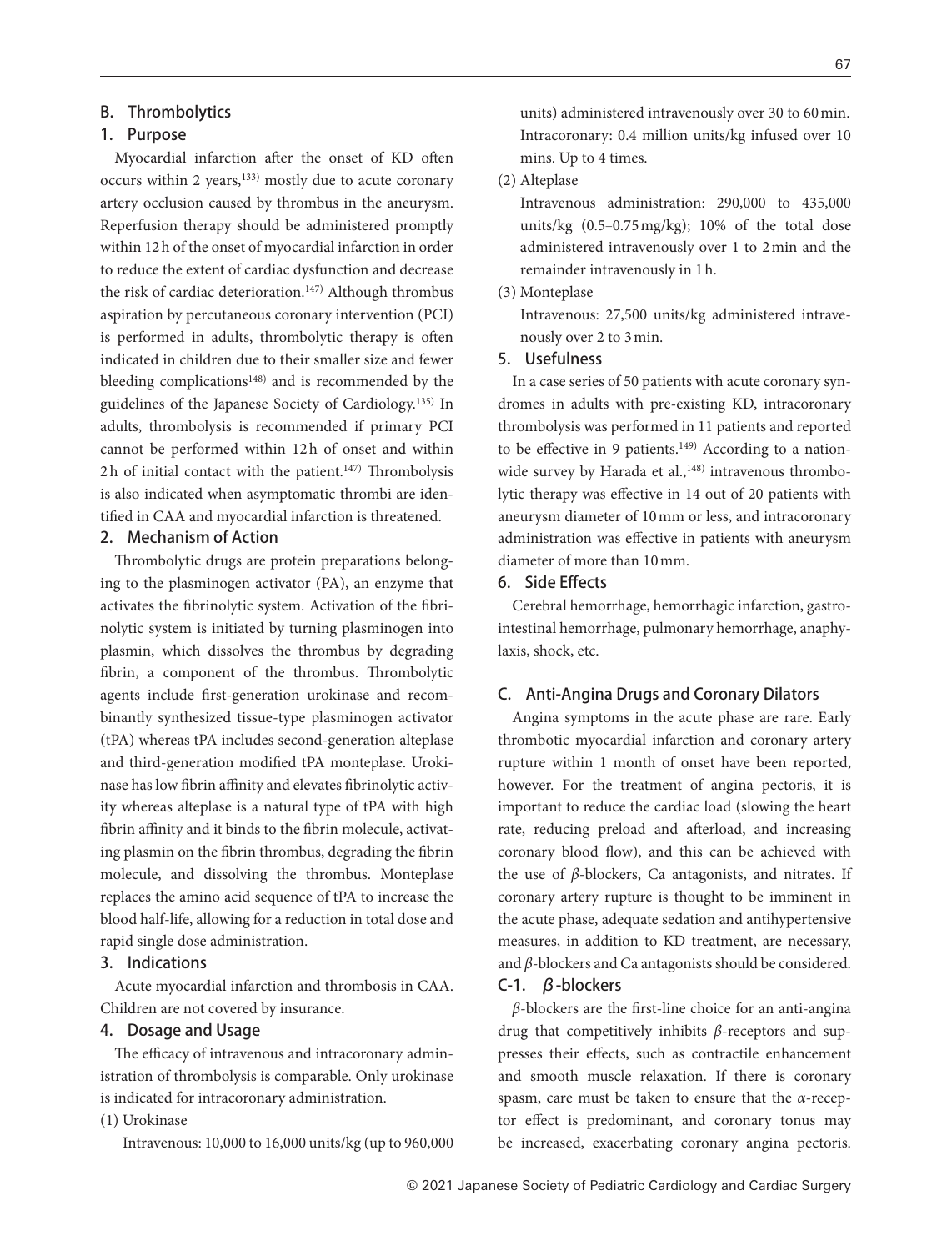Because glycogen is degraded in the liver via the  $\beta_2$ -receptor, and *β*-blockers inhibit this process, attention should be paid to the development of hypoglycemia, especially in newborns and infants.

Propranolol is the only drug that is covered by insurance for the treatment of coronary artery stenosis with myocardial ischemia, post-myocardial infarction, heart failure, and arrhythmia (but not angina) in children. Carvedilol use is off-label for children, but is reimbursable. Because of the potential to cause heart failure, start small doses and set maintenance doses for individual patients based on tolerability and therapeutic benefit.

(1) Propranolol

Start at a low dose of 0.5 to 2.0 mg/kg/day, divided into 3 to 4 doses per day. If the effect is inadequate, the dose can be increased to 4.0 mg/kg/day, but is not to exceed 90 mg/day.

(2) Carvedilol

Start at 0.05 mg/kg twice daily, and gradually increase to 0.1 to 0.4 mg/kg twice daily (do not exceed the maximum adult dose of 20 mg/day), administered orally.

(3) Metoprolol

A dose of 1 to 2 mg/kg/day, divided into 2 to 3 doses per day, administered orally.

#### C-2. Calcium Antagonists

Ca antagonists inhibit  $Ca^{2+}$  influx in vascular smooth muscle cells and are effective in preventing coronary spasm, making them the first-line treatment for coronary angina.147) Myocardial infarctions in KD occur at rest and during sleep, and may be associated with coronary spasm.<sup>150)</sup> If coronary artery rupture is thought to be imminent in the acute phase, adequate sedation and antihypertensive measures, in addition to KD treatment, are necessary, and *β*-blockers and Ca antagonists should be considered. Typical drugs include amlodipine (0.06‒0.3 mg/kg/day orally once a day for hypertension in patients aged 6 years and older), nifedipine (1‒2 mg/kg/day orally in divided doses 3 times a day, or once or twice a day for extended release drugs), and diltiazem (1.5 mg/kg/day orally in divided doses 3 times a day). Among them, only amlodipine is covered by insurance in children aged 6 years and older for the treatment of hypertension, and nifedipine and diltiazem are off-label for children. Myocardial contraction in immature myocardium is highly dependent on extracellular Ca, and diltiazem, in particular, is contraindicated in patients up to early infancy because it also has a blocking effect on cardiomyocyte L-type  $Ca^{2+}$  channels.

#### C-3. Nitrates

Nitrates increase coronary artery blood flow due to coronary artery dilation and preload reduction, and decrease left ventricular workload due to pre- and after-load reduction, and thereby improve myocardial ischemia. Sublingual and oral administration of nitrates is tried at the onset of angina pectoris and myocardial infarction.151) Avoid aimless use, as tolerance develops with long-term use. Sublingual nitroglycerin tablets (1–2 tablets,  $0.3-0.6$  mg, for adults and  $1/2$  to  $1/3$  of a tablet for children, depending on body size) and continuous intravenous infusion (0.1‒20 *µ*g/kg/min) are covered by insurance for children.

Classification and evidence levels

| <b>Treatments</b>                                                                       | Classification | Fvidence<br>levels |
|-----------------------------------------------------------------------------------------|----------------|--------------------|
| Warfarin in combination<br>with ASA for giant CAA                                       |                | C                  |
| Continuous intravenous<br>heparin therapy for giant<br>CAA                              | llа            | C                  |
| Continuous intravenous<br>heparin therapy with ASA<br>for coronary artery embo-<br>lism |                | C                  |
| Thrombolytic therapy for<br>thrombotic myocardial<br>infarction in children             |                |                    |

### References

- 1) Kawasaki Disease National Research Group: Japanese Kawasaki Disease Research Center: The 25th nationwide Kawasaki disease survey in Japan (in Japanese). https://www.jichi.ac.jp/dph/wp-dph/wp-content/ uploads/2019/09/1bb34be7b6c9f852c1df45cc2ac4152c-1. pdf (Accessed on May 31st, 2020)
- 2) Research Committee of the Japanese Society of Pediatric Cardiology and Cardiac Surgery: Guidelines for medical treatment of acute Kawasaki disease. (in Japanese) Pediatr Cardiol Card Surg 2003; **20**: 54‒62
- [3\) Research Committee of the Japanese Society of Pediatric](http://dx.doi.org/10.1111/ped.12317)  [Cardiology and Cardiac Surgery: Committee for Devel](http://dx.doi.org/10.1111/ped.12317)[opment of Guidelines for Medical Treatment of Acute](http://dx.doi.org/10.1111/ped.12317)  [Kawasaki Disease: Guidelines for medical treatment of](http://dx.doi.org/10.1111/ped.12317)  [acute Kawasaki disease \(2012 revised version\). Pediatr](http://dx.doi.org/10.1111/ped.12317)  [Int 2014;](http://dx.doi.org/10.1111/ped.12317) **56**: 135‒158
- [4\) Kobayashi T, Saji T, Otani T, et al: RAISE study group](http://dx.doi.org/10.1016/S0140-6736(11)61930-2)  [investigators: Efficacy of immunoglobulin plus prednis](http://dx.doi.org/10.1016/S0140-6736(11)61930-2)[olone for prevention of coronary artery abnormalities in](http://dx.doi.org/10.1016/S0140-6736(11)61930-2)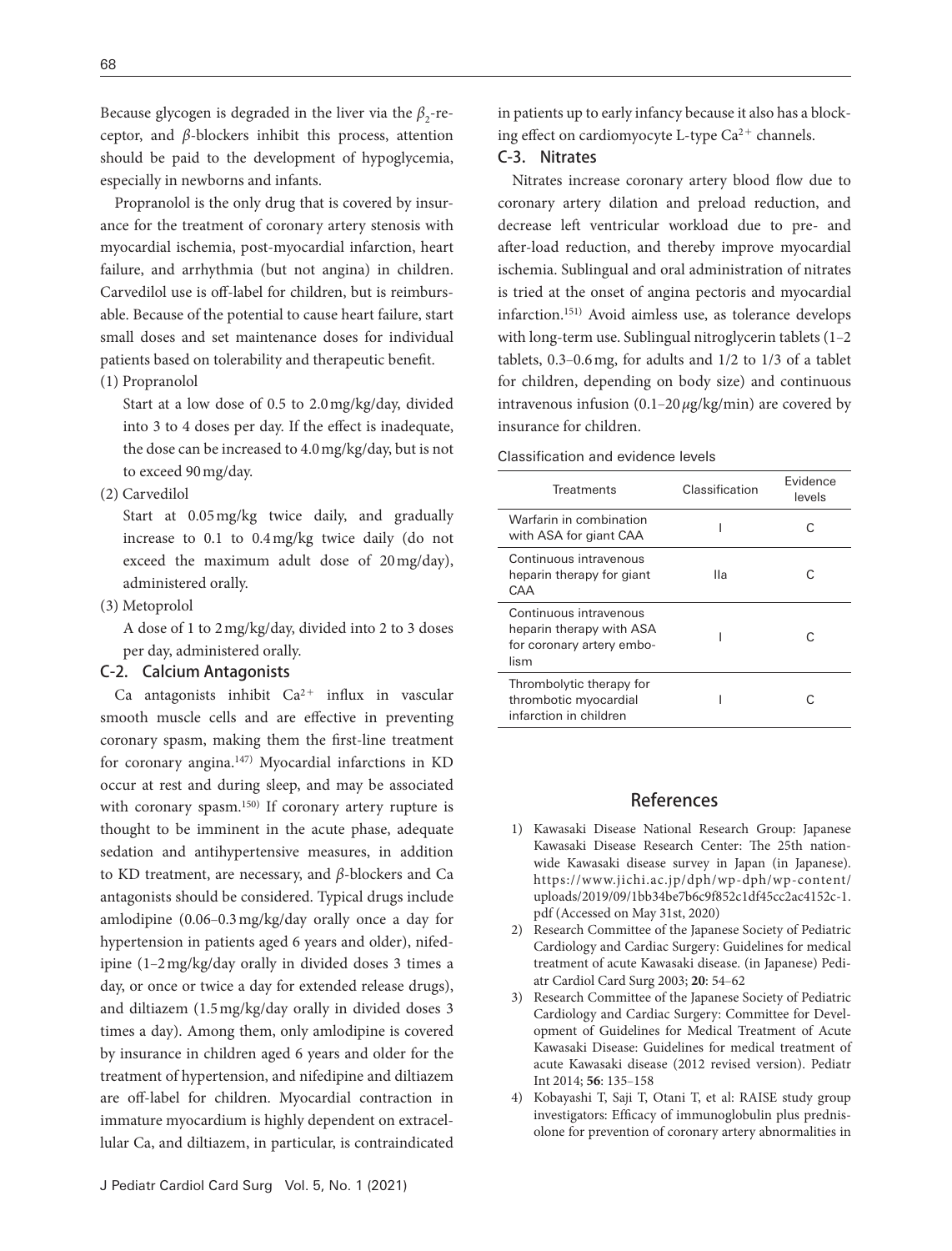[severe Kawasaki disease \(RAISE study\): A randomised,](http://dx.doi.org/10.1016/S0140-6736(11)61930-2)  [open-label, blinded-endpoints trial. Lancet 2012;](http://dx.doi.org/10.1016/S0140-6736(11)61930-2) **379**: [1613](http://dx.doi.org/10.1016/S0140-6736(11)61930-2)‒1620

- [5\) Miyata K, Kaneko T, Morikawa Y, et al: Post RAISE](http://dx.doi.org/10.1016/S2352-4642(18)30293-1)  group: Efficacy and safety of intravenous immunoglobu[lin plus prednisolone therapy in patients with Kawasaki](http://dx.doi.org/10.1016/S2352-4642(18)30293-1)  [disease \(Post RAISE\): A multicentre, prospective cohort](http://dx.doi.org/10.1016/S2352-4642(18)30293-1)  [study. Lancet Child Adolesc Health 2018;](http://dx.doi.org/10.1016/S2352-4642(18)30293-1) **12**: 855‒862
- [6\) Chen S, Dong Y, Kiuchi MG, et al: Coronary artery com](http://dx.doi.org/10.1001/jamapediatrics.2016.2055)[plication in Kawasaki disease and the importance of early](http://dx.doi.org/10.1001/jamapediatrics.2016.2055)  [intervention: A systematic review and meta-analysis.](http://dx.doi.org/10.1001/jamapediatrics.2016.2055)  [JAMA Pediatr 2016;](http://dx.doi.org/10.1001/jamapediatrics.2016.2055) **170**: 1156‒1163
- [7\) Wardle AJ, Connolly GM, Seager MJ, et al: Corticoste](http://dx.doi.org/10.1002/14651858.CD011188.pub2)[roids for the treatment of Kawasaki disease in children.](http://dx.doi.org/10.1002/14651858.CD011188.pub2)  [Cochrane Database Syst Rev 2017;](http://dx.doi.org/10.1002/14651858.CD011188.pub2) **1**: CD011188
- 8) Mori M, Hara T, Kikuchi M, et al: Infliximab versus intra[venous immunoglobulin for refractory Kawasaki disease:](http://dx.doi.org/10.1038/s41598-017-18387-7)  [A phase 3, randomized, open-label, active-controlled,](http://dx.doi.org/10.1038/s41598-017-18387-7)  [parallel-group, multicenter trial. Sci Rep 2018;](http://dx.doi.org/10.1038/s41598-017-18387-7) **8**: 1994
- 9) Tremoulet AH, Jain S, Jaggi P, et al: Infliximab for intensification of primary therapy for Kawasaki disease: A phase [3 randomised, double-blind, placebo-controlled trial.](http://dx.doi.org/10.1016/S0140-6736(13)62298-9)  [Lancet 2014;](http://dx.doi.org/10.1016/S0140-6736(13)62298-9) **383**: 1731‒1738
- 10) Yamaji N, da Silva Lopes K, Shoda T, et al: TNF-alpha blockers for the treatment of Kawasaki disease in children. Cochrane Database Syst Rev 2019; **8**: CD012448
- [11\) Hamada H, Suzuki H, Onouchi Y, et al: KAICA trial](http://dx.doi.org/10.1016/S0140-6736(18)32003-8)  Investigators: Efficacy of primary treatment with immu[noglobulin plus ciclosporin for prevention of coronary](http://dx.doi.org/10.1016/S0140-6736(18)32003-8)  [artery abnormalities in patients with Kawasaki disease](http://dx.doi.org/10.1016/S0140-6736(18)32003-8)  [predicted to be at increased risk of non-response to](http://dx.doi.org/10.1016/S0140-6736(18)32003-8)  [intravenous immunoglobulin \(KAICA\): A randomised](http://dx.doi.org/10.1016/S0140-6736(18)32003-8)  [controlled, open-label, blinded-endpoints, phase 3 trial.](http://dx.doi.org/10.1016/S0140-6736(18)32003-8)  [Lancet 2019;](http://dx.doi.org/10.1016/S0140-6736(18)32003-8) **393**: 1128‒1137
- [12\) McCrindle BW, Rowley AH, Newburger JW, et al: Amer](http://dx.doi.org/10.1161/CIR.0000000000000484)[ican Heart Association Rheumatic Fever, Endocarditis,](http://dx.doi.org/10.1161/CIR.0000000000000484)  [and Kawasaki Disease Committee of the Council on](http://dx.doi.org/10.1161/CIR.0000000000000484)  [Cardiovascular Disease in the Young; Council on Cardio](http://dx.doi.org/10.1161/CIR.0000000000000484)[vascular and Stroke Nursing; Council on Cardiovascular](http://dx.doi.org/10.1161/CIR.0000000000000484)  [Surgery and Anesthesia; and Council on Epidemiology](http://dx.doi.org/10.1161/CIR.0000000000000484)  [and Prevention: Diagnosis, treatment, and long-term](http://dx.doi.org/10.1161/CIR.0000000000000484)  management of Kawasaki disease; A scientific statement [for health professionals from the American Heart Asso](http://dx.doi.org/10.1161/CIR.0000000000000484)[ciation. Circulation 2017;](http://dx.doi.org/10.1161/CIR.0000000000000484) **135**: e927‒e999
- 13) de Graeff N, Groot N, Ozen S, et al: European con[sensus-based recommendations for the diagnosis and](http://dx.doi.org/10.1093/rheumatology/key344)  [treatment of Kawasaki disease](http://dx.doi.org/10.1093/rheumatology/key344)—the SHARE initiative. [Rheumatology 2019;](http://dx.doi.org/10.1093/rheumatology/key344) **58**: 672‒682
- 14) Kobayashi T, Ayusawa M, Suzuki H, et al: Revision of diagnostic guidelines for Kawasaki disease (6th revised edition). Pediatr Int. 2020; 62, 1135-1138
- [15\) Sonobe T, Kiyosawa N, Tsuchiya K, et al: Prevalence of](http://dx.doi.org/10.1111/j.1442-200X.2007.02396.x)  [coronary artery abnormality in incomplete Kawasaki](http://dx.doi.org/10.1111/j.1442-200X.2007.02396.x)  [disease. Pediatr Int 2007;](http://dx.doi.org/10.1111/j.1442-200X.2007.02396.x) **49**: 421‒426
- [16\) Jennette JC, Falk RJ, Bacon PA, et al: 2012 Revised Inter](http://dx.doi.org/10.1002/art.37715)[national Chapel Hill Consensus Conference Nomencla](http://dx.doi.org/10.1002/art.37715)[ture of Vasculitides. Arthritis Rheum 2013;](http://dx.doi.org/10.1002/art.37715) 65: 1-11
- 17) Takahashi K: Pathology; Coronary artery in acute and remote phase, in Japanese Society of Kawasaki Disease (ed) Kawasaki disease. Tokyo, Shindan to Chiryo Sha Inc., 2018, pp37‒41 (in Japanese)
- [18\) Takahashi T, Sakakibara H, Morikawa Y, et al: Develop-](http://dx.doi.org/10.1186/s12969-015-0042-8)

[ment of coronary artery lesions in indolent Kawasaki](http://dx.doi.org/10.1186/s12969-015-0042-8)  [disease following initial spontaneous defervescence: A](http://dx.doi.org/10.1186/s12969-015-0042-8)  [retrospective cohort study. Pediatr Rheumatol Online J](http://dx.doi.org/10.1186/s12969-015-0042-8)  [2015;](http://dx.doi.org/10.1186/s12969-015-0042-8) **13**: 44

- 19) Terminology Committee, Japanese Society of Kawasaki Disease: (in Japanese). http://www.jskd.jp/info/pdf/ yougo201007.pdf (Accessed on May 31st, 2020)
- [20\) Kobayashi T, Inoue Y, Takeuchi K, et al: Prediction](http://dx.doi.org/10.1161/CIRCULATIONAHA.105.592865)  [of intravenous immunoglobulin unresponsiveness in](http://dx.doi.org/10.1161/CIRCULATIONAHA.105.592865)  [patients with Kawasaki disease. Circulation 2006;](http://dx.doi.org/10.1161/CIRCULATIONAHA.105.592865) **113**: 2606‒[2612](http://dx.doi.org/10.1161/CIRCULATIONAHA.105.592865)
- [21\) Egami K, Muta H, Ishii M, et al: Prediction of resistance](http://dx.doi.org/10.1016/j.jpeds.2006.03.050)  [to intravenous immunoglobulin treatment in patients](http://dx.doi.org/10.1016/j.jpeds.2006.03.050)  [with Kawasaki disease. J Pediatr 2006;](http://dx.doi.org/10.1016/j.jpeds.2006.03.050) 149: 237-240
- [22\) Sano T, Kurotobi S, Matsuzaki K, et al: Prediction of non](http://dx.doi.org/10.1007/s00431-006-0223-z)[responsiveness to standard high-dose gamma-globulin](http://dx.doi.org/10.1007/s00431-006-0223-z)  [therapy in patients with acute Kawasaki disease before](http://dx.doi.org/10.1007/s00431-006-0223-z)  [starting initial treatment. Eur J Pediatr 2007;](http://dx.doi.org/10.1007/s00431-006-0223-z) 166: 131– [137](http://dx.doi.org/10.1007/s00431-006-0223-z)
- [23\) Okada K, Hara J, Maki I, et al: Osaka Kawasaki Disease](http://dx.doi.org/10.1007/s00431-008-0727-9)  [Study Group: Pulse methylprednisolone with gamma](http://dx.doi.org/10.1007/s00431-008-0727-9)[globulin as an initial treatment for acute Kawasaki dis](http://dx.doi.org/10.1007/s00431-008-0727-9)[ease. Eur J Pediatr 2009;](http://dx.doi.org/10.1007/s00431-008-0727-9) **168**: 181‒185
- [24\) Ogata S, Ogihara Y, Honda T, et al: Corticosteroid pulse](http://dx.doi.org/10.1542/peds.2011-0148)  [combination therapy for refractory Kawasaki disease: A](http://dx.doi.org/10.1542/peds.2011-0148)  [randomized trial. Pediatrics 2012;](http://dx.doi.org/10.1542/peds.2011-0148) **129**: e17‒e23
- [25\) Kanai T, Ishiwata T, Kobayashi T, et al: Ulinastatin, a uri](http://dx.doi.org/10.1161/CIRCULATIONAHA.111.028423)[nary trypsin inhibitor, for the initial treatment of patients](http://dx.doi.org/10.1161/CIRCULATIONAHA.111.028423)  [with Kawasaki disease: A retrospective study. Circulation](http://dx.doi.org/10.1161/CIRCULATIONAHA.111.028423)  2011; **124**[: 2822](http://dx.doi.org/10.1161/CIRCULATIONAHA.111.028423)‒2828
- [26\) Son MBF, Gauvreau K, Tremoulet AH, et al: Risk model](http://dx.doi.org/10.1161/JAHA.118.011319)  [development and validation for prediction of coronary](http://dx.doi.org/10.1161/JAHA.118.011319)  [artery aneurysms in Kawasaki disease in a North Ameri](http://dx.doi.org/10.1161/JAHA.118.011319)[can population. J Am Heart Assoc 2019;](http://dx.doi.org/10.1161/JAHA.118.011319) **8**: e011319
- [27\) Dionne A, Burns JC, Dahdah N, et al: Treatment intensi](http://dx.doi.org/10.1542/peds.2018-3341) fication in patients with Kawasaki disease and coronary [aneurysm at diagnosis. Pediatrics 2019;](http://dx.doi.org/10.1542/peds.2018-3341) **143**: e20183341
- [28\) Suzuki H, Takeuchi T, Minami T, et al: Water retention](http://dx.doi.org/10.1007/s00431-003-1326-4)  [in the acute phase of Kawasaki disease: Relationship](http://dx.doi.org/10.1007/s00431-003-1326-4)  [between oedema and development of coronary arterial](http://dx.doi.org/10.1007/s00431-003-1326-4)  [lesions. Eur J Pediatr 2003;](http://dx.doi.org/10.1007/s00431-003-1326-4) **162**: 856‒859
- [29\) Mori J, Miura M, Shiro H, et al: Syndrome of inappropri](http://dx.doi.org/10.1111/j.1442-200X.2010.03264.x)[ate anti-diuretic hormone in Kawasaki disease. Pediatr](http://dx.doi.org/10.1111/j.1442-200X.2010.03264.x)  [Int 2011;](http://dx.doi.org/10.1111/j.1442-200X.2010.03264.x) **53**: 354‒357
- [30\) Kanegaye JT, Wilder MS, Molkara D, et al: Recognition](http://dx.doi.org/10.1542/peds.2008-1871)  [of a Kawasaki disease shock syndrome. Pediatrics 2009;](http://dx.doi.org/10.1542/peds.2008-1871)  **123**[: e783](http://dx.doi.org/10.1542/peds.2008-1871)‒e789
- [31\) Schuster JE, Palac HL, Innocentini N, et al: Hyponatre](http://dx.doi.org/10.1093/jpids/piw081)[mia is a feature of Kawasaki disease shock syndrome:](http://dx.doi.org/10.1093/jpids/piw081)  [A case-control study. J Pediatric Infect Dis Soc 2017;](http://dx.doi.org/10.1093/jpids/piw081) **6**: [386](http://dx.doi.org/10.1093/jpids/piw081)‒388
- [32\) Belay ED, Holman RC, Maddox RA, et al: Kawasaki syn](http://dx.doi.org/10.1016/S0033-3549(04)50278-9)[drome hospitalizations and associated costs in the United](http://dx.doi.org/10.1016/S0033-3549(04)50278-9)  [States. Public Health Rep 2003;](http://dx.doi.org/10.1016/S0033-3549(04)50278-9) **118**: 464‒469
- [33\) Ghimire LV, Chou FS, Mahotra NB, et al: An update on](http://dx.doi.org/10.1017/S1047951119000982)  [the epidemiology, length of stay, and cost of Kawasaki](http://dx.doi.org/10.1017/S1047951119000982)  [disease hospitalisation in the United States. Cardiol](http://dx.doi.org/10.1017/S1047951119000982)  [Young 2019;](http://dx.doi.org/10.1017/S1047951119000982) **29**: 828‒832
- [34\) Klassen TP, Rowe PC, Gafni A: Economic evaluation of](http://dx.doi.org/10.1016/S0022-3476(05)83532-2)  [intravenous immune globulin therapy for Kawasaki syn](http://dx.doi.org/10.1016/S0022-3476(05)83532-2)[drome. J Pediatr 1993;](http://dx.doi.org/10.1016/S0022-3476(05)83532-2) **122**: 538‒542
- 35) Arj-ong S, Chotivitayatarakorn P, Lertsapcharoen P, et al: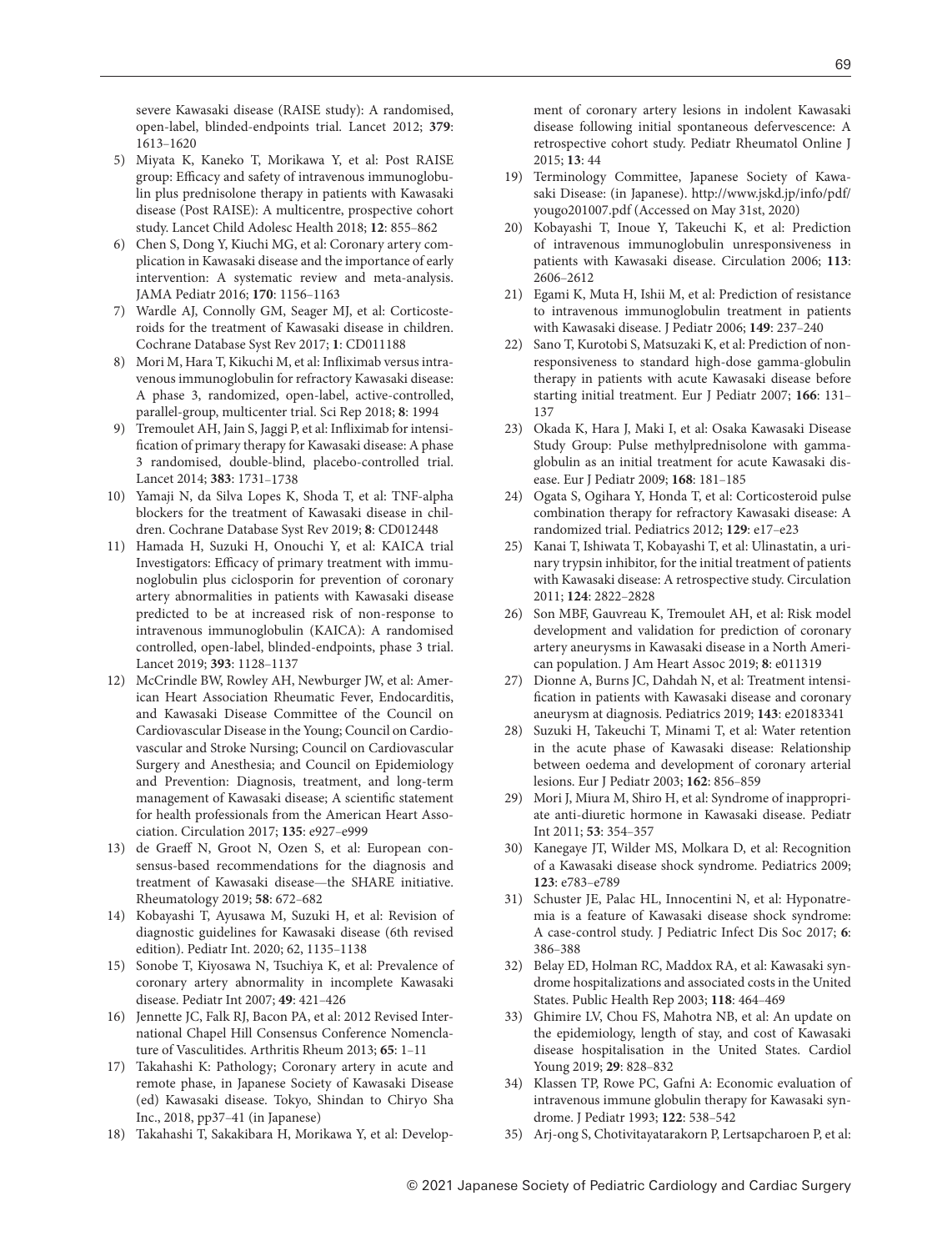A cost-benefit analysis of intravenous immunoglobulin treatment in children with Kawasaki disease. J Med Assoc Thai 2003; 86 Suppl 2: S179-S188

- [36\) Sato N, Sugimura T, Akagi T, et al: Selective high dose](http://dx.doi.org/10.1046/j.1442-200X.1999.t01-1-01014.x)  [gamma-globulin treatment in Kawasaki disease: Assess](http://dx.doi.org/10.1046/j.1442-200X.1999.t01-1-01014.x)ment of clinical aspects and cost effectiveness. Pediatr Int [1999;](http://dx.doi.org/10.1046/j.1442-200X.1999.t01-1-01014.x) **41**: 1‒7
- 37) Ogata S, Bando Y, Kimura S, et al: The strategy of [immune globulin resistant Kawasaki disease: A compar](http://dx.doi.org/10.1016/j.jjcc.2008.08.002)[ative study of additional immune globulin and steroid](http://dx.doi.org/10.1016/j.jjcc.2008.08.002)  [pulse therapy. J Cardiol 2009;](http://dx.doi.org/10.1016/j.jjcc.2008.08.002) **53**: 15‒19
- [38\) Teraguchi M, Ogino H, Yoshimura K, et al: Steroid pulse](http://dx.doi.org/10.1007/s00246-012-0589-9)  [therapy for children with intravenous immunoglobulin](http://dx.doi.org/10.1007/s00246-012-0589-9)  [therapy-resistant Kawasaki disease: A prospective study.](http://dx.doi.org/10.1007/s00246-012-0589-9)  [Pediatr Cardiol 2013;](http://dx.doi.org/10.1007/s00246-012-0589-9) **34**: 959‒963
- 39) Okubo Y, Miura M, Kobayashi T, et al: The impact of [changes in clinical guideline on practice patterns and](http://dx.doi.org/10.3389/fped.2020.00114)  [healthcare utilizations for Kawasaki disease in Japan.](http://dx.doi.org/10.3389/fped.2020.00114)  [Front Pediatr 2020;](http://dx.doi.org/10.3389/fped.2020.00114) **8**: 114
- [40\) Furusho K, Kamiya T, Nakano H, et al: High-dose intra](http://dx.doi.org/10.1016/S0140-6736(84)91504-6)[venous gammaglobulin for Kawasaki disease. Lancet](http://dx.doi.org/10.1016/S0140-6736(84)91504-6)  1984; **2**[: 1055](http://dx.doi.org/10.1016/S0140-6736(84)91504-6)‒1058
- 41) Newburger JW, Takahashi M, Burns JC, et al: The treat[ment of Kawasaki syndrome with intravenous gamma](http://dx.doi.org/10.1056/NEJM198608073150601)  [globulin. N Engl J Med 1986;](http://dx.doi.org/10.1056/NEJM198608073150601) **315**: 341‒347
- [42\) Newburger JW, Takahashi M, Beiser AS, et al: A single](http://dx.doi.org/10.1056/NEJM199106063242305)  [intravenous infusion of gamma globulin as compared](http://dx.doi.org/10.1056/NEJM199106063242305)  [with four infusions in the treatment of acute Kawasaki](http://dx.doi.org/10.1056/NEJM199106063242305)  [syndrome. N Engl J Med 1991;](http://dx.doi.org/10.1056/NEJM199106063242305) 324: 1633-1639
- [43\) Oates-Whitehead RM, Baumer JH, Haines L, et al: Intra](http://dx.doi.org/10.1002/14651858.CD004000)[venous immunoglobulin for the treatment of Kawasaki](http://dx.doi.org/10.1002/14651858.CD004000)  [disease in children. Cochrane Database Syst Rev 2003;](http://dx.doi.org/10.1002/14651858.CD004000) **4**: [CD004000](http://dx.doi.org/10.1002/14651858.CD004000)
- [44\) Leung DY, Cotran RS, Kurt-Jones E, et al: Endothelial](http://dx.doi.org/10.1016/S0140-6736(89)91910-7)  [cell activation and high interleukin-1 secretion in the](http://dx.doi.org/10.1016/S0140-6736(89)91910-7)  [pathogenesis of acute Kawasaki disease. Lancet 1989;](http://dx.doi.org/10.1016/S0140-6736(89)91910-7) **2**: [1298](http://dx.doi.org/10.1016/S0140-6736(89)91910-7)‒1302
- 45) Abe J, Jibiki T, Noma S, et al: Gene expression profiling of the effect of high-dose intravenous Ig in patients with [Kawasaki disease. J Immunol 2005;](http://dx.doi.org/10.4049/jimmunol.174.9.5837) **174**: 5837‒5845
- [46\) Terai M, Jibiki T, Harada A, et al: Dramatic decrease of](http://dx.doi.org/10.1002/jlb.65.5.566)  [circulating levels of monocyte chemoattractant protein-1](http://dx.doi.org/10.1002/jlb.65.5.566)  in Kawasaki disease after gamma globulin treatment. J [Leukoc Biol 1999;](http://dx.doi.org/10.1002/jlb.65.5.566) **65**: 566‒572
- [47\) Bayary J, Dasgupta S, Misra N, et al: Intravenous immu](http://dx.doi.org/10.1016/j.intimp.2005.11.013)[noglobulin in autoimmune disorders: An insight into the](http://dx.doi.org/10.1016/j.intimp.2005.11.013)  [immunoregulatory mechanisms. Int Immunopharmacol](http://dx.doi.org/10.1016/j.intimp.2005.11.013)  [2006;](http://dx.doi.org/10.1016/j.intimp.2005.11.013) **6**: 528‒534
- [48\) Harada K: Intravenous gamma-globulin treatment in](http://dx.doi.org/10.1111/j.1442-200X.1991.tb02612.x)  [Kawasaki disease. Acta Paediatr Jpn 1991;](http://dx.doi.org/10.1111/j.1442-200X.1991.tb02612.x) **33**: 805‒810
- [49\) Tse SM, Silverman ED, McCrindle BW, et al: Early treat](http://dx.doi.org/10.1067/mpd.2002.122469)[ment with intravenous immunoglobulin in patients with](http://dx.doi.org/10.1067/mpd.2002.122469)  [Kawasaki disease. J Pediatr 2002;](http://dx.doi.org/10.1067/mpd.2002.122469) **140**: 450‒455
- [50\) Oda T, Nagata H, Nakashima Y, et al: Clinical utility of](http://dx.doi.org/10.1016/j.jpeds.2019.06.018)  highly purified 10% liquid intravenous immunoglobulin [in Kawasaki disease. J Pediatr 2019;](http://dx.doi.org/10.1016/j.jpeds.2019.06.018) **214**: 227‒230
- [51\) Uehara R, Yashiro M, Oki I, et al: Re-treatment regimens](http://dx.doi.org/10.1111/j.1442-200X.2007.02389.x)  [for acute stage of Kawasaki disease patients who failed to](http://dx.doi.org/10.1111/j.1442-200X.2007.02389.x)  [respond to initial intravenous immunoglobulin therapy:](http://dx.doi.org/10.1111/j.1442-200X.2007.02389.x)  [Analysis from the 17th nationwide survey. Pediatr Int](http://dx.doi.org/10.1111/j.1442-200X.2007.02389.x)  [2007;](http://dx.doi.org/10.1111/j.1442-200X.2007.02389.x) **49**: 427‒430
- [52\) Bonilla FA: Intravenous immunoglobulin: Adverse reac-](http://dx.doi.org/10.1016/j.jaci.2008.08.033)

[tions and management. J Allergy Clin Immunol 2008;](http://dx.doi.org/10.1016/j.jaci.2008.08.033)  **122**[: 1238](http://dx.doi.org/10.1016/j.jaci.2008.08.033)‒1239

- 53) Nimmerjahan F, Ravetch J: Anti-Inflammatory actions of [intravenous immunoglobulin. Annu Rev Immunol 2008;](http://dx.doi.org/10.1146/annurev.immunol.26.021607.090232)  **26**[: 513](http://dx.doi.org/10.1146/annurev.immunol.26.021607.090232)‒533
- [54\) Boyce TG, Spearman P: Acute aseptic meningitis sec](http://dx.doi.org/10.1097/00006454-199811000-00023)[ondary to intravenous immunoglobulin in a patient](http://dx.doi.org/10.1097/00006454-199811000-00023)  [with Kawasaki syndrome. Pediatr Infect Dis J 1998;](http://dx.doi.org/10.1097/00006454-199811000-00023) **17**: 1054‒[1056](http://dx.doi.org/10.1097/00006454-199811000-00023)
- [55\) Nakagawa M, Watanabe N, Okuno M, et al: Severe hemo](http://dx.doi.org/10.1002/(SICI)1096-8652(200003)63:3%3C160::AID-AJH11%3E3.0.CO;2-4)[lytic anemia following high-dose intravenous immu](http://dx.doi.org/10.1002/(SICI)1096-8652(200003)63:3%3C160::AID-AJH11%3E3.0.CO;2-4)[noglobulin administration in a patient with Kawasaki](http://dx.doi.org/10.1002/(SICI)1096-8652(200003)63:3%3C160::AID-AJH11%3E3.0.CO;2-4)  [disease. Am J Hematol 2000;](http://dx.doi.org/10.1002/(SICI)1096-8652(200003)63:3%3C160::AID-AJH11%3E3.0.CO;2-4) **63**: 160‒161
- 56) Saji T, Sonobe T, Hamaoka K, et al: Safety and effectiveness of intravenous immunoglobulin preparations for the treatment of Kawasaki disease. Prog Med 2012; **32**: 1369‒1375
- 57) Stahn C, Buttgereit F: Genomic and nongenomic effects [of glucocorticoids. Nat Clin Pract Rheumatol 2008;](http://dx.doi.org/10.1038/ncprheum0898) **4**: [525](http://dx.doi.org/10.1038/ncprheum0898)‒533
- 58) Okawa S, Kawasaki T, Kosaki F, et al: Study of deaths from acute mucocutaneous lymph node syndrome (MCLS). J of Pediatric Practice 1975; **38**: 608‒614 (in Japanese)
- 59) Kato H, Koike S, Yokoyama T: Kawasaki disease: Effect of treatment on coronary artery involvement. Pediatrics 1979; **63**: 175‒179
- 60) Kusakawa S, Tatara K: Research on treatment of acute-stage Kawasaki disease (the third report): A prospective study of three treatment options: Aspirin, flurbiprofen, prednisolone+dipyridamole. J Jpn Pediatr Soc 1986; **90**: 1844‒1849 (in Japanese)
- [61\) Inoue Y, Okada Y, Shinohara M, et al: A multicenter pro](http://dx.doi.org/10.1016/j.jpeds.2006.05.025)[spective randomized trial of corticosteroids in primary](http://dx.doi.org/10.1016/j.jpeds.2006.05.025)  [therapy for Kawasaki disease: Clinical course and coro](http://dx.doi.org/10.1016/j.jpeds.2006.05.025)[nary artery outcome. J Pediatr 2006;](http://dx.doi.org/10.1016/j.jpeds.2006.05.025) **149**: 336‒341
- 62) Kobayashi T, Inoue Y, Otani T, et al: Risk stratification [in the decision to include prednisolone with intravenous](http://dx.doi.org/10.1097/INF.0b013e3181950b64)  [immunoglobulin in primary therapy of Kawasaki dis](http://dx.doi.org/10.1097/INF.0b013e3181950b64)[ease. Pediatr Infect Dis J 2009;](http://dx.doi.org/10.1097/INF.0b013e3181950b64) **28**: 498‒502
- 63) Kobayashi T, Kobayashi T, Morikawa A, et al: Efficacy of [intravenous immunoglobulin combined with predniso](http://dx.doi.org/10.1016/j.jpeds.2013.01.022)[lone following resistance to initial intravenous immuno](http://dx.doi.org/10.1016/j.jpeds.2013.01.022)[globulin treatment of acute Kawasaki disease. J Pediatr](http://dx.doi.org/10.1016/j.jpeds.2013.01.022)  [2013;](http://dx.doi.org/10.1016/j.jpeds.2013.01.022) **163**: 521‒526
- [64\) Millar K, Manlhiot C, Yeung RS, et al: Corticosteroid](http://dx.doi.org/10.1016/j.ijcard.2010.08.070)  [administration for patients with coronary artery aneu](http://dx.doi.org/10.1016/j.ijcard.2010.08.070)rysms after Kawasaki disease may be associated with [impaired regression. Int J Cardiol 2012;](http://dx.doi.org/10.1016/j.ijcard.2010.08.070) **154**: 9‒13
- [65\) Nagakura A, Morikawa Y, Sakakibara H, et al: Bradycar](http://dx.doi.org/10.1016/j.jpeds.2017.02.074)[dia associated with prednisolone in children with severe](http://dx.doi.org/10.1016/j.jpeds.2017.02.074)  [Kawasaki disease. J Pediatr 2017;](http://dx.doi.org/10.1016/j.jpeds.2017.02.074) **185**: 106‒111
- [66\) Goto M, Miyagawa N, Kikunaga K, et al: High incidence](http://dx.doi.org/10.1507/endocrj.EJ14-0385)  [of adrenal suppression in children with Kawasaki disease](http://dx.doi.org/10.1507/endocrj.EJ14-0385)  [treated with intravenous immunoglobulin plus predniso](http://dx.doi.org/10.1507/endocrj.EJ14-0385)[lone. Endocr J 2015;](http://dx.doi.org/10.1507/endocrj.EJ14-0385) **62**: 145-151
- [67\) Sinha A, Bagga A: Pulse steroid therapy. Indian J Pediatr](http://dx.doi.org/10.1007/s12098-008-0210-7)  2008; **75**[: 1057](http://dx.doi.org/10.1007/s12098-008-0210-7)‒1066
- 68) Miura M, Kohno K, Ohki H, et al: Effects of methylpred[nisolone pulse on cytokine levels in Kawasaki disease](http://dx.doi.org/10.1007/s00431-007-0642-5)  [patients unresponsive to intravenous immunoglobulin.](http://dx.doi.org/10.1007/s00431-007-0642-5)  [Eur J Pediatr 2008;](http://dx.doi.org/10.1007/s00431-007-0642-5) **167**: 1119‒1123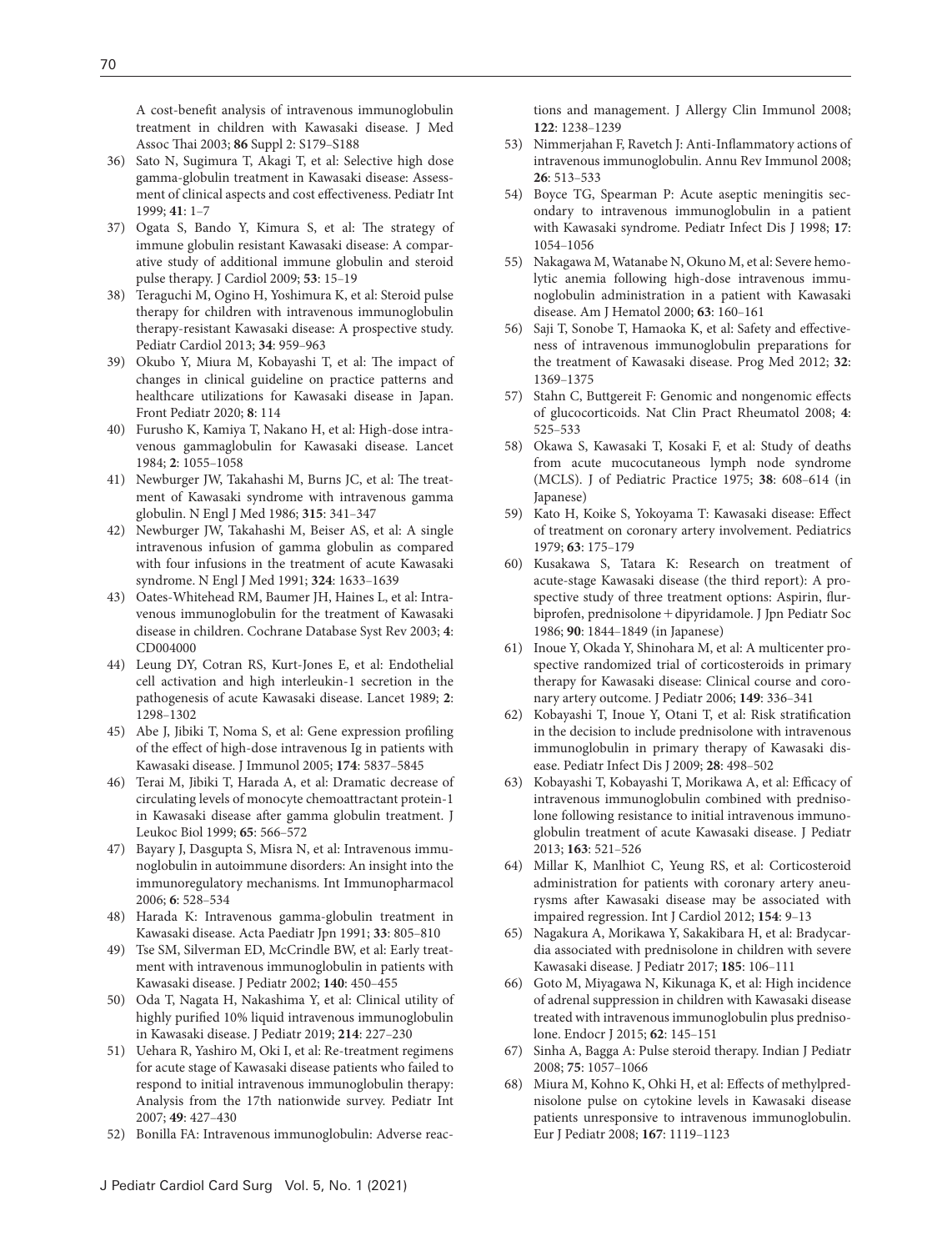- [69\) Ogata S, Ogihara Y, Nomoto K, et al: Clinical score and](http://dx.doi.org/10.1203/PDR.0b013e3181baa3c2)  [transcript abundance patterns identify Kawasaki disease](http://dx.doi.org/10.1203/PDR.0b013e3181baa3c2)  patients who may benefit from addition of methylpred[nisolone. Pediatr Res 2009;](http://dx.doi.org/10.1203/PDR.0b013e3181baa3c2) **66**: 577‒584
- [70\) Newburger JW, Sleeper LA, McCrindle BW, et al: Pedi](http://dx.doi.org/10.1056/NEJMoa061235)[atric Heart Network Investigators: Randomized trial of](http://dx.doi.org/10.1056/NEJMoa061235)  [pulsed corticosteroid therapy for primary treatment of](http://dx.doi.org/10.1056/NEJMoa061235)  [Kawasaki disease. N Engl J Med 2007;](http://dx.doi.org/10.1056/NEJMoa061235) **356**: 663‒675
- [71\) Hashino K, Ishii M, Iemura M, et al: Re-treatment for](http://dx.doi.org/10.1046/j.1442-200x.2001.01373.x)  [immune globulin-resistant Kawasaki disease: A compar](http://dx.doi.org/10.1046/j.1442-200x.2001.01373.x)[ative study of additional immune globulin and steroid](http://dx.doi.org/10.1046/j.1442-200x.2001.01373.x)  [pulse therapy. Pediatr Int 2001;](http://dx.doi.org/10.1046/j.1442-200x.2001.01373.x) **43**: 211‒217
- 72) Furukawa T, Kishiro M, Akimoto K, et al: Effects of ste[roid pulse therapy on immunoglobulin-resistant Kawa](http://dx.doi.org/10.1136/adc.2007.126144)[saki disease. Arch Dis Child 2008;](http://dx.doi.org/10.1136/adc.2007.126144) **93**: 142‒146
- [73\) Miura M, Tamame T, Naganuma T, et al: Steroid pulse](http://dx.doi.org/10.1093/pch/16.8.479)  [therapy for Kawasaki disease unresponsive to additional](http://dx.doi.org/10.1093/pch/16.8.479)  [immunoglobulin therapy. Paediatr Child Health 2011;](http://dx.doi.org/10.1093/pch/16.8.479)  **16**[: 479](http://dx.doi.org/10.1093/pch/16.8.479)‒484
- 74) Ebato T, Ogata S, Ogihara Y, et al: The clinical utility and [safety of a new strategy for the treatment of refractory](http://dx.doi.org/10.1016/j.jpeds.2017.08.076)  [Kawasaki disease. J Pediatr 2017;](http://dx.doi.org/10.1016/j.jpeds.2017.08.076) **191**: 140‒144
- 75) Miura M, Ohki H, Yoshiba S, et al: Adverse effects of [methylprednisolone pulse therapy in refractory Kawa](http://dx.doi.org/10.1136/adc.2004.062299)[saki disease. Arch Dis Child 2005;](http://dx.doi.org/10.1136/adc.2004.062299) **90**: 1096‒1097
- [76\) Onouchi Y, Gunji T, Burns JC, et al: ITPKC functional](http://dx.doi.org/10.1038/ng.2007.59)  [polymorphism associated with Kawasaki disease suscep](http://dx.doi.org/10.1038/ng.2007.59)[tibility and formation of coronary artery aneurysms. Nat](http://dx.doi.org/10.1038/ng.2007.59)  [Genet 2008;](http://dx.doi.org/10.1038/ng.2007.59) **40**: 35‒42
- [77\) Onouchi Y, Suzuki Y, Suzuki H, et al: ITPKC and CASP3](http://dx.doi.org/10.1038/tpj.2011.45)  [polymorphisms and risks for IVIG unresponsiveness and](http://dx.doi.org/10.1038/tpj.2011.45)  [coronary artery lesion formation in Kawasaki disease.](http://dx.doi.org/10.1038/tpj.2011.45)  [Pharmacogenomics J 2013;](http://dx.doi.org/10.1038/tpj.2011.45) **13**: 52‒59
- [78\) Onouchi Y, Fukazawa R, Yamamura K, et al: Variations in](http://dx.doi.org/10.1371/journal.pone.0145486)  [ORAI1 gene associated with Kawasaki disease. PLoS One](http://dx.doi.org/10.1371/journal.pone.0145486)  2016; **11**[: e0145486](http://dx.doi.org/10.1371/journal.pone.0145486)
- 79) Amazaki Y: The calcineurin and NFAT system and its [inhibition. Jpn. J Clin Immunol 2010;](http://dx.doi.org/10.2177/jsci.33.249) **33**: 249‒261 (in [Japanese\)](http://dx.doi.org/10.2177/jsci.33.249)
- [80\) Suzuki H, Terai M, Hamada H, et al: Cyclosporin A](http://dx.doi.org/10.1097/INF.0b013e318220c3cf)  [treatment for Kawasaki disease refractory to initial and](http://dx.doi.org/10.1097/INF.0b013e318220c3cf)  [additional intravenous immunoglobulin. Pediatr Infect](http://dx.doi.org/10.1097/INF.0b013e318220c3cf)  [Dis J 2011;](http://dx.doi.org/10.1097/INF.0b013e318220c3cf) **30**: 871‒876
- [81\) Tremolet AH, Pancoast P, Franco A, et al: Calcineurin](http://dx.doi.org/10.1016/j.jpeds.2012.02.048)  [inhibitor treatment of intravenous immunoglobu](http://dx.doi.org/10.1016/j.jpeds.2012.02.048)[lin-resistant Kawasaki disease. J Pediatr 2012;](http://dx.doi.org/10.1016/j.jpeds.2012.02.048) **161**: 506‒ [512](http://dx.doi.org/10.1016/j.jpeds.2012.02.048)
- 82) Minami T, Shiraishi H, Oka K, et al: Continuous infusion of cyclosporin A in intravenous immunoglobulin resistant Kawasaki disease patients. Jichi Medical University J 2011; **34**: 109‒115
- [83\) Okada S, Azuma Y, Suzuki Y, et al: Adjunct cyclosporine](http://dx.doi.org/10.1111/ped.12778)  [therapy for refractory Kawasaki disease in a very young](http://dx.doi.org/10.1111/ped.12778)  [infant. Pediatr Int \(Roma\) 2016;](http://dx.doi.org/10.1111/ped.12778) **58**: 295‒298
- [84\) Lee TJ, Kim KH, Chun JK, et al: Low-dose methotrex](http://dx.doi.org/10.3349/ymj.2008.49.5.714)[ate therapy for intravenous immunoglobulin-resistant](http://dx.doi.org/10.3349/ymj.2008.49.5.714)  [Kawasaki disease. Yonsei Med J 2008;](http://dx.doi.org/10.3349/ymj.2008.49.5.714) **49**: 714‒718
- [85\) Jang H, Kim KY, Kim DS: Clinical outcomes of low-dose](http://dx.doi.org/10.3349/ymj.2018.59.1.113)  [methotrexate therapy as a second-line drug for intrave](http://dx.doi.org/10.3349/ymj.2018.59.1.113)[nous immunoglobulin-resistant Kawasaki disease. Yon](http://dx.doi.org/10.3349/ymj.2018.59.1.113)[sei Med J 2018;](http://dx.doi.org/10.3349/ymj.2018.59.1.113) **59**: 113‒118
- [86\) Tracey D, Klareskog L, Sasso EH, et al: Tumor necrosis](http://dx.doi.org/10.1016/j.pharmthera.2007.10.001)

[factor antagonist mechanisms of action: A comprehen](http://dx.doi.org/10.1016/j.pharmthera.2007.10.001)sive review. Pharmacol Ther 2008; **117**: 244-279

- 87) Robert SC, Jain S, Tremoulet AH, et al: The Kawasaki Disease Comparative Effectiveness (KIDCARE) trial: A [phase III, randomized trial of second intravenous immu](http://dx.doi.org/10.1016/j.cct.2019.02.008)noglobulin versus infliximab for resistant Kawasaki dis[ease. Contemp Clin Trials 2019;](http://dx.doi.org/10.1016/j.cct.2019.02.008) **79**: 98-103
- [88\) Miura M, Kobayashi K, Igarashi T, et al: Real-world](http://dx.doi.org/10.1097/INF.0000000000002503)  safety and effectiveness of infliximab in pediatric patients [with acute Kawasaki disease: A postmarketing surveil](http://dx.doi.org/10.1097/INF.0000000000002503)[lance in Japan \(SAKURA Study\). Pediatr Infect Dis J](http://dx.doi.org/10.1097/INF.0000000000002503)  [2020;](http://dx.doi.org/10.1097/INF.0000000000002503) **39**: 41‒47
- [89\) Masuda H, Kobayashi T, Hachiya A, et al: Committee of](http://dx.doi.org/10.1016/j.jpeds.2017.10.013)  Survey on Infliximab use for Kawasaki disease: A nation[wide survey in Japan. J Pediatr 2018;](http://dx.doi.org/10.1016/j.jpeds.2017.10.013) **195**: 115‒120
- 90) Shimada S, Matsuoka D, Murase T, et al: Impact of inflix[imab administration before plasma exchange therapy on](http://dx.doi.org/10.1111/1744-9987.13486)  patients with Kawasaki disease. Ther Apher Dial 2020; **24**[: 718](http://dx.doi.org/10.1111/1744-9987.13486)‒724
- 91) Nagatomo Y, Muneuchi J, Nakashima Y, et al: Effective infliximab therapy for the early regression of coronary [artery aneurysm in Kawasaki disease. Int J Cardiol 2018;](http://dx.doi.org/10.1016/j.ijcard.2018.04.062)  **271**[: 317](http://dx.doi.org/10.1016/j.ijcard.2018.04.062)‒321
- 92) Sonoda K, Mori M, Hokosaki T, et al: Infliximab plus [plasma exchange rescue therapy in Kawasaki disease. J](http://dx.doi.org/10.1016/j.jpeds.2014.01.020)  [Pediatr 2014;](http://dx.doi.org/10.1016/j.jpeds.2014.01.020) **164**: 1128‒1132
- 93) Burns JC, Best BM, Mejias A, et al: Infliximab treatment [of intravenous immunoglobulin-resistant Kawasaki dis](http://dx.doi.org/10.1016/j.jpeds.2008.06.011)[ease. J Pediatr 2008;](http://dx.doi.org/10.1016/j.jpeds.2008.06.011) **153**: 833‒838
- 94) Youn Y, Kim J, Hong YM, et al: Infliximab as the first [retreatment in patients with Kawasaki disease resistant to](http://dx.doi.org/10.1097/INF.0000000000001039)  [initial intravenous immunoglobulin. Pediatr Infect Dis J](http://dx.doi.org/10.1097/INF.0000000000001039)  [2016;](http://dx.doi.org/10.1097/INF.0000000000001039) **35**: 457‒459
- 95) Masuda H, Ono H, Abe J, et al: Infliximab therapy for [non-responders to immunoglobulin therapy in Kawasaki](http://dx.doi.org/10.9794/jspccs.33.43)  [disease: A single-institute study. Pediatr Cardiol Card](http://dx.doi.org/10.9794/jspccs.33.43)  [Surg 2017;](http://dx.doi.org/10.9794/jspccs.33.43) **33**: 43‒49
- 96) Mori M, Miura M, Takei S, et al: Regulatory approval and specification guide for infliximab for the treatment of acute Kawasaki disease with inadequate response to existing treatment. Pediatric Rheumatology 2016; **7**: 74–77 (in Japanese)
- 97) Sagara Y, Muneuvhi J, Shimabukuro W, et al: Inflix[imab therapy and the central nervous demyelination in](http://dx.doi.org/10.1097/INF.0000000000002296)  [patients with Kawasaki disease. Pediatr Infect Dis J 2019;](http://dx.doi.org/10.1097/INF.0000000000002296)  **38**[: e185](http://dx.doi.org/10.1097/INF.0000000000002296)‒e187
- [98\) Portman MA, Dahdah NS, Slee A, et al: EATAK Investi](http://dx.doi.org/10.1542/peds.2018-3675)[gators: Etanercept with IVIg for acute Kawasaki disease:](http://dx.doi.org/10.1542/peds.2018-3675)  [A randomized controlled trial. Pediatrics 2019;](http://dx.doi.org/10.1542/peds.2018-3675) **143**: [e20183675](http://dx.doi.org/10.1542/peds.2018-3675)
- [99\) Nozawa T, Imagawa T, Ito S: Coronary-artery aneurysm](http://dx.doi.org/10.1056/NEJMc1709609)  [in tocilizumab-treated children with Kawasaki](http://dx.doi.org/10.1056/NEJMc1709609)'s disease. [N Engl J Med 2017;](http://dx.doi.org/10.1056/NEJMc1709609) **377**: 1894‒1895
- 100) Kone-Paut I, Cimaz R, Herverg J, et al: The use of inter[leukin 1 receptor antagonist \(anakinra\) in Kawasaki dis](http://dx.doi.org/10.1016/j.autrev.2018.01.024)[ease: A retrospective cases series. Autoimmun Rev 2018;](http://dx.doi.org/10.1016/j.autrev.2018.01.024)  **17**[: 768](http://dx.doi.org/10.1016/j.autrev.2018.01.024)‒774
- [101\) Tremoulet AH, Jain S, Kim S, et al: Rationale and study](http://dx.doi.org/10.1016/j.cct.2016.04.002)  [design for a phase I/IIa trial of anakinra in children with](http://dx.doi.org/10.1016/j.cct.2016.04.002)  [Kawasaki disease and early coronary artery abnormali](http://dx.doi.org/10.1016/j.cct.2016.04.002)[ties \(the ANAKID trial\). Contemp Clin Trials 2016;](http://dx.doi.org/10.1016/j.cct.2016.04.002) **48**: 70‒[75](http://dx.doi.org/10.1016/j.cct.2016.04.002)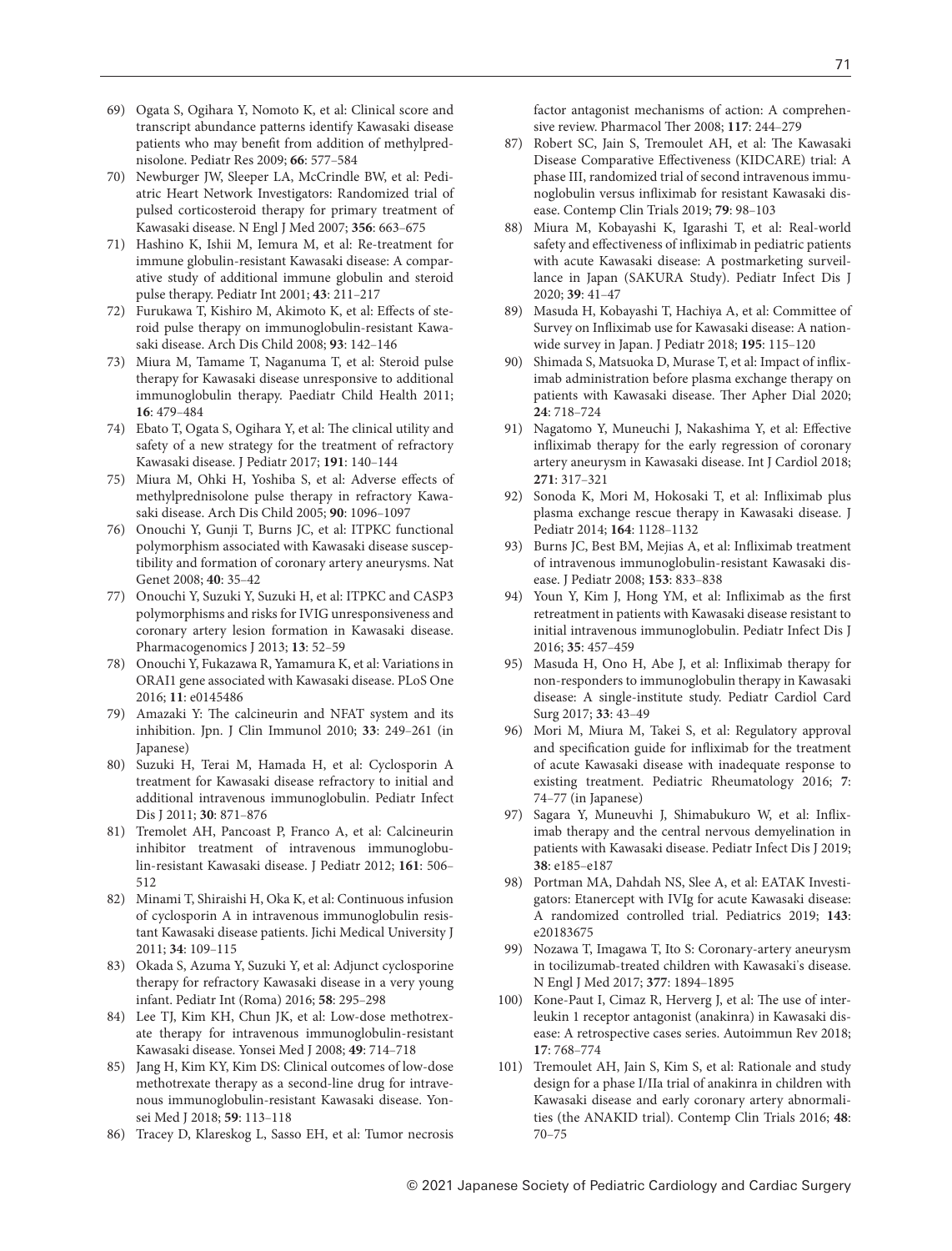- [102\) Aosasa S, Ono S, Mochizuki H, et al: Mechanism of the](http://dx.doi.org/10.1097/00024382-200115020-00004)  [inhibitory protease inhibitor on tumor necrosis factor](http://dx.doi.org/10.1097/00024382-200115020-00004)  [alpha production of monocytes. Shock 2001;](http://dx.doi.org/10.1097/00024382-200115020-00004) 15: 101-105
- 103) Aosasa S, Ono S, Seki S, et al: Inhibitory effect of protease [inhibitor on endothelial cell activation. J Surg Res 1998;](http://dx.doi.org/10.1006/jsre.1998.5474)  **80**[: 182](http://dx.doi.org/10.1006/jsre.1998.5474)‒187
- [104\) Zaitsu M, Hamasaki Y, Tashiro K, et al: Ulinatatin, an](http://dx.doi.org/10.1086/315332)  [elastase inhibitor, inhibits the increased mRNA expres](http://dx.doi.org/10.1086/315332)[sion of prostaglandinH2 Synthase-type2 in Kawasaki](http://dx.doi.org/10.1086/315332)  [disease. J Infect Dis 2000;](http://dx.doi.org/10.1086/315332) **181**: 1101‒1109
- 105) Nakatani K, Takeshita S, Tsujimoto H, et al: Inhibitory effect of serine protease inhibitors on neutrophil-mediated endothelial cell injury. J Leukoc Biol 2001; **69**: 241‒247
- 106) Okada M, Nakai S, Ookado K, et al: The results of ulinastatin and antithrombin III medications administered to severe Kawasaki disease patients displaying shock symptoms. J Jpn Pediatr Soc 1993; **97**: 43‒48 (in Japanese)
- 107) Saji T, Ozawa Y, Takeuchi M, et al: Treating Kawasaki disease with ulinastatin. Pediatrics (Shonika) 1999; **40**: 1049‒1054 (in Japanese)
- 108) Okada M, Ogino D, Abe A, et al: Treatment with ulinastatin in the patients with gamma globulin resistant Kawasaki disease. Prog Med 2002; **22**: 2755‒2761
- 109) Akita C, Tamanuki K, Oguri M, et al: Administration of high concentration of neutrophil elastase inhibitor (Sivelestat hydrate) in the initial treatment for Kawasaki disease. Heart (Shinzo) 2014; **46**: 1341‒1345
- [110\) Ebata R, Yasukawa K, Nagai K, et al: Sivelestat sodium](http://dx.doi.org/10.1111/ped.13851)  [hydrate treatment for refractory Kawasaki disease. Pedi](http://dx.doi.org/10.1111/ped.13851)[atr Int \(Roma\) 2019;](http://dx.doi.org/10.1111/ped.13851) **61**: 438‒443
- [111\) Fujimaru T, Ito S, Masuda H, et al: Decreased levels of](http://dx.doi.org/10.1016/j.cyto.2014.07.003)  inflammatory cytokines in immunoglobulin-resistant Kawasaki disease after plasma exchange. Cytokine 2014; **70**[: 156](http://dx.doi.org/10.1016/j.cyto.2014.07.003)‒160
- [112\) Koizumi K, Hoshiai M, Moriguchi T, et al: Plasma](http://dx.doi.org/10.1111/1744-9987.12754)  [exchange downregulates activated monocytes and](http://dx.doi.org/10.1111/1744-9987.12754)  restores regulatory T cells in Kawasaki disease. Ther [Apher Dial 2019;](http://dx.doi.org/10.1111/1744-9987.12754) **23**: 92‒98
- 113) Ito S: Autoimmune diseases (collagen disease, neuro-muscular disease, and Kawasaki disease), in Ito S and Wada N (ed): Handbook of pediatric acute blood purification therapy. Tokyo, Tokyo Igakusha, 2013, pp177-188
- 114) Joh K: Effects of plasma exchange in Kawasaki disease, in Oda T (ed): Therapeutic plasmapheresis (IV). New York, Schattauer, 1985, pp519-524
- [115\) Imagawa T, Mori M, Miyamae T, et al: Plasma exchange](http://dx.doi.org/10.1007/s00431-003-1267-y)  [for refractory Kawasaki disease. Eur J Pediatr 2004;](http://dx.doi.org/10.1007/s00431-003-1267-y) **163**: [263](http://dx.doi.org/10.1007/s00431-003-1267-y)‒264
- 116) Hokosaki T, Mori M, Nishizawa T, et al: Long-term effi[cacy of plasma exchange treatment for refractory Kawa](http://dx.doi.org/10.1111/j.1442-200X.2011.03487.x)[saki disease. Pediatr Int 2012;](http://dx.doi.org/10.1111/j.1442-200X.2011.03487.x) 54: 99-103
- [117\) Harada T, Ito S, Shiga K, et al: A report of two cases of](http://dx.doi.org/10.1111/j.1744-9987.2008.00566.x)  Kawasaki disease treated with plasma exchange. Ther [Apher Dial 2008;](http://dx.doi.org/10.1111/j.1744-9987.2008.00566.x) **12**: 176‒179
- 118) Kato H, Ichinose H: Treatments for acute Kawasaki disease: Steroid therapy and aspirin therapy. Jpn Cli Med 1983; **41**: 2092‒2096 (in Japanese)
- 119) Nagayama T, Nunogami T: Acute febrile muco-cutaneous lymph node syndrome from the point of view of treatments. Jpn Med J 1972; **2532**: 10‒16 (in Japanese)
- 120) Kusakawa S, Tatara K: Research on treatment of acute-stage Kawasaki disease (the 2nd report): A pro-

spective study of three treatment options: Aspirin, flurbiprofen, prednisolone+dipyridamole. J Jpn Pediatr Soc 1985; **89**: 814‒818 (in Japanese)

- [121\) Terai M, Shulman ST: Prevalence of coronal artery](http://dx.doi.org/10.1016/S0022-3476(97)70038-6)  [abnormalities in Kawasaki disease is highly dependent](http://dx.doi.org/10.1016/S0022-3476(97)70038-6)  [on gamma globulin dose but independent of salicylate](http://dx.doi.org/10.1016/S0022-3476(97)70038-6)  [dose. J Pediatr 1997;](http://dx.doi.org/10.1016/S0022-3476(97)70038-6) **131**: 888‒893
- [122\) Hsieh KS, Weng KP, Lin CC, et al: Treatment of acute](http://dx.doi.org/10.1542/peds.2004-1037)  Kawasaki disease: Aspirin'[s role in the febrile stage revis](http://dx.doi.org/10.1542/peds.2004-1037)[ited. Pediatrics 2004;](http://dx.doi.org/10.1542/peds.2004-1037) **114**: 689‒693
- [123\) Dallaire F, Fortier-Morissette Z, Biais S, et al: Aspirin](http://dx.doi.org/10.1542/peds.2017-0098)  [dose and prevention of coronal artery abnormalities in](http://dx.doi.org/10.1542/peds.2017-0098)  [Kawasaki disease. Pediatrics 2017;](http://dx.doi.org/10.1542/peds.2017-0098) **139**: e20170098
- [124\) Kuo HC, Lo MH, Hsieh KS, et al: High-dose aspirin is](http://dx.doi.org/10.1371/journal.pone.0144603)  associated with anemia and does not confer benefit to [disease outcomes in Kawasaki disease. PLoS One 2015;](http://dx.doi.org/10.1371/journal.pone.0144603)  **10**[: e0144603](http://dx.doi.org/10.1371/journal.pone.0144603)
- [125\) Kim GB, Yu JJ, Yoon KL, et al: Medium- or high-dose](http://dx.doi.org/10.1016/j.jpeds.2016.12.019)  [acetylsalicylic acid for acute Kawasaki disease and](http://dx.doi.org/10.1016/j.jpeds.2016.12.019)  [patient outcomes. J Pediatr 2017;](http://dx.doi.org/10.1016/j.jpeds.2016.12.019) **184**: 125‒129
- [126\) Jia X, Du X, Bie S, et al: What dose of aspirin should](http://dx.doi.org/10.1093/rheumatology/keaa050)  [be used in the initial treatment of Kawasaki disease? A](http://dx.doi.org/10.1093/rheumatology/keaa050)  [meta-analysis. Rheumatology 2020;](http://dx.doi.org/10.1093/rheumatology/keaa050) **59**: 1826‒1833
- 127) Zheng X, Yue P, Liu L, et al: Efficacy between low and [high dose aspirin for the initial treatment of Kawasaki](http://dx.doi.org/10.1371/journal.pone.0217274)  [disease: Current evidence based on a meta-analysis. PLoS](http://dx.doi.org/10.1371/journal.pone.0217274)  [One 2019;](http://dx.doi.org/10.1371/journal.pone.0217274) **14**: e0217274
- [128\) Li JS, Yow E, Berezny KY, et al: PICOLO Investigators:](http://dx.doi.org/10.1161/CIRCULATIONAHA.107.715821)  [Dosing of clopidogrel for platelet inhibition in infants](http://dx.doi.org/10.1161/CIRCULATIONAHA.107.715821)  [and young children. Primary results of the platelet inhi](http://dx.doi.org/10.1161/CIRCULATIONAHA.107.715821)[bition in children on clopidogrel \(PICOLO\) trial. Circu](http://dx.doi.org/10.1161/CIRCULATIONAHA.107.715821)[lation 2008;](http://dx.doi.org/10.1161/CIRCULATIONAHA.107.715821) **117**: 553‒559
- 129) Squizzato A, Bellesini M, Takeda A, et al: Clopidgrel plus aspirin versus aspirin alone for preventing cardiovascular events. Cochrane Database Syst Rev 2017; **12**: CD005158
- [130\) Onouchi Z, Hamaoka K, Sakata K, et al: Long-term](http://dx.doi.org/10.1253/circj.69.265)  [changes in coronary artery aneurysms in patients with](http://dx.doi.org/10.1253/circj.69.265)  [Kawasaki disease: Comparison of therapeutic regimens.](http://dx.doi.org/10.1253/circj.69.265)  [Circ J 2005;](http://dx.doi.org/10.1253/circj.69.265) **69**: 265‒272
- [131\) Sugahara Y, Ishii M, Muta H, et al: Warfarin therapy for](http://dx.doi.org/10.1007/s00246-007-9132-9)  [giant aneurysm prevents myocardial infarction in Kawa](http://dx.doi.org/10.1007/s00246-007-9132-9)[saki disease. Pediatr Cardiol 2008;](http://dx.doi.org/10.1007/s00246-007-9132-9) **29**: 398‒401
- [132\) Tsuda E, Hamaoka K, Suzuki H, et al: A survey of the](http://dx.doi.org/10.1016/j.ahj.2013.10.025)  [3-decade outcome for patients with giant aneurysms](http://dx.doi.org/10.1016/j.ahj.2013.10.025)  [caused by Kawasaki disease. Am Heart J 2014;](http://dx.doi.org/10.1016/j.ahj.2013.10.025) **167**: [249](http://dx.doi.org/10.1016/j.ahj.2013.10.025)‒258
- [133\) Fukazawa R, Kobayashi T, Mikami M, et al: Nationwide](http://dx.doi.org/10.1253/circj.CJ-17-0433)  [survey of patients with giant coronary aneurysm second](http://dx.doi.org/10.1253/circj.CJ-17-0433)[ary to Kawasaki disease 1999-2010 in Japan. Circ J 2017;](http://dx.doi.org/10.1253/circj.CJ-17-0433)  **82**[: 239](http://dx.doi.org/10.1253/circj.CJ-17-0433)‒246
- [134\) Mushiroda T, Ohnishi Y, Saito S, et al: Association of](http://dx.doi.org/10.1007/s10038-005-0354-5)  [VKORC1 and CYP2C9 polymorphisms with warfarin](http://dx.doi.org/10.1007/s10038-005-0354-5)  [dose requirements in Japanese patients. J Hum Genet](http://dx.doi.org/10.1007/s10038-005-0354-5)  [2006;](http://dx.doi.org/10.1007/s10038-005-0354-5) **51**: 249‒253
- 135) The Japanese Circulation Society Joint Working Group: JCS/JSCS 2020 Guideline on diagnosis and management of cardiovascular sequelae in Kawasaki disease. https://www.jstage.jst.go.jp/article/circj/84/8/84\_ CJ-19-1094/\_pdf/-char/en (Accessed on May 31st, 2020)
- [136\) Manlhiot C, Brandao LR, Somji Z, et al: Long-term](http://dx.doi.org/10.1007/s00246-010-9715-8)  [anticoagulation in Kawasaki disease: Initial use of low](http://dx.doi.org/10.1007/s00246-010-9715-8)  [molecular weight heparin is a viable option for patients](http://dx.doi.org/10.1007/s00246-010-9715-8)